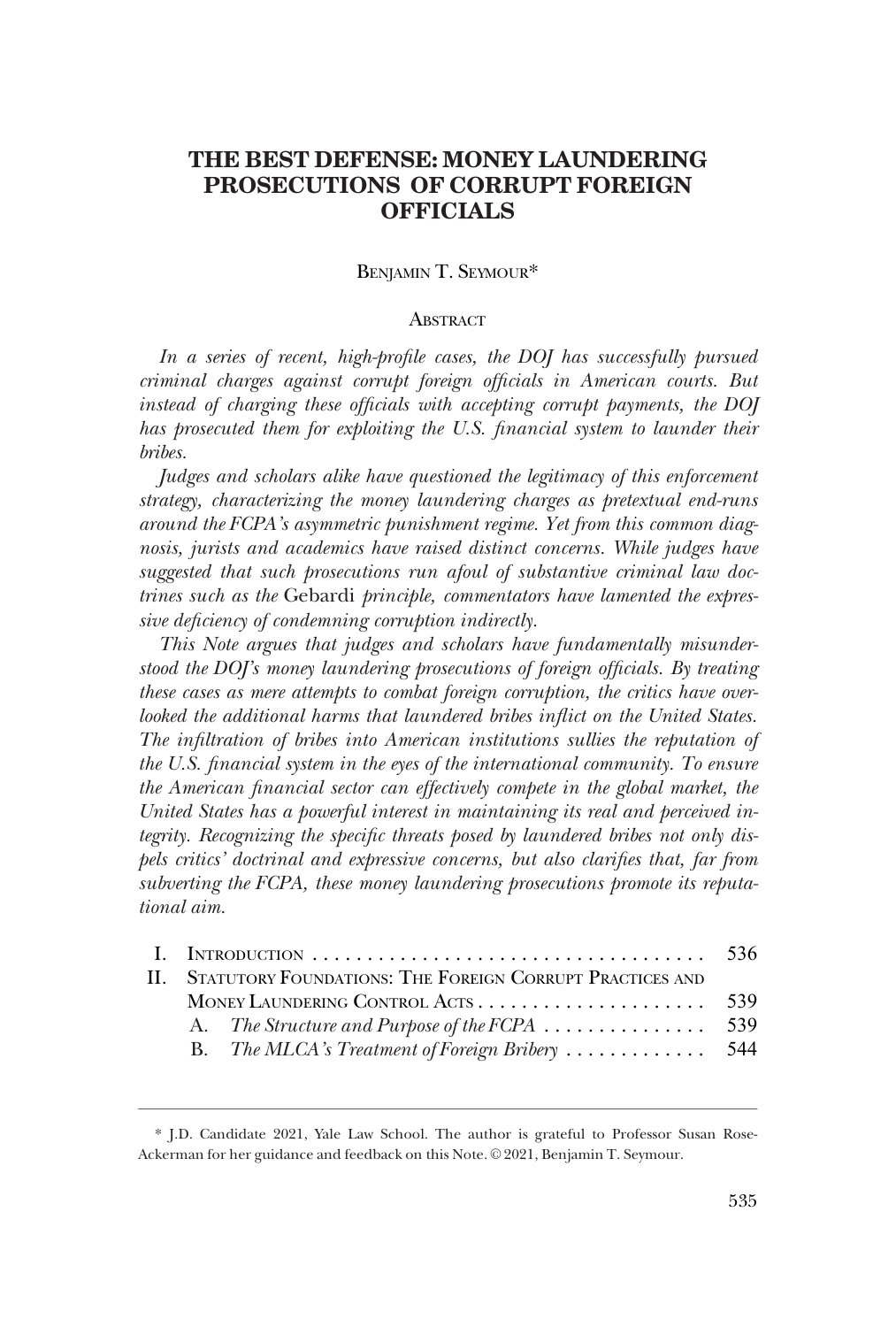<span id="page-1-0"></span>

|     | <b>BRIBERY-BASED MONEY LAUNDERING PROSECUTIONS AND THEIR</b>   |     |  |  |
|-----|----------------------------------------------------------------|-----|--|--|
|     |                                                                |     |  |  |
|     | A. Prosecuting Foreign Officials for Laundering Bribes         | 547 |  |  |
|     |                                                                | 550 |  |  |
|     | C. Academic Critiques                                          | 556 |  |  |
| IV. | CORRECTING THE CRITICS' MISCONCEPTION                          |     |  |  |
|     | A. The Distinct Harms of Laundering Bribes.                    | 559 |  |  |
|     |                                                                | 561 |  |  |
|     | V. POLICY IMPLICATIONS FOR EXERCISING PROSECUTORIAL DISCRETION | 565 |  |  |
|     |                                                                | 568 |  |  |

#### I. INTRODUCTION

Since its enactment in 1977, the Foreign Corrupt Practices Act  $(FCPA)^1$  has proven immensely controversial.<sup>2</sup> Shortly after the FCPA's passage, critics decried its criminalization of foreign bribery, arguing that enforcing these prohibitions on firms with ties to the United States would put U.S. businesses at a disadvantage relative to their foreign competitors.3 Receptive to these concerns, the Reagan and H.W. Bush administrations ensured the FCPA was not an enforcement priority for the Department of Justice (DOJ).4 Accordingly, dissensus regarding the FCPA was so potent that the law remained "effectively dormant" for the two decades after its passage.<sup>5</sup>

<sup>1.</sup> Pub. L. No. 95-213, 91 Stat. 1494 (codified as amended at 15 U.S.C. §§ 78a, 78m, 78dd-1 to -3, 78ff).

<sup>2.</sup> Critics often attack the FCPA's ambiguous language. *See, e.g.*, Steven R. Salbu, *Redeeming Extraterritorial Bribery and Corruption Laws*, 54 AM. BUS. L.J. 641, 652–53 (2017) [hereinafter Salbu, *Redeeming Bribery Laws*]; Agnieszka Klich, Note, *Bribery in Economies in Transition: The Foreign Corrupt Practices Act*, 32 STAN. J. INT'L L. 121, 140 (1996). Commentators also contend that the FCPA's cultural insensitivity amounts to imperialism. *See, e.g.*, Steven R. Salbu, *Extraterritorial Restriction of Bribery: A Premature Evocation of the Normative Global Village*, 24 YALE J. INT'L L. 223, 227 & n.25 (1999). Others claim that the FCPA harms the inhabitants of corrupt countries by disincentivizing foreign direct investment. *See, e.g.*, Austin I. Pulle´, *Demand Side of Corruption and Foreign Investment Law*, 4 J. INT'L & COMP. L. 1, 4 (2017).

<sup>3.</sup> *See, e.g.*, William L. Larson, Note, *Effective Enforcement of the Foreign Corrupt Practices Act*, 32 STAN. L. REV. 561, 569–70 (1980) ("[V]igorous enforcement against American corporations may cause those corporations to lose business. If American corporations are competing for business against foreign corporations whose governments have not passed antibribery statutes, in markets where corruption is an expected part of the political system, detection and prosecution of American bribery probably would result in foreign corporations dominating the market.").

<sup>4.</sup> *See* Rachel Brewster, *Enforcing the FCPA: International Resonance and Domestic Strategy*, 103 VA. L. REV. 1611, 1629 (2017).

<sup>5.</sup> *Id.* at 1621.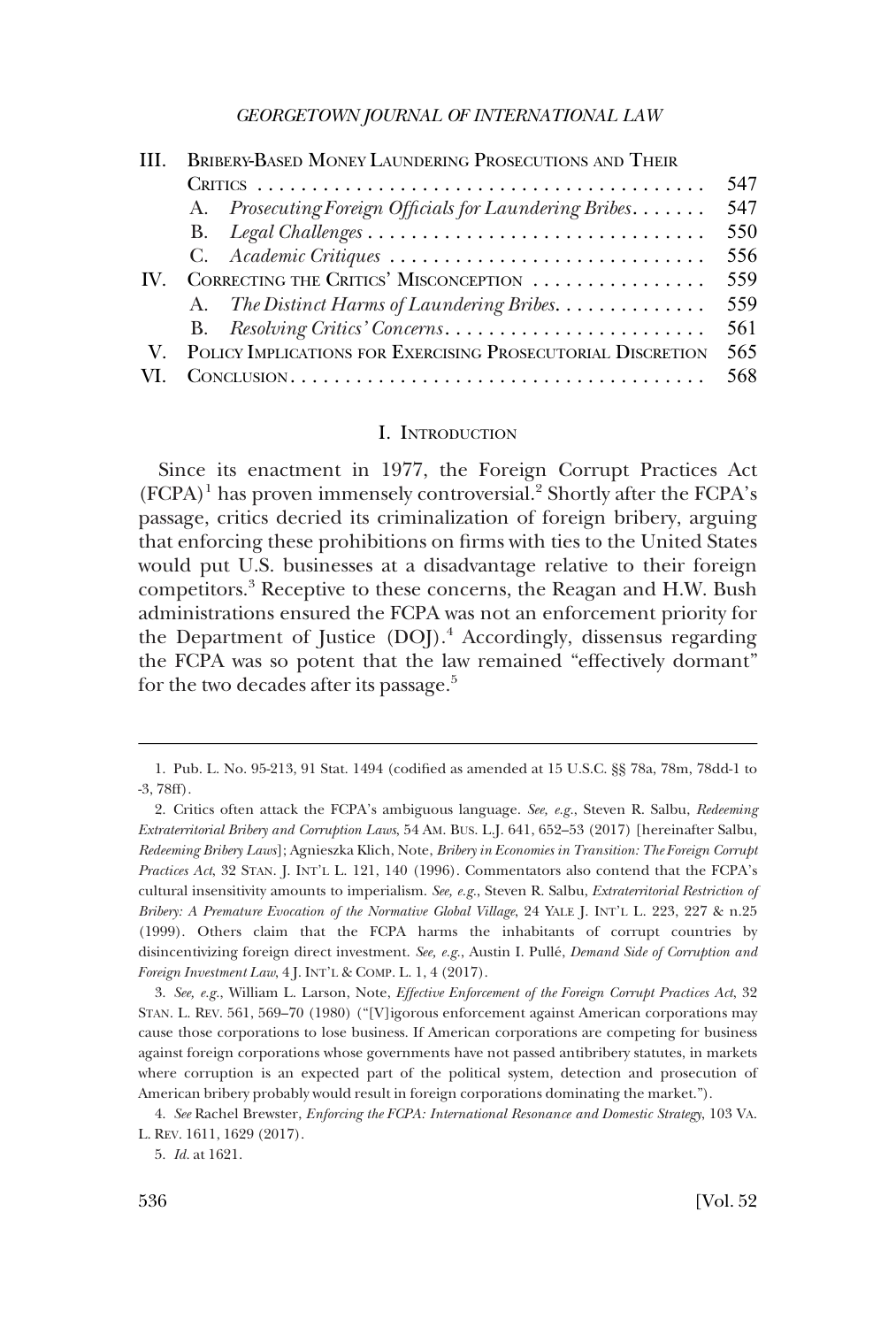In the past thirty years, the number of FCPA prosecutions has increased steadily, as the enactment of similar anticorruption laws in other wealthy nations pursuant to the OECD Antibribery Convention has lessened perceived competitive disparities.<sup>6</sup> Commentators have responded to the FCPA's growing prominence with renewed concerns about its asymmetry.7 But rather than focusing on the statute's differential treatment of U.S. businesses vis-a`-vis foreign ones, this latest wave of scholarship has challenged the FCPA's harsh treatment of those who *offer or pay* bribes but not the foreign officials who *receive* them.8 Academics have characterized this divergence as unjust, arguing that corrupt payments are often demanded by foreign officials, whose authority compels firms to comply.9 Accordingly, these scholars claim the FCPA immunizes the real perpetrators of foreign corruption while punishing victimized businesses.

For all the fervor of these criticisms, corrupt foreign officials have indeed faced prosecution under U.S. criminal law.10 In a series of recent, high-profile cases, the DOJ has successfully pursued criminal charges against foreign officials in U.S. courts.<sup>11</sup> But instead of charging these officials with accepting corrupt payments, the DOJ has prosecuted them for exploiting the U.S. financial system to launder their bribes.12

Judges and scholars alike have questioned the legitimacy of this enforcement strategy, characterizing the money laundering charges as pretextual end-runs around the FCPA's asymmetric punishment

<sup>6.</sup> *See id.* at 1646; Brandon L. Garrett, *Globalized Corporate Prosecutions*, 97 VA. L. REV. 1775, 1832 (2011) ("The DOJ has prosecuted FCPA matters increasingly and, by its own description, aggressively. The numbers of FCPA prosecutions have increased from a handful each year to several dozen a year.").

<sup>7.</sup> *See, e.g.*, Lucinda A. Low, Sarah R. Lamoree & John London, *The "Demand Side" of Transnational Bribery and Corruption: Why Leveling the Playing Field on the Supply Side Isn't Enough*, 84 FORDHAM L. REV. 563, 567 (2015).

<sup>8.</sup> *See, e.g.*, Antonio Argandoña, Corruption and Companies: The Use of Facilitating Payments, 60 J. BUS. ETHICS 251, 261 (2005); Low, Lamoree & London, *supra* note 7, at 599; Salbu, *Redeeming Bribery Laws*, *supra* note 2, at 666; Garen S. Marshall, Note, *Increasing Accountability for Demand-Side Bribery in International Business Transactions*, 46 N.Y.U. J. INT'L L. & POL. 1283, 1285 (2014).

<sup>9.</sup> *See* Pulle´, *supra* note 2, at 6 ("Many bribe providers in international transactions are in a position little different from the victim of extortion or blackmail."); *see also* Joseph W. Yockey, *Solicitation, Extortion, and the FCPA*, 87 NOTRE DAME L. REV. 781, 795 (2011) ("Companies also report that they frequently receive demands that constitute extortion.").

<sup>10.</sup> *See, e.g.*, Philip M. Nichols, United States v. Lazarenko*: The Trial and Conviction of Two Former Prime Ministers of Ukraine*, 2012 U. CHI. LEGAL F. 41, 41.

<sup>11.</sup> *See infra* Section III.A.

<sup>12.</sup> *See id.*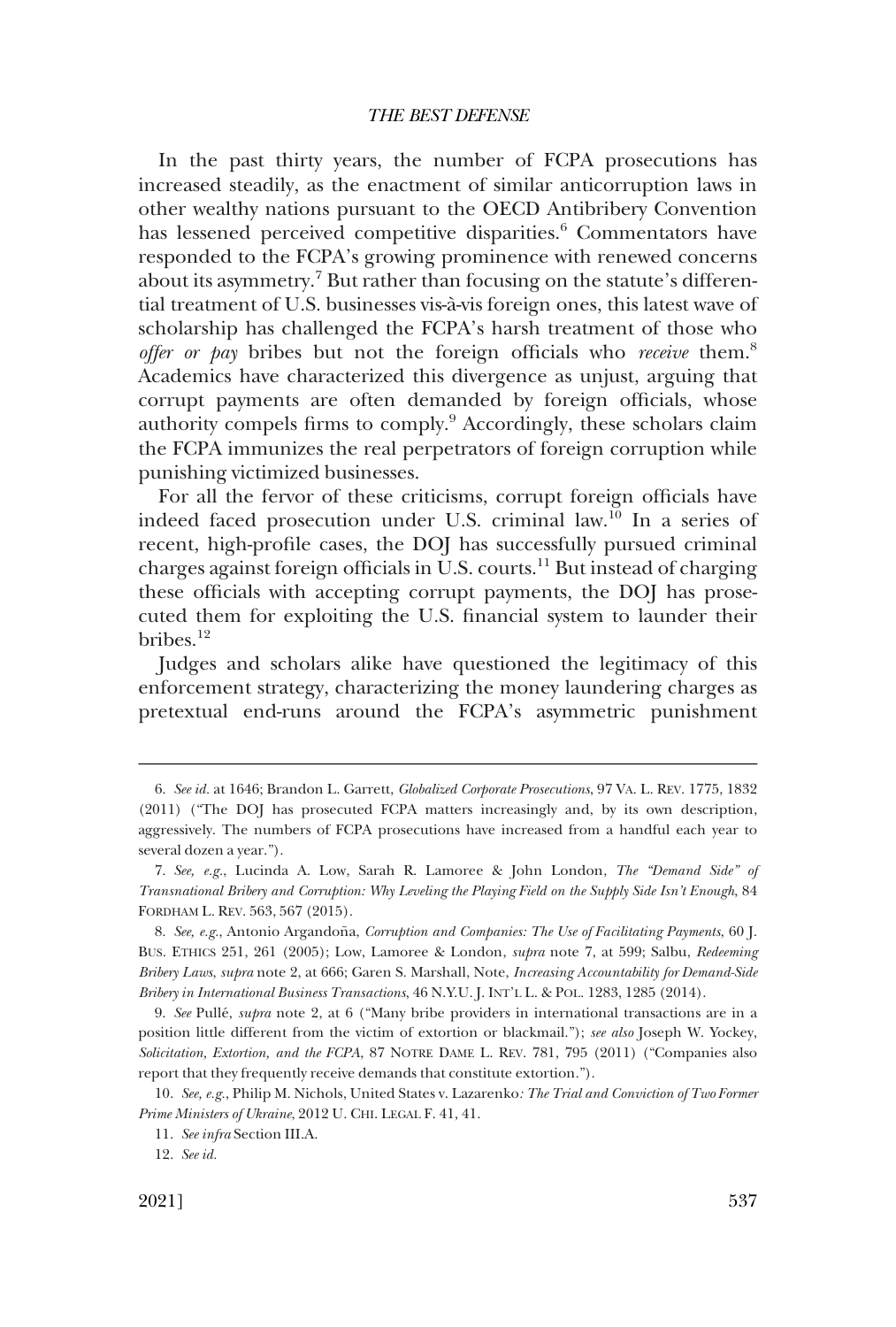regime.13 Yet from this common diagnosis, jurists and academics have raised distinct concerns. While judges have suggested that such prosecutions run afoul of substantive criminal law doctrines such as the *Gebardi* principle,<sup>14</sup> commentators have lamented the expressive deficiency of condemning corruption indirectly.15

This Note argues that judges and scholars have fundamentally misunderstood the DOJ's money laundering prosecutions of foreign officials. By treating these cases as mere attempts to combat foreign corruption, the critics have overlooked the additional harms that laundered bribes inflict on the United States. The infiltration of bribes into U.S. institutions sullies the reputation of the U.S. financial system in the eyes of the international community. To ensure the U.S. financial sector can effectively compete in the global market, the United States has a powerful interest in maintaining its real and perceived integrity.<sup>16</sup> Recognizing the specific threats posed by laundered bribes not only dispels critics' doctrinal and expressive concerns, but also clarifies that, far from subverting the FCPA, these money laundering prosecutions promote its reputational aim.17

To correct the widespread misconception that the money laundering charges brought against foreign officials are end-runs around the FCPA, this Note proceeds as follows: Part II surveys the structure of the FCPA and explains why Congress refused to impose liability on foreign officials who accept bribes. Next, Part II discusses how U.S. anti-money laundering (AML) prohibitions extend to foreign bribery. Part III analyzes the DOJ's recent prosecutions of corrupt foreign officials for money laundering and then details the doctrinal and scholarly concerns levelled against these enforcement actions. Part IV argues that these critics misconstrue the distinctive harms inflicted on the United States when foreign officials launder their bribes, and that appreciating these harms resolves the critics' concerns. Part V offers three policy reforms to help the DOJ guide federal prosecutors in deciding when the harms of money laundering warrant indicting corrupt foreign officials.

<sup>13.</sup> *See infra* Sections III.B and III.C. For an outstanding analysis of the problem of pretextual prosecution, see Daniel C. Richman & William J. Stuntz, *Al Capone's Revenge: An Essay on the Political Economy of Pretextual Prosecution*, 105 COLUM. L. REV. 583 (2005).

<sup>14.</sup> *See infra* notes 136–45 and accompanying text.

<sup>15.</sup> *See infra* Section III.C.

<sup>16.</sup> See John Coffee, Opinion, *Reputation Is Crucial for Bank Investors*, FIN. TIMES (Dec. 22, 2012), [https://www.ft.com/content/26c1b3c6-4b5f-11e2-88b5-00144feab49a.](https://www.ft.com/content/26c1b3c6-4b5f-11e2-88b5-00144feab49a)

<sup>17.</sup> *See infra* Part IV.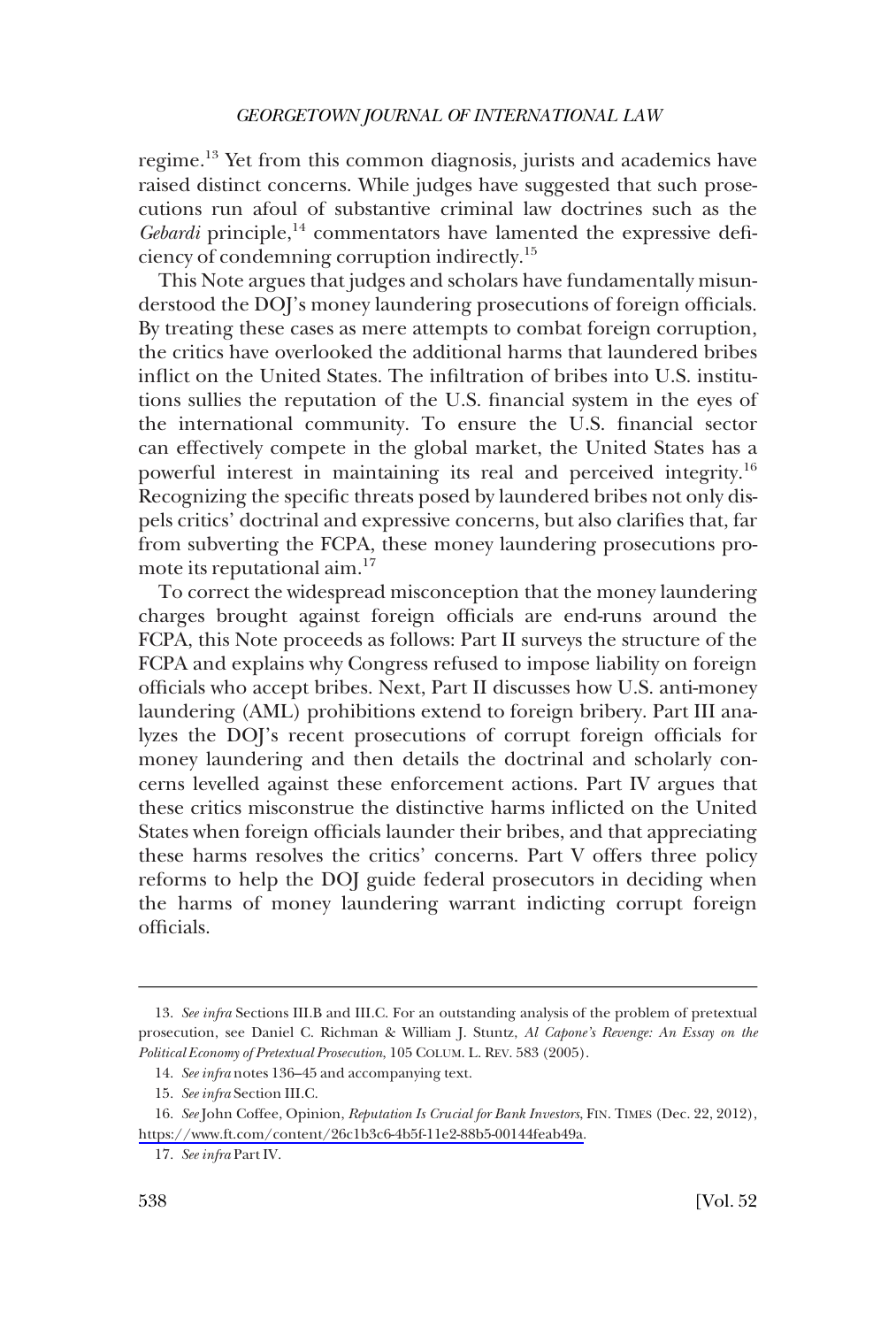# <span id="page-4-0"></span>II. STATUTORY FOUNDATIONS: THE FOREIGN CORRUPT PRACTICES AND MONEY LAUNDERING CONTROL ACTS

In light of the FCPA's expansive approach to liability for those who offer or pay bribes, the statute's refusal to criminalize receiving a bribe is striking. To understand Congress' silence, this Note delves into the FCPA's legislative history and reveals that the FCPA's purpose was not altruistically to end corruption around the globe, but rather to enhance the United States' international reputation. This overriding aim clarifies that the FCPA leaves corrupt foreign officials unpunished due to the diplomatic concerns with apprehending, trying, and incarcerating these defendants.

Like the FCPA, the United States' AML regime serves to promote the real and perceived integrity of American institutions.<sup>18</sup> The primary enforcement provision of the Money Laundering Control Act (MLCA)19 covers a wide variety of U.S. financial services firms, protecting them from the proceeds of a list of enumerated crimes, known as predicate offenses.20 In 2001, Congress intertwined the MLCA and FCPA by adding foreign bribery as a predicate offense, enabling the DOJ to prosecute corrupt foreign officials for laundering their bribes.<sup>21</sup> This Note completes its exposition of the statutory foundations of the DOJ's recent money laundering prosecutions by surveying the MLCA and its 2001 amendments.

# A. *The Structure and Purpose of the FCPA*

As the first major effort to combat foreign corruption through a national statute, $2^2$  the FCPA's passage marked a sea change in the

<sup>18.</sup> See Money Laundering, U.S. DEP'T TREASURY, [https://home.treasury.gov/policy-issues/](https://home.treasury.gov/policy-issues/terrorism-and-illicit-finance/money-laundering) [terrorism-and-illicit-finance/money-laundering](https://home.treasury.gov/policy-issues/terrorism-and-illicit-finance/money-laundering) (last visited Dec. 23, 2020) ("Money laundering facilitates a broad range of serious underlying criminal offenses and ultimately threatens the integrity of the financial system.").

<sup>19.</sup> Money Laundering Control Act of 1986, Pub. L. No. 99-570, 100 Stat. 3207 (1986) (codified as amended in scattered sections of 18 U.S.C.).

<sup>20.</sup> *See* Michael Levi & Peter Reuter, *Money Laundering*, 34 CRIME & JUST. 289, 299 (2006) ("The list of predicate crimes establishes the legal basis for criminalizing money laundering; only funds from the listed crimes are subject to these laws and regulations.").

<sup>21.</sup> *See* United States v. Chi, 936 F.3d 888, 893–94, 897 (9th Cir. 2019) (discussing this amendment).

*See FCPA Compliance Guide*, GAN INTEGRITY, [https://www.ganintegrity.com/portal/](https://www.ganintegrity.com/portal/compliance-quick-guides/united-states/) 22. [compliance-quick-guides/united-states/](https://www.ganintegrity.com/portal/compliance-quick-guides/united-states/) (last visited Jan. 7, 2021) ("The US Foreign Corrupt Practices Act (FCPA) of 1977 is the first major piece of national legislation aimed at combating bribery and the first to introduce corporate liability, responsibility for third parties and extraterritoriality for corruption offenses.").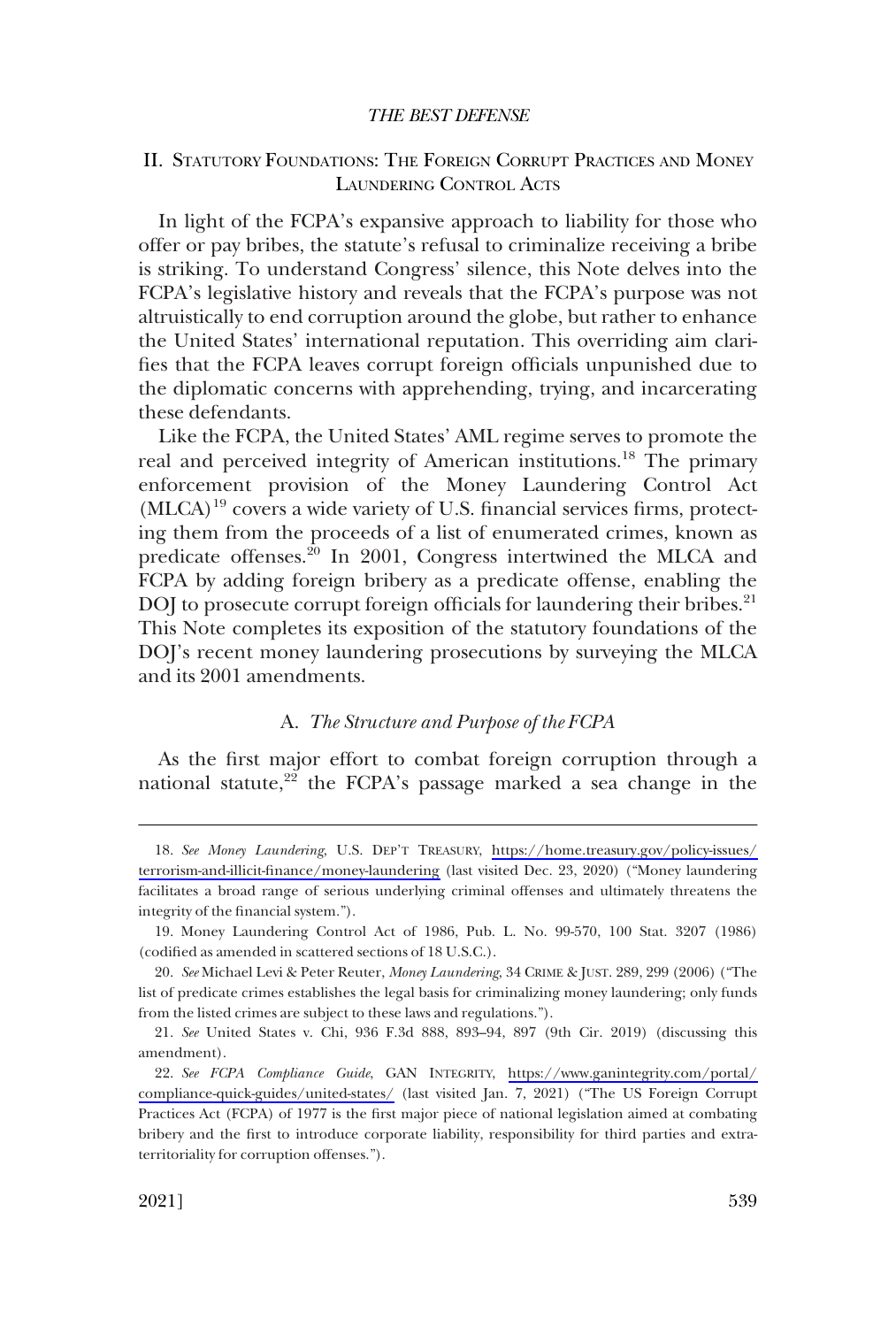global struggle against bribery.<sup>23</sup> The FCPA prohibits Securities Exchange Act reporting issuers,  $24$  U.S. residents,  $25$  and business entities organized in U.S. jurisdictions<sup>26</sup> from offering or paying anything of value, either directly or through an agent, to a foreign official, for the purposes of improperly influencing the official or obtaining or retaining business.27 Indeed, even persons other than reporting issuers, U.S. residents, and U.S. domiciled business entities can be held liable for such offers or payments, if they occur while the person is in the United States.<sup>28</sup>

Under the FCPA, the term "foreign official" is defined expansively to include not only the employees of foreign governments but also the agents and employees of any "instrumentality" of a foreign government.<sup>29</sup> Without further statutory guidance on what constitutes an instrumentality, courts have fashioned multi-factored tests to determine when a particular entity is an instrumentality, such that its employees are statutory foreign officials.30 Commentators generally view these tests as too unwieldy to rectify the ambiguity surrounding what constitutes an instrumentality.31 In practice, the malleable notion of an instrumentality has dramatically expanded the FCPA's reach, as the DOJ has secured plea agreements for corrupt payments to a wide variety of stateowned and -affiliated enterprises.<sup>32</sup>

Another feature of the FCPA that significantly increases the number of potential defendants is the statute's preoccupation with preventing parties from insulating themselves from liability. The FCPA expressly

26. *See* 15 U.S.C. § 78dd-2(h)(1)(B). Covered U.S. individuals and firms are known as "domestic concerns." *See* 15 U.S.C. §§ 78dd-2(a), 78dd-2(h)(1)(A).

27. *See* 15 U.S.C. §§ 78dd-1(a), 78dd-2(a).

- 28. *See* 15 U.S.C. § 78dd-3(a).
- 29. *See* 15 U.S.C. § 78dd-1(f)(1)(A).

30. *See* Recent Cases, United States v. Esquenazi*, Eleventh Circuit Defines "Government Instrumentality" Under the FCPA, 752 F.3d 912 (11th Cir. 2014)*, 128 HARV. L. REV. 1500, 1500 (2015).

31. *See, e.g.*, *id.* at 1507 ("Although the court purported to define 'instrumentality' with an eye toward helping companies and regulators determine which SOEs fall within the FCPA's reach, it ultimately provided unwieldy guidelines that lower courts are unlikely to refine."); Matthew W. Muma, Note, *Toward Greater Guidance: Reforming the Definitions of the Foreign Corrupt Practices Act*, 112 MICH. L. REV. 1337, 1353 (2014).

<sup>23.</sup> See Press Release, Transparency Int'l, Protect U.S. Landmark Anti-Bribery Law (Jan. 20, 2020), [https://www.transparency.org/news/pressrelease/protect\\_us\\_landmark\\_anti\\_bribery\\_](https://www.transparency.org/news/pressrelease/protect_us_landmark_anti_bribery_law) [law](https://www.transparency.org/news/pressrelease/protect_us_landmark_anti_bribery_law).

<sup>24.</sup> *See* 15 U.S.C. § 78dd-1(a)(2018).

<sup>25.</sup> *See* 15 U.S.C. §§ 78dd-2(a), 78dd-2(h)(1)(A). This also extends to any U.S. citizen or national. *See id.* 

<sup>32.</sup> *See* Salbu, *Redeeming Bribery Laws*, *supra* note 2, at 662–63.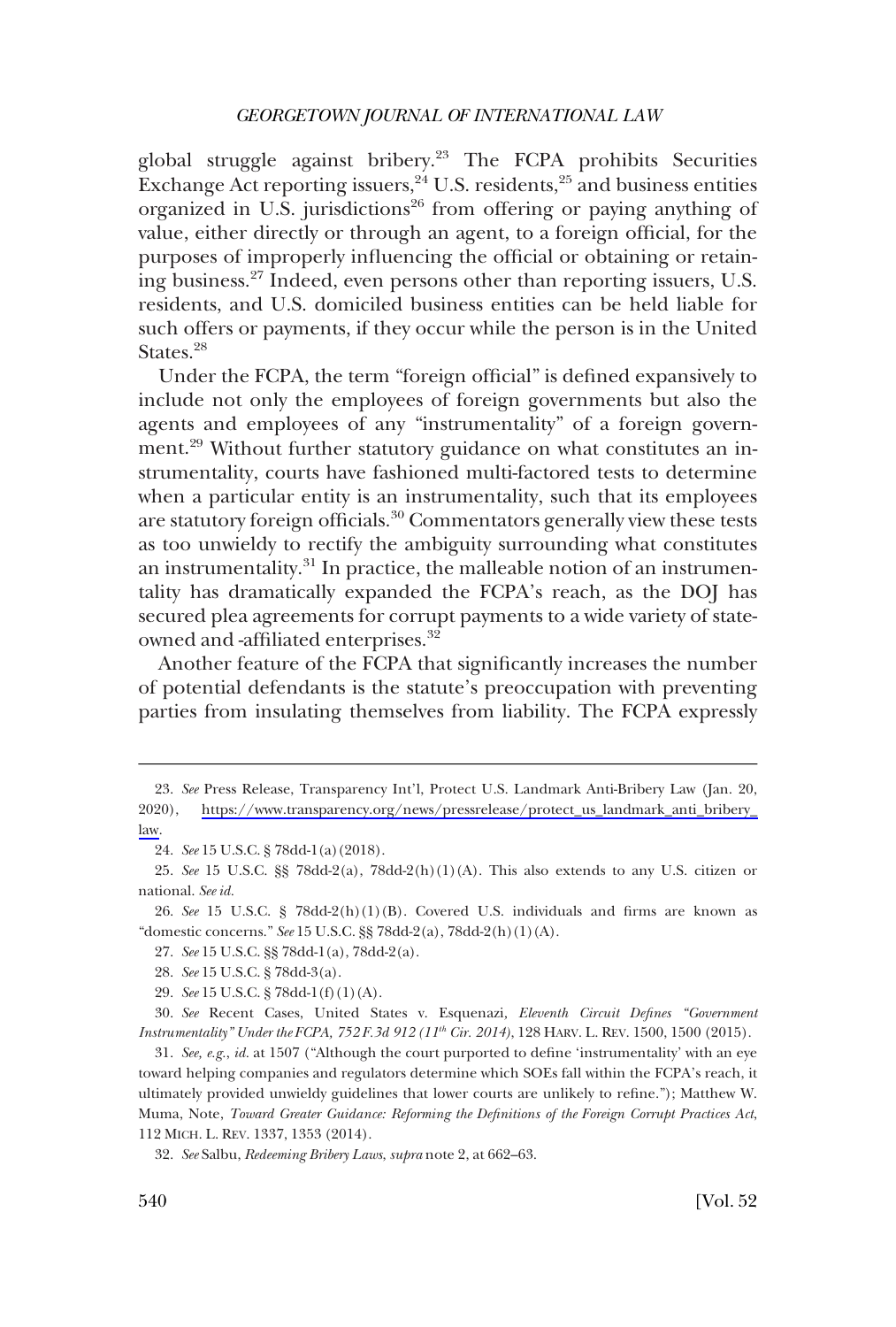prohibits corrupt payments by any "agent . . . acting on behalf of" the defendant.<sup>33</sup> It also criminalizes making payments to third parties with the knowledge that any portion of the value given will be offered or given to a foreign official for improper purposes.<sup>34</sup> While these provisions close what would otherwise be an obvious loophole in the statute, the ambit of these provisions is controversial, since even persons far removed from the underlying corrupt payments can be investigated and prosecuted under the FCPA.35

The FCPA lessens its broad reach through several express exemptions from liability. Payments to facilitate routine government action by a foreign official—popularly known as "grease payments"—are permitted.36 But the DOJ and SEC have interpreted this exception narrowly to cover only payments for non-discretionary government action, such as "processing visas, providing police protection or mail service, and supplying utilities like phone service, power, and water."37 Additionally, the FCPA provides affirmative defenses if the payment was lawful under the written laws and regulations of the foreign official's country, or if the payment was a reasonable and bona fide expenditure directly related to promoting the defendant's services or performing a contract with a foreign government.<sup>38</sup>

Yet the most significant exclusion from the statute is not express, but rather implied by omission. In contrast to the many private parties that face potential FCPA liability, the law does not criminalize foreign officials' receipt of corrupt payments.39 Given the FCPA's otherwise harsh approach to bribery, officials' impunity can appear puzzling at first

<sup>33. 15</sup> U.S.C. § 78dd-1(a). For a detailed examination of the agency principles undergirding the FCPA, see Marcela E. Schaefer, Note, *Should a Parent Company Be Liable for the Misdeeds of Its Subsidiary? Agency Theories Under the Foreign Corrupt Practices Act*, 94 N.Y.U. L. REV. 1654 (2019).

<sup>34. 15</sup> U.S.C. § 78dd-1(a)(3).

*See* United States v. Kozeny, 667 F.3d 122, 133–35 (2d Cir. 2011) (holding conscious 35. avoidance is sufficient to satisfy the FCPA's knowledge requirement); Andrew Weissmann & Alixandra Smith, *Restoring Balance: Proposed Amendments to the Foreign Corrupt Practices Act*, U.S. CHAMBER COM. 3 (Oct. 2010), [https://instituteforlegalreform.com/research/restoring-balance](https://instituteforlegalreform.com/research/restoring-balance-proposed-amendments-to-the-foreign-corrupt-practices-act/)[proposed-amendments-to-the-foreign-corrupt-practices-act/](https://instituteforlegalreform.com/research/restoring-balance-proposed-amendments-to-the-foreign-corrupt-practices-act/).

*See The Foreign Corrupt Practices Act: An Overview*, JONES DAY (Jan. 2010), [https://www.](https://www.jonesday.com/en/insights/2010/01/the-foreign-corrupt-practices-act-an-overview) 36. [jonesday.com/en/insights/2010/01/the-foreign-corrupt-practices-act-an-overview.](https://www.jonesday.com/en/insights/2010/01/the-foreign-corrupt-practices-act-an-overview)

<sup>37.</sup> See U.S. DEP'T OF JUST. & U.S. SEC. & EXCH. COMM'N, A RESOURCE GUIDE TO THE U.S. FOREIGN CORRUPT PRACTICES ACT 25 (Nov. 14, 2012), [https://www.sec.gov/spotlight/fcpa/fcpa](https://www.sec.gov/spotlight/fcpa/fcpa-resource-guide.pdf)[resource-guide.pdf.](https://www.sec.gov/spotlight/fcpa/fcpa-resource-guide.pdf)

<sup>38.</sup> *See* 15 U.S.C. § 78dd-1(c).

<sup>39.</sup> *See* United States v. Castle, 925 F.2d 831, 834 (5th Cir. 1991) ("Congress had absolutely no intention of prosecuting the foreign officials involved, but was concerned solely with regulating the conduct of U.S. entities and citizens.").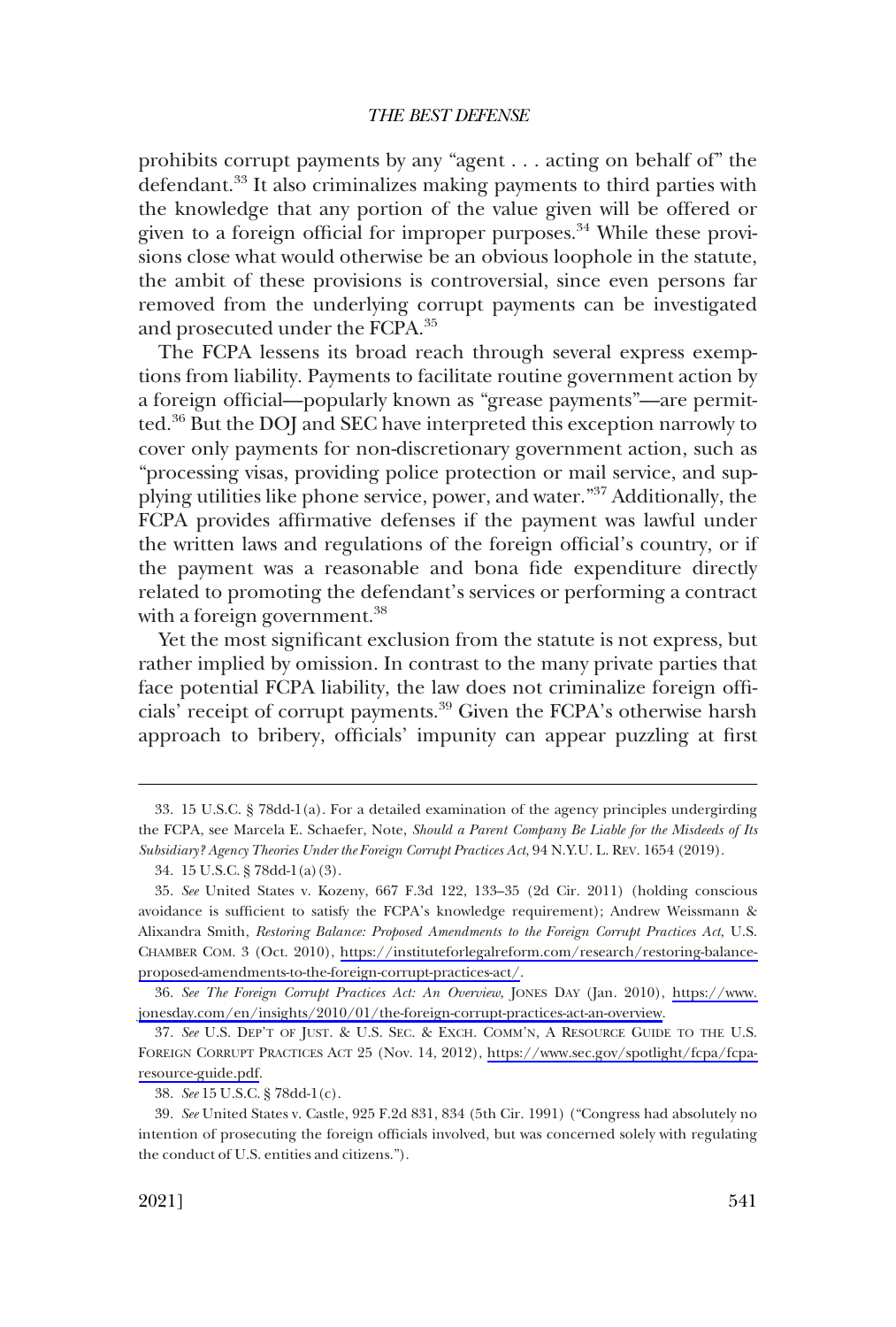blush. The statute's silence is particularly notable, because the FCPA's drafters were well aware that they could allow the DOJ to prosecute foreign officials for accepting bribes.40 Indeed, in prohibiting the payment of bribes, "[t]he FCPA arguably extends its jurisdictional reach to the full extent permitted under customary international law."<sup>41</sup>

To appreciate why Congress chose not to proscribe the receipt of corrupt payments by foreign officials, one must look to the FCPA's legislative history. The immediate impetus for the FCPA was the Watergate investigation, when the Special Prosecutor revealed that several U.S. corporations had illegally contributed to Nixon's reelection campaign.42 This finding spurred a groundbreaking SEC investigation into the prevalence of bribery by U.S. corporations.<sup>43</sup> Over 400 firms availed themselves of the SEC's amnesty program, revealing a series of highprofile bribes, including Lockheed's payment of more than \$12 million to Japanese Prime Minister Kakuei Tanaka.<sup>44</sup> Congress responded with the FCPA.<sup>45</sup>

In drafting the FCPA, legislators acknowledged that its purpose was to restore the United States' standing abroad. On the heels of the Vietnam War and Watergate crisis, the revelation of widespread bribery by U.S. businesses jeopardized international goodwill towards the United States, at a moment when it sought to win over hearts and minds for the Cold War.<sup>46</sup> A House Report on the FCPA explained the "need for the legislation<sup>"47</sup> by emphasizing the United States' reputational interest in preventing U.S. firms from engaging in corruption:

Bribery of foreign officials by some American companies casts a shadow on all U.S. companies. . . . Corporate bribery also creates severe foreign policy problems for the United States. The revelation of improper payments invariably tends to embarrass

<sup>40.</sup> *See* H.R. REP. NO. 95-640, at 12 n.3 (1977) (discussing Congress' ability to enact extraterritorial criminal laws); *see also Castle*, 925 F.2d at 835 ("Congress knew it had the power to reach foreign officials in many cases, and yet declined to exercise that power.").

<sup>41.</sup> William Magnuson, *International Corporate Bribery and Unilateral Enforcement*, 51 COLUM. J. TRANSNAT'L L. 360, 398 (2013).

<sup>42.</sup> *See* Kevin E. Davis, *Why Does the United States Regulate Foreign Bribery: Moralism, Self-Interest, or Altruism?*, 67 N.Y.U. ANN. SURV. AM. L. 497, 498–99 (2012).

<sup>43.</sup> *See* Brewster, *supra* note 4, at 1622.

<sup>44.</sup> *See id.* at 1622–24.

<sup>45.</sup> *See* Davis, *supra* note 42, at 498–99.

<sup>46.</sup> *See id.* at 499–500; Lindsay B. Arrieta, *Attacking Bribery at Its Core: Shifting Focus to the Demand Side of the Bribery Equation*, 45 PUB. CONT. L.J. 587, 592–93 (2016).

<sup>47.</sup> H.R. REP. NO. 95-640, at 4 (1977).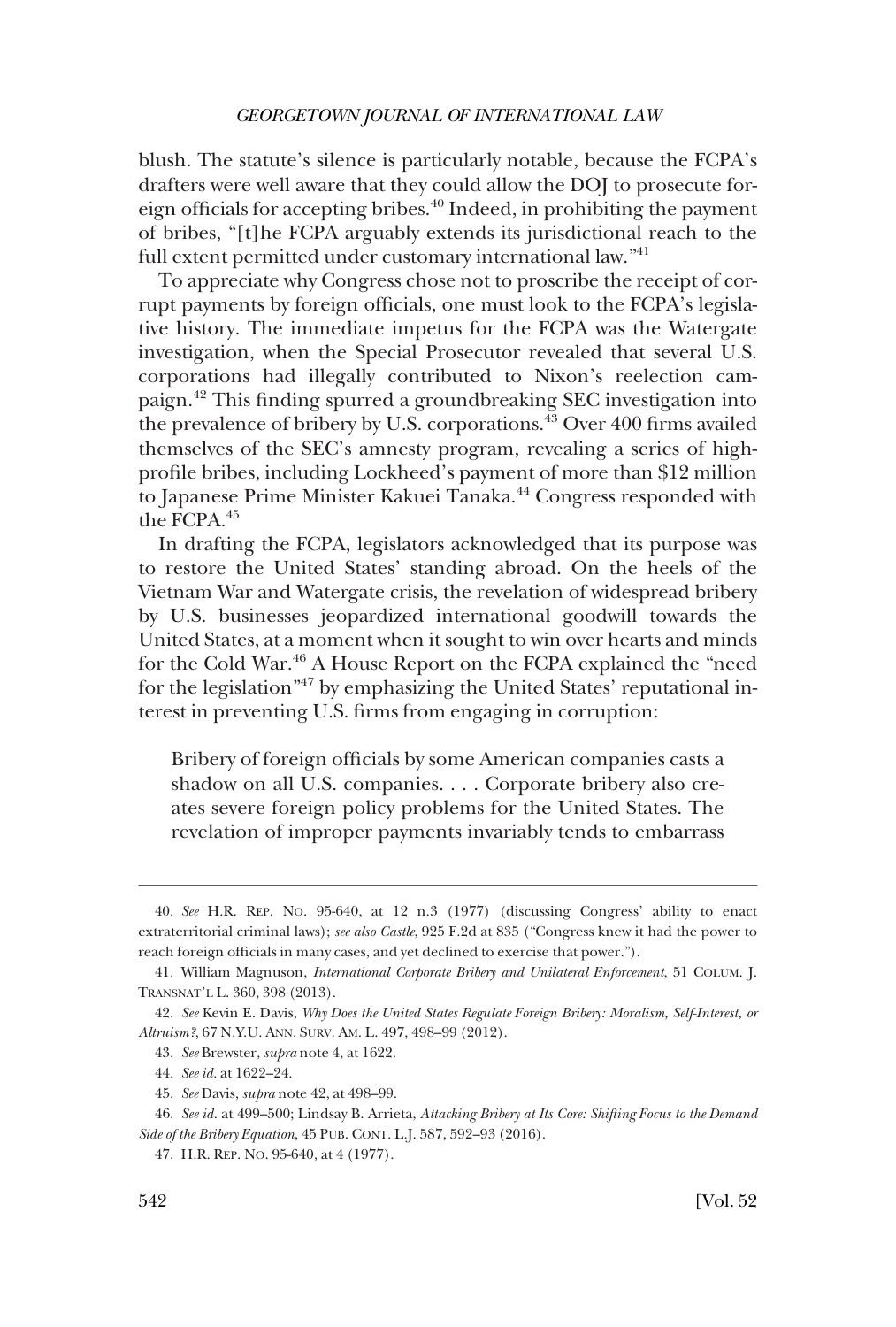friendly governments, lower the esteem for the United States among the citizens of foreign nations, and lend credence to the suspicions sown by foreign opponents of the United States that American enterprises exert a corrupting influence on the political processes of their nations.<sup>48</sup>

Thus, Congress' primary motivation in passing the FCPA was to promote the United States' international standing, rather than altruistically rid the world of an ethically repugnant practice.<sup>49</sup>

This reputational purpose illuminates why the FCPA does not criminalize foreign officials' receipt of bribes. Legislators realized that such an invasive application of U.S. law would raise "inherent jurisdictional, enforcement, and diplomatic difficulties" that would undermine the statute's goodwill-enhancing purpose.<sup>50</sup> Indeed, the marginal reputational benefit of prosecuting foreign officials as well as U.S. firms would be negligible, since prosecuting domestic businesses already demonstrates a commitment to rooting out corruption without threatening the political stability of other countries.<sup>51</sup> In the eyes of foreign nations, these prosecutions would represent more of a threat than an assurance.

The FCPA's refusal to punish corrupt foreign officials therefore accords with the statute's overriding policy aim of bolstering U.S. credibility abroad. Even as the FCPA's broad provisions and reliance on agency principles evinced Congress' commitment to punishing U.S. persons who engaged in corrupt payments, the statute remained silent on the culpability of the foreign officials who receive such payments. Although facially inconsistent, legislative history reveals that the FCPA's

<sup>48.</sup> *Id.* at 5.

<sup>49.</sup> *See* Daniel Pines, Note, *Amending the Foreign Corrupt Practices Act to Include a Private Right of Action*, 82 CALIF. L. REV. 185, 188 (1994) ("The legislative history of the FCPA indicates that it was enacted to counter the adverse effects to foreign governments, American foreign policy, and American business when American corporations bribe foreign officials."); Leah M. Trzcinski, Note, *The Impact of the Foreign Corrupt Practices Act on Emerging Markets: Company Decision-Making in a Regulated World*, 45 N.Y.U. J. INT'L L. & POL. 1201, 1208–09 (2013); *see also* Philip M. Nichols, *The Neomercantilist Fallacy and the Contextual Reality of the Foreign Corrupt Practices Act*, 53 HARV. J. ON LEGIS. 203, 209 (2016).

<sup>50.</sup> H.R. REP. NO. 94-831, at 14 (1977) (Conf. Rep.); *see also* United States v. Castle, 925 F.2d 831, 835 (5th Cir. 1991) (observing that these difficulties formed the policy basis for Congress' refusal to punish foreign officials).

<sup>51.</sup> Positioning the United States as a protector of global stability was a key facet of the statute's purpose. As President Carter explained upon signing the FCPA, "Corrupt practices between corporations and public officials overseas undermine the integrity and stability of governments and harm our relations with other countries." Presidential Statement on Signing the Foreign Corrupt Practices Act, 1977, 2 PUB. PAPERS 2157 (Dec. 20, 1977).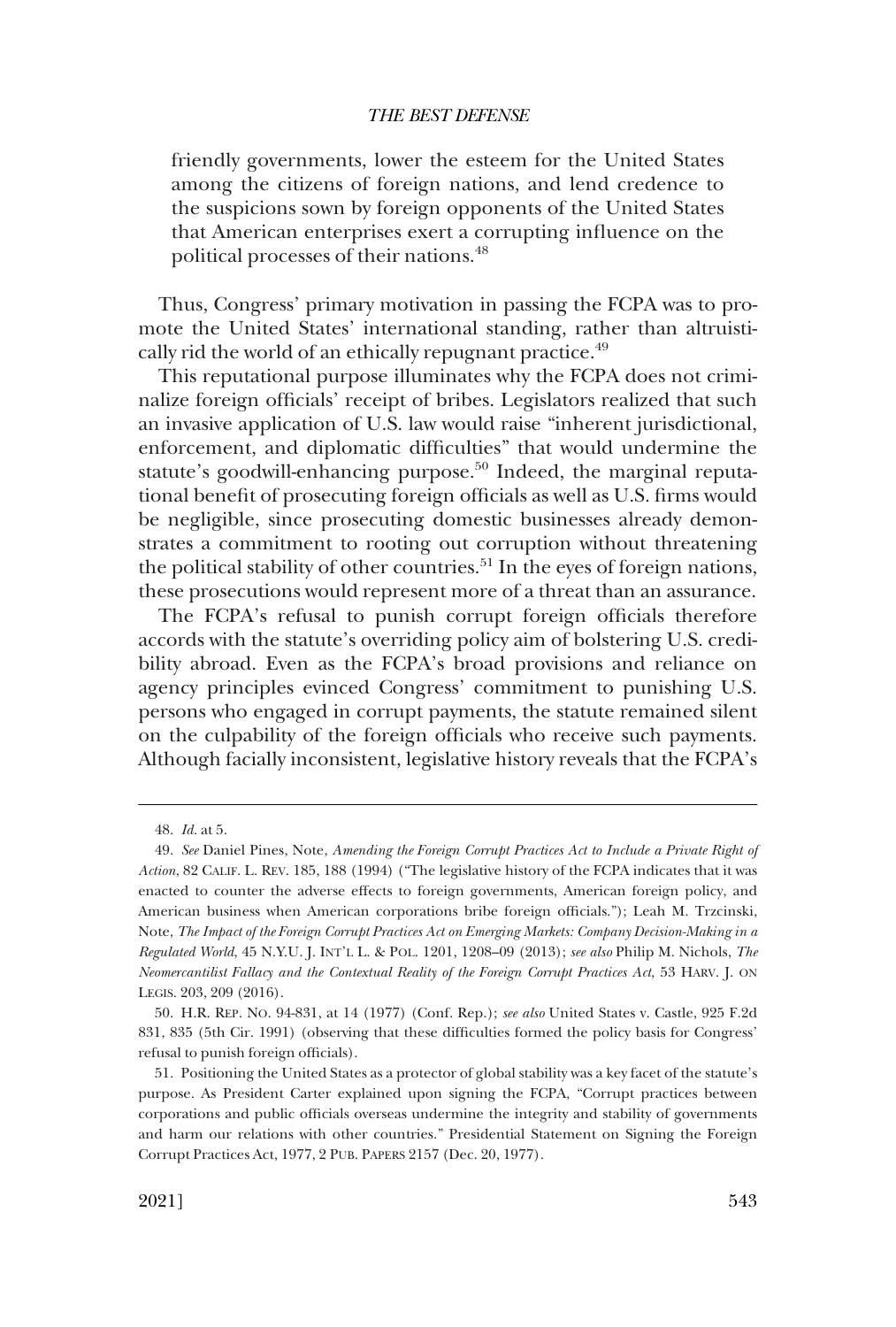<span id="page-9-0"></span>asymmetrical approach to liability is entirely coherent with the statute's reputational motivation.

# B. *The MLCA's Treatment of Foreign Bribery*

The MLCA provides a further bulwark against the corrosive effects of transnational crime on the integrity of U.S. businesses. As the primary ex post enforcement provision of the U.S. AML regime, the MLCA operates in conjunction with ex ante requirements<sup>52</sup> that financial institutions verify the identities of their customers<sup>53</sup> and report suspicious transactions to the government.<sup>54</sup> These requirements seek to prevent the manipulation of U.S. financial institutions to disguise the origins or ownership of tainted funds.<sup>55</sup> This process of manipulation, known as money laundering, consists of three steps: placement, when the funds are introduced into the financial system; layering, when the funds are distanced from their point of origin, often through complex transactions involving networks of bank accounts and shell corporations; and integration, when the funds are converted into apparently legitimate assets.56

Although the Bank Secrecy Act of  $1970^{57}$  was the first federal statute to target money laundering by imposing ex ante requirements on financial institutions, Congress only criminalized money laundering in 1986 when it passed the MLCA.<sup>58</sup> The MLCA prohibits certain transactions involving the proceeds of a "specified unlawful activity."59 These crimes, often referred to as predicate offenses, are enumerated in the

<sup>52.</sup> *See* Levi & Reuter, *supra* note 20, at 297 ("It is useful to think of the regime as having two basic pillars, prevention and enforcement. The prevention pillar is designed to deter criminals from using institutions to launder the proceeds of their crimes and to create sufficient transparency to deter institutions from being willing to launder. Enforcement is designed to punish criminals (and their money-laundering associates) when, despite prevention efforts, they have successfully laundered those proceeds.").

<sup>53.</sup> *See* Heba Shams, *The Fight Against Extraterritorial Corruption and the Use of Money Laundering Control*, 7 L. & BUS. REV. AM. 85, 132 (2001).

<sup>54.</sup> *See* Jesse S. Morgan, Note, *Dirty Names, Dangerous Money: Alleged Unilateralism in U.S. Policy on Money Laundering*, 21 BERKELEY J. INT'L L. 771, 780 (2003).

<sup>55.</sup> *See* Shams, *supra* note 53, at 110.

<sup>56.</sup> See Mariano-Florentino Cuéllar, *The Tenuous Relationship Between the Fight Against Money Laundering and the Disruption of Criminal Finance*, 93 J. CRIM. L. & CRIMINOLOGY 311, 326–29 (2003); Levi & Reuter, *supra* note 20, at 311 (analyzing placement, layering, and integration).

<sup>57.</sup> Pub. L. No. 91-508, 84 Stat. 1114 (1970) (codified as amended in scattered sections of 12 and 15 U.S.C.).

<sup>58.</sup> *See* Shams, *supra* note 53, at 112.

<sup>59.</sup> *See* 18 U.S.C. § 1956(a) (2018).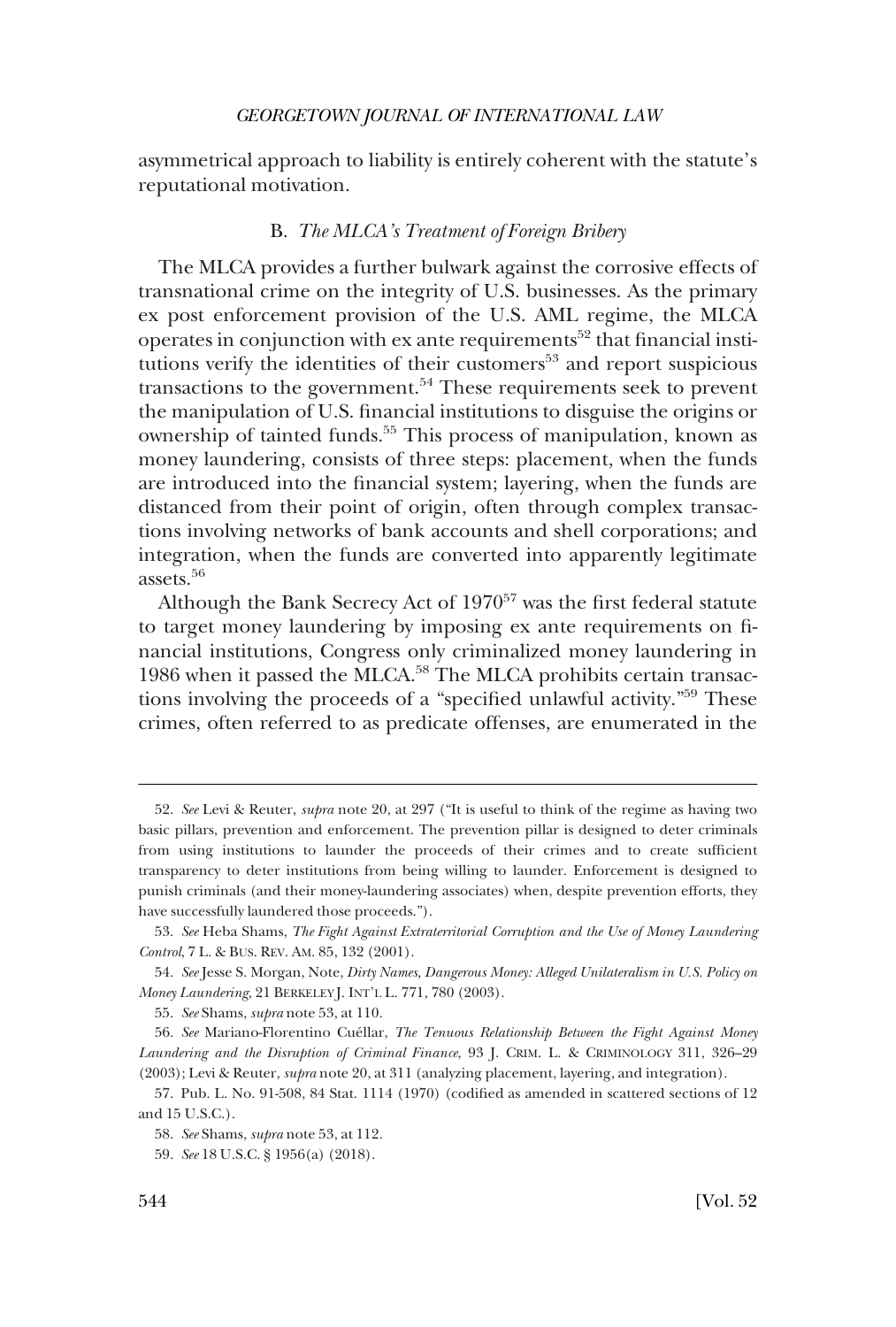statute.<sup>60</sup> Transacting in the proceeds of a predicate offense is a crime if done with the intent to promote further predicate offenses, or knowledge that the transaction is designed to launder assets. $61$  Additionally, transmitting or transporting the proceeds of a predicate offense with a similar intent or knowledge is a distinct violation of the MLCA.<sup>62</sup> Even a transaction that neither promotes a further predicate offense nor seeks to launder assets can result in criminal liability, if the transaction involves more than \$10,000 that the defendant knows to be the proceeds of a crime.63

The MLCA's provisions are notoriously broad, leading two prominent scholars to conclude that the law "covers pretty much any handling of money or property that is connected to criminal activities."64 There are more than 250 predicate offenses under the MLCA.<sup>65</sup> Although prosecutors must prove that the funds are the proceeds of a predicate offense beyond a reasonable doubt, they can do so regardless of whether the defendant was charged for the underlying crime.<sup>66</sup> Indeed, prosecutors can satisfy the elements of an MLCA claim even when the defendant is acquitted of the predicate offense. $67$ 

Congress enacted the MLCA to serve reputational ends that parallel those of the FCPA. While legislators originally emphasized the need to deter organized crime and trade in narcotics,<sup>68</sup> they also recognized the threat that money laundering posed to the real and perceived

64. Richman & Stuntz, *supra* note 13, at 629; *see also* Cuéllar, *supra* note 56, at 337 ("[A]lmost any post-crime activity undertaken by someone with money generated from some list of crimes risks criminal liability for money laundering.").

65. *See* United States v. Santos, 553 U.S. 507, 516 (2008) ("There are more than 250 predicate offenses for the money-laundering statute . . . .").

66. *See* United States v. Silver, 948 F.3d 538, 576 (2d Cir. 2020) ("Significantly, an individual need not have been *convicted* of the underlying criminal offense in order to be convicted of laundering the proceeds thereof.").

<sup>60.</sup> *See id.* § 1956(c)(7) (defining specified unlawful activity).

<sup>61.</sup> *See id.* § 1956(a)(1).

<sup>62.</sup> *See id.* § 1956(a)(2).

<sup>63.</sup> *See* 18 U.S.C. § 1957(a); *see also* CHARLES DOYLE, CONG. RES. SERV., RL33315, MONEY LAUNDERING: AN OVERVIEW OF 18 U.S.C. § 1956 AND RELATED FEDERAL CRIMINAL LAW 24 (2017) ("The government must prove that the defendant knew the funds or other property in the transaction was 'criminally derived property,' that is, the proceeds, or funds derived from the proceeds, of criminal activity. The government need not show that the defendant knew that proceeds were the product of a 'specified unlawful activity,' but the proceeds must in fact be derived from a specified unlawful activity (predicate offense)." (citations omitted)).

<sup>67.</sup> *See* United States v. Richard, 234 F.3d 763, 768–69 (1st Cir. 2000).

<sup>68.</sup> *See* S. REP. NO. 99-433, at 4 (1986) ("Money laundering is a crucial financial underpinning of organized crime and narcotics trafficking.") (quoting 132 CONG. REC. S9627 (daily ed. July 24, 1986) (statement of Sen. Biden)).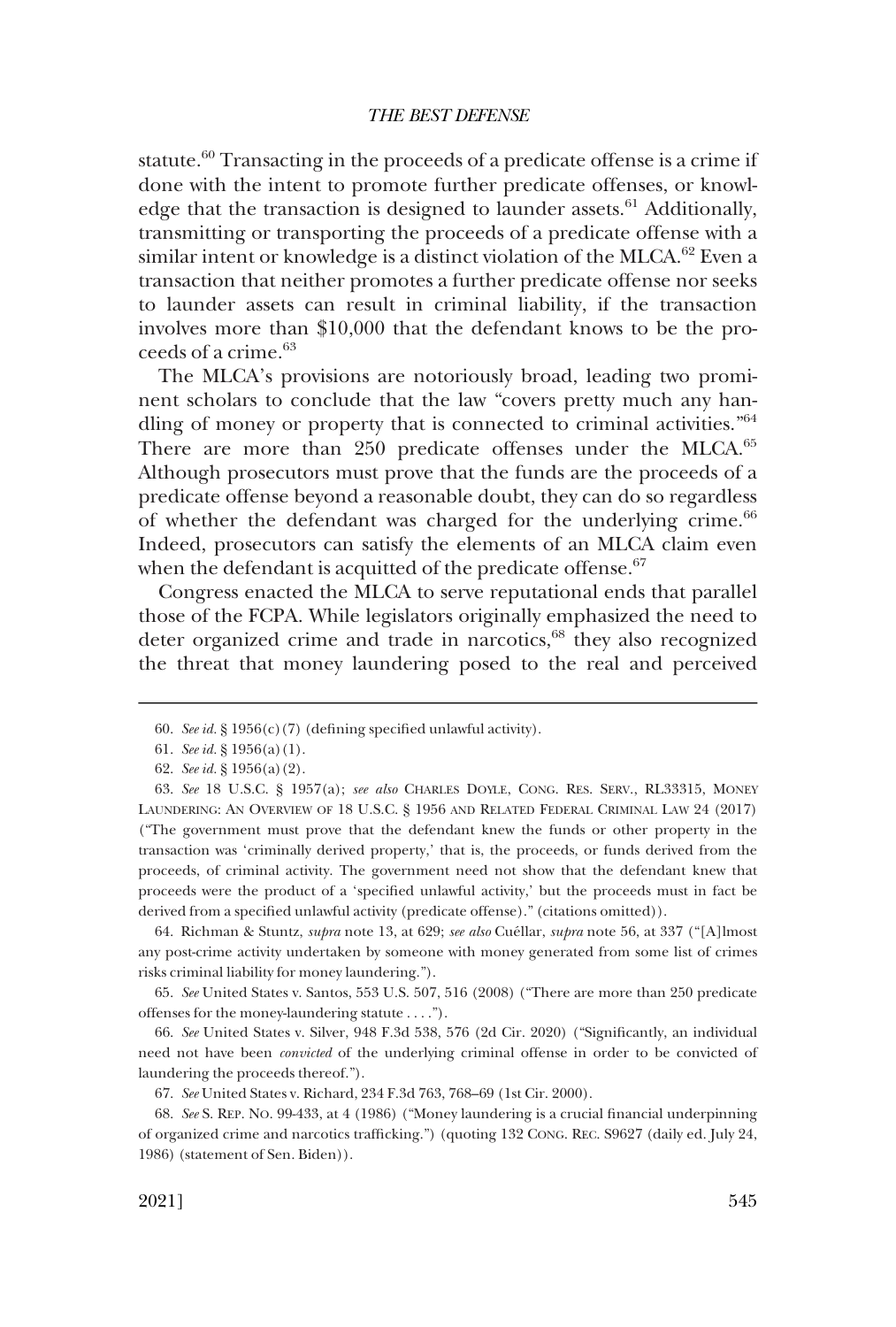integrity of the U.S. financial system.<sup>69</sup> However, Congress did not originally deem the risk of corrupt foreign officials laundering their bribes sufficiently serious to include foreign bribery as a specified unlawful activity under the MLCA.

In amending the MLCA, the PATRIOT Act<sup>70</sup> revised Congress' prior assessment of the laundering risks of foreign bribery.<sup>71</sup> Following the September  $11<sup>th</sup>$  attacks, legislators were determined to disrupt terrorist financing networks.72 Advocates of stronger AML laws seized the opportunity, reviving prior proposals to amend the MLCA and combining them into the Financial Anti-Terrorism Act.73 The House of Representatives passed the Financial Anti-Terrorism Act in a 412 to 1 vote, before the bill was incorporated into the PATRIOT Act.<sup>74</sup> By enacting the PATRIOT Act, Congress expanded the MLCA's list of predicate offenses to include "an offense against a foreign nation involving . . . bribery of a public official, or the misappropriation, theft, or embezzlement of public funds by or for the benefit of a public official."75 Despite the PATRIOT Act's obvious focus on terrorist finance, legislators held fast to the MLCA's reputational purpose, explaining that the introduction of foreign bribery as a predicate offense would "send a strong signal that the United States will not tolerate the use of its financial institutions for the purpose of laundering the proceeds of such activities."76

<sup>69.</sup> *See* H.R. REP. NO. 99-746, at 26 (1986) ("[T]he good reputation of financial institutions caught up in the web of laundered funds can be deeply scarred in the eyes of the public—even though its officers or employees are innoce[n]t.").

<sup>70.</sup> Uniting and Strengthening America by Providing Appropriate Tools Required to Intercept and Obstruct Terrorism (USA PATRIOT ACT) Act of 2001, Pub. L. No. 107-56, 115 Stat. 272 (codified in scattered sections of 8, 12, 18, 21, 22, 28, 31, 47, and 50 U.S.C.).

<sup>71.</sup> *See* Kathleen A. Lacey & Barbara Crutchfield George, *Crackdown on Money Laundering: A Comparative Analysis of the Feasibility and Effectiveness of Domestic and Multilateral Policy Reforms*, 23 NW. J. INT'L L. & BUS. 263, 292 (2003).

<sup>72.</sup> *See* Cue´llar, *supra* note 56, at 360–61; Levi & Reuter, *supra* note 20, at 310.

<sup>73. 147</sup> CONG. REC. H6939 (daily ed. Oct. 17, 2001) (statement of Rep. Bentsen) ("I rise today in strong support of H.R. 3004, the Financial Anti-terrorism Act of 2001. . . . This is not the first time that this legislation has come to light. . . . [W]hile we were unable to get it through the House and through the other body last year, and while our motivation last year was probably less focused on terrorism as it was on public corruption and other forms and drug-running corruption and other forms of money laundering, the body of the legislation is encompassed in this bill; and I am glad to see it is finally seeing the light of day.").

<sup>74.</sup> *See* Financial Anti-Terrorism Act of 2001, H.R. 3004, 107th Cong., Roll Vote No. 390 (2001).

<sup>75. 18</sup> U.S.C. § 1956(c)(7)(B)(iv) (2018).

<sup>76.</sup> H.R. REP. NO. 107-250, at 55 (2001).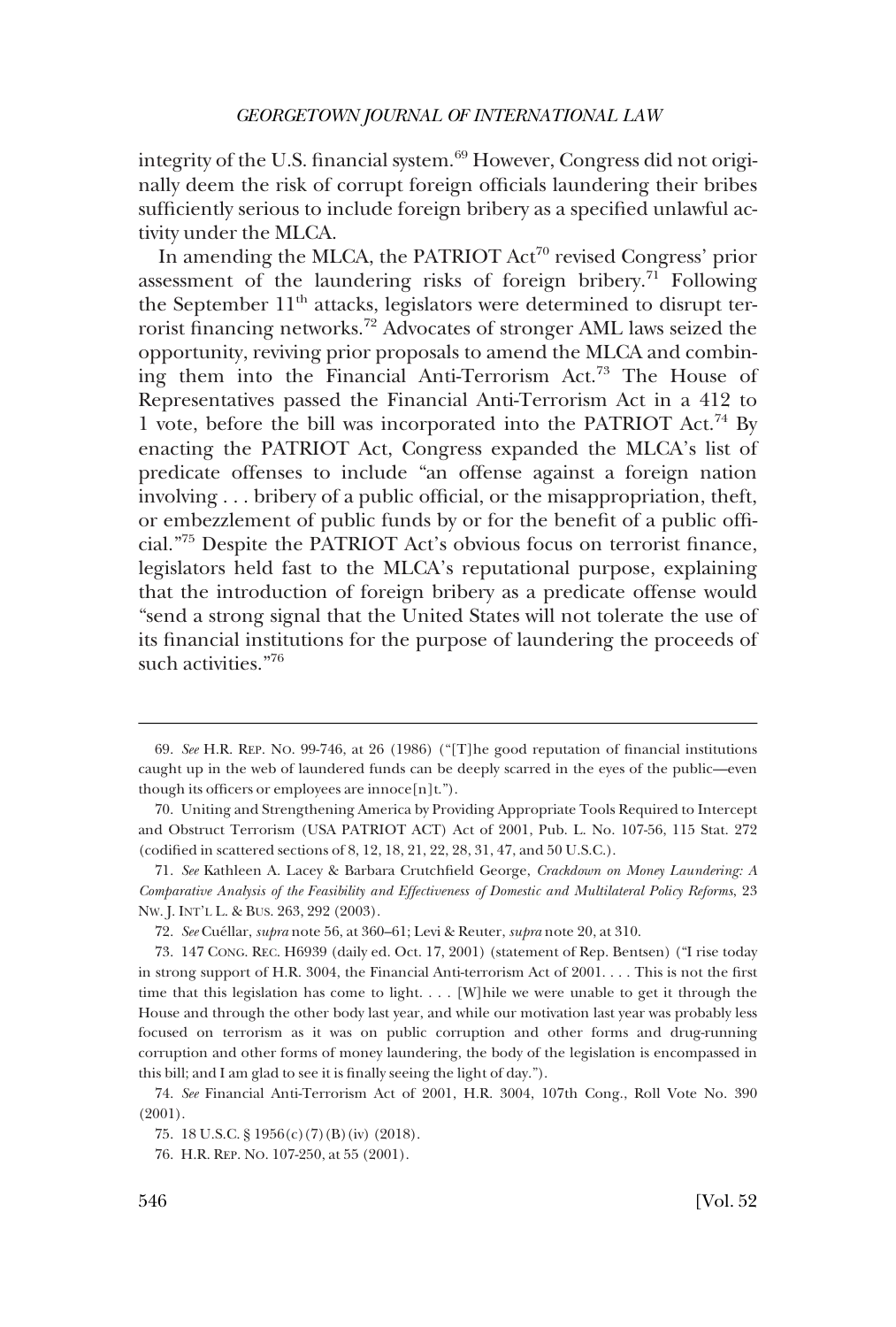<span id="page-12-0"></span>As amended by the PATRIOT Act, the MLCA expressly permits the DOJ to prosecute foreign officials who launder bribes through the U.S. financial system.77 Foreign officials who violate the MLCA therefore stand in a curious legal position, since the FCPA grants them impunity for accepting bribes, while the MLCA treats that same activity as a predicate offense. This apparent tension is exacerbated by the fact that money laundering is often incident to corruption, since officials typically hide or spend their bribes.78

# III. BRIBERY-BASED MONEY LAUNDERING PROSECUTIONS AND THEIR CRITICS

Corrupt foreign officials' precarious place in U.S. criminal law has not given the DOJ pause. Instead, the DOJ has secured convictions of foreign officials under the MLCA for laundering bribes in several highprofile cases.79 These prosecutions have sparked judicial and scholarly critiques.80 Although judges' and academics' objections raise distinct concerns—the former doctrinal<sup>81</sup> and latter expressive<sup>82</sup>—they rest on the common premise that the DOJ's money laundering charges are fundamentally end-runs around the FCPA.<sup>83</sup> This Part surveys three of the most significant money laundering cases against corrupt foreign officials, before examining the legal and scholarly criticisms of the DOJ's approach.

# A. *Prosecuting Foreign Officials for Laundering Bribes*

When the DOJ prosecutes a foreign official for laundering bribes, the government's legal theory is relatively straightforward. For example, assuming bribery is illegal in the corrupt official's home country, a foreign official violates the MLCA if she transfers bribes into a U.S.

<sup>77.</sup> *See* Linda M. Samuel, *Developments in International Forfeiture and Money Laundering Cooperation*, 55 U.S. ATT'YS BULL. 51, 58 (2007).

<sup>78.</sup> *See* BARBARA KOWALCZYK-HOYER & MAX HEYWOOD, TOP SECRET: COUNTRIES KEEP FINANCIAL CRIME FIGHTING DATA TO THEMSELVES 2 (2017) ("The majority of large-scale corruption scandals, from Ukraine to Brazil, have featured banks transferring or managing funds for the perpetrators and their associates."); Shams, *supra* note 53, at 118 ("In most cases . . . corrupt officials need to keep a façade of propriety in order to maintain their positions. For them money laundering becomes crucial. Even for brutal dictators, the risk of eventual revolution induces them to seek to keep their wealth or part of it out of the reach of their defrauded people in safe offshore money havens.").

<sup>79.</sup> *See infra* Section III.A.

<sup>80.</sup> *See infra* Sections III.B–III.C.

<sup>81.</sup> *See infra* Section III.B.

<sup>82.</sup> *See infra* Section III.C.

<sup>83.</sup> *See, e.g.*, *infra* notes 147, 167 and accompanying text.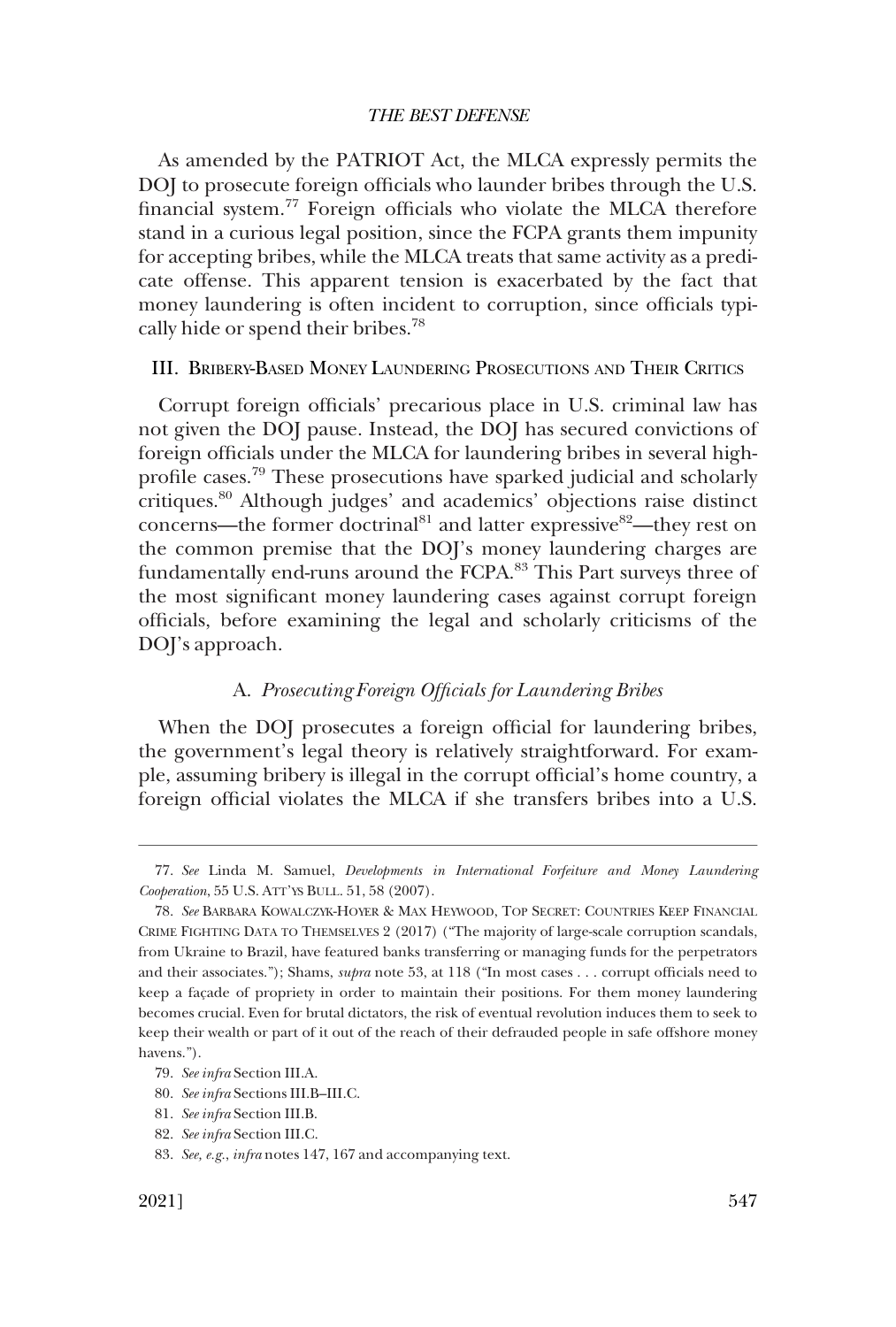bank account.<sup>84</sup> Due to the expansive nature of U.S. criminal jurisdiction, however, the connection to the United States need not be as direct as this paradigmatic case. If any aspect of the actus reus occurs in the United States, the DOJ can prosecute the foreign official for laundering her bribes.85 Indeed, the mere fact that a bribe was wired through a U.S. bank or paid in U.S. dollar negotiable instruments establishes jurisdiction.<sup>86</sup> The primary difficulty for the DOJ's affirmative case is showing that the underlying corruption, qua predicate offense, violated the laws of a foreign nation.<sup>87</sup> This element forces federal courts to determine whether the relevant foreign law indeed criminalizes bribery for purposes of the MLCA,<sup>88</sup> and then engage in the more vexing task of actually applying the foreign law.89 But while the legal dimensions of the prosecution's affirmative case remain generally unproblematic when the DOJ charges corrupt officials with money laundering, the underlying factual allegations are often nuanced, as the following three cases illustrate.

The first major money laundering prosecution of a corrupt foreign official was the case of Pavel Lazarenko. While Prime Minister of Ukraine, Lazarenko obtained millions of dollars from businesses operating in Ukraine by requiring them "to pay him fifty percent of their profits in exchange for his influence to make the business successful."<sup>90</sup> Businesses transmitted these funds to Lazarenko's bank accounts in Switzerland and Antigua, before he transferred the money to his U.S. accounts.<sup>91</sup> In 1997, Lazarenko's fortunes reversed when news outlets

86. *See id.* at 130.

<sup>84.</sup> *See supra* notes 61–63.

<sup>85.</sup> *See* Shams, *supra* note 53, at 129–30 ("U.S. criminal jurisdiction extends to offences that are committed in whole or in part within its borders. Because of the very fluid nature of the *actus reus*  in money laundering, this territorial link to the U.S. jurisdiction can be stretched very far.").

<sup>87.</sup> *See* 18 U.S.C. § 1956(c)(7)(B) (requiring "an offense against a foreign nation").

<sup>88.</sup> Courts have developed tests to guide such assessments. *See, e.g.*, United States v. Chi, 936 F.3d 888, 897 (9th Cir. 2019) ("[B]ased on the common understanding of the term at the time the statute was enacted, 'bribery' contained several elements. First, it required two parties—one who 'paid,' 'offered,' or 'conferred' the bribe, and one who 'received,' 'solicited,' or 'agreed to accept' it. Second, it required something to be given by the bribe-giver—either a 'private favor,' a 'pecuniary benefit,' or 'any benefit.' And third, it required something to be given by the bribetaker—either 'official action,' 'the recipient's decision, opinion, recommendation, vote or other exercise of discretion as a public servant,' or 'a violation of a known legal duty as public servant.' The foreign law at issue, Article 129 of the South Korean Criminal Code, contains all three requirements.").

<sup>89.</sup> Siddharth Dadhich, Note, *Old Dog, New Tricks: Fighting Corruption in the African Natural Resource Space with the Money Laundering Control Act*, 44 AM. J. CRIM. L. 71, 112 (2016).

<sup>90.</sup> United States v. Lazarenko, 564 F.3d 1026, 1030 (9th Cir. 2009).

<sup>91.</sup> *See id.* at 1031.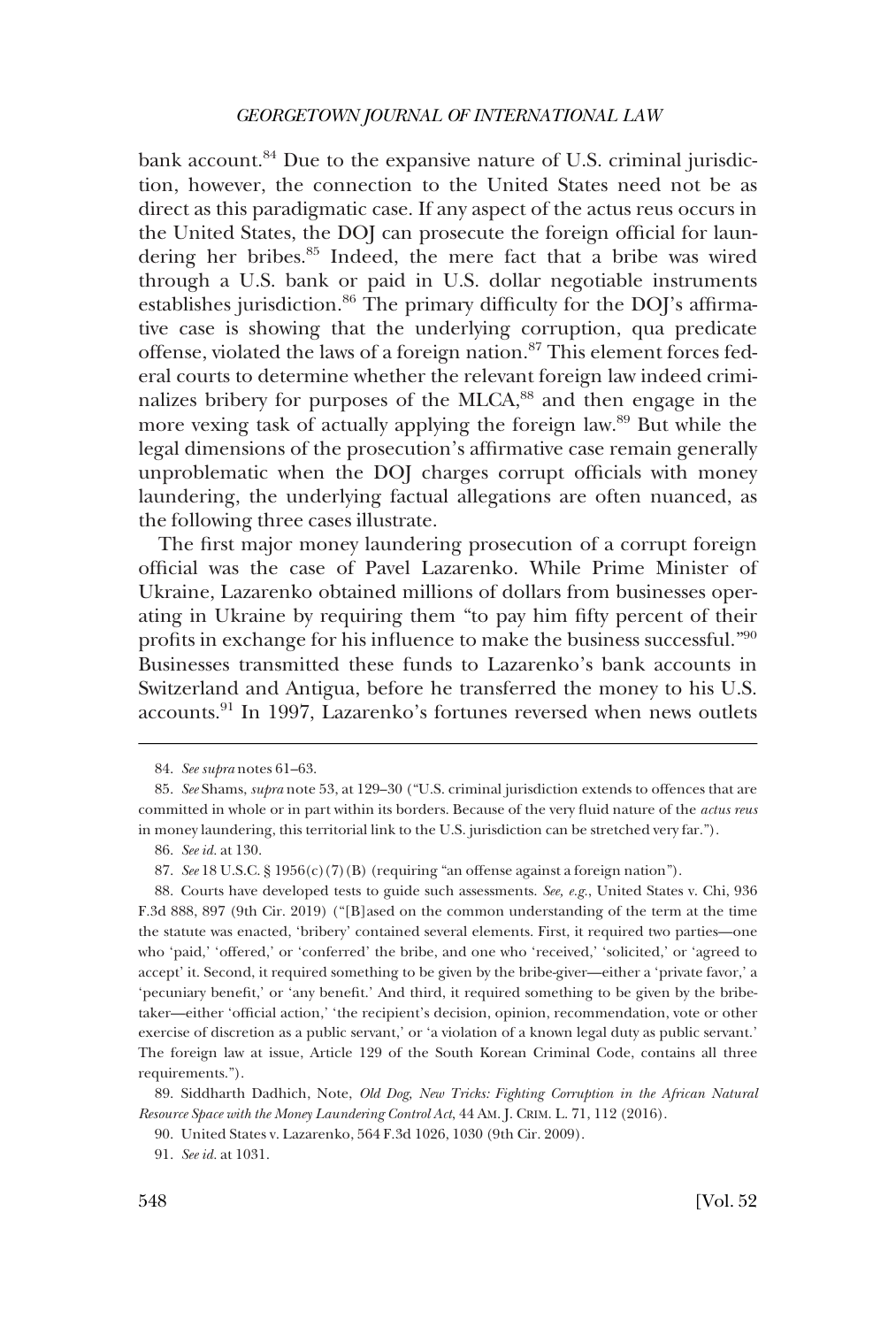reported on the wealth he had amassed.<sup>92</sup> Fleeing Ukraine, Lazarenko arrived in New York City seeking political asylum.<sup>93</sup> Federal authorities took him into custody and charged him with violating the MLCA.<sup>94</sup> A jury ultimately convicted Lazarenko.<sup>95</sup> Because Lazarenko was indicted before the PATRIOT Act amendment added bribery as a predicate offense under the MLCA, prosecutors alleged that his bribes were proceeds of "extortion."96 Appealing his conviction, Lazarenko argued that his misconduct constituted bribery rather than extortion. Writing for the Ninth Circuit, Judge McKeown rejected Lazarenko's contention, noting that "[a]t common law, extortion was a crime that resembled what we know as bribery, and involved an abuse of power by a public official."97 This construction of the MLCA did not render the PATRIOT Act's addition of foreign bribery surplusage, since bribe givers could also be liable under that provision, unlike in cases of extortion.<sup>98</sup>

The DOJ brought another significant corruption-based money laundering case against Maria de los Angeles Gonzalez de Hernandez, an official at Venezuela's state-owned development bank.<sup>99</sup> Gonzalez accepted bribes from a U.S. broker-dealer, Direct Access Partners, in exchange for hiring its traders to execute bond transactions on behalf of the development bank.100 Direct Access Partners inflated the markups on purchases and mark-downs on sales of the securities and split the resulting \$60 million in excess fees with Gonzalez.<sup>101</sup> To launder the funds further, Gonzalez transferred them through a complex of shell corporations and offshore accounts in numerous countries, including Switzerland.102 While the broker-dealers pleaded guilty to violating the FCPA, Gonzalez pleaded guilty to an MLCA offense.<sup>103</sup>

*See* Michael Wines, *Ukrainian Seeks U.S. Asylum*, N.Y. TIMES (Feb. 25, 1999), [https://www.](https://www.nytimes.com/1999/02/25/world/ukrainian-seeks-us-asylum.html) 92. [nytimes.com/1999/02/25/world/ukrainian-seeks-us-asylum.html.](https://www.nytimes.com/1999/02/25/world/ukrainian-seeks-us-asylum.html)

<sup>93.</sup> *See id.* 

<sup>94.</sup> *See Lazarenko*, 564 F.3d at 1032 (explaining that Lazarenko was charged with violating 18 U.S.C.  $\S 1956(a)(1)(B)$ .

<sup>95.</sup> *Id.* at 1030.

<sup>96.</sup> *Id.* at 1032.

<sup>97.</sup> *Id.* at 1039.

<sup>98.</sup> *Id.* 

<sup>99.</sup> *See* Low, Lamoree & London, *supra* note 7, at 585.

<sup>100.</sup> *See id.* 

*See generally* Marshall, *supra* note 8, at 1296; Press Release, U.S. Dep't of Justice, High-101. Ranking Bank Official at Venezuelan State Development Bank Pleads Guilty in Manhattan Federal Court to Participating in Bribery Scheme (Nov. 18, 2013), [https://www.justice.gov/usao](https://www.justice.gov/usao-sdny/pr/high-ranking-bank-official-venezuelan-state-development-bank-pleads-guilty-manhattan)[sdny/pr/high-ranking-bank-official-venezuelan-state-development-bank-pleads-guilty-manhattan.](https://www.justice.gov/usao-sdny/pr/high-ranking-bank-official-venezuelan-state-development-bank-pleads-guilty-manhattan)

<sup>102.</sup> *See* Press Release, Dep't of Justice, *supra* note 101.

<sup>103.</sup> *See id.*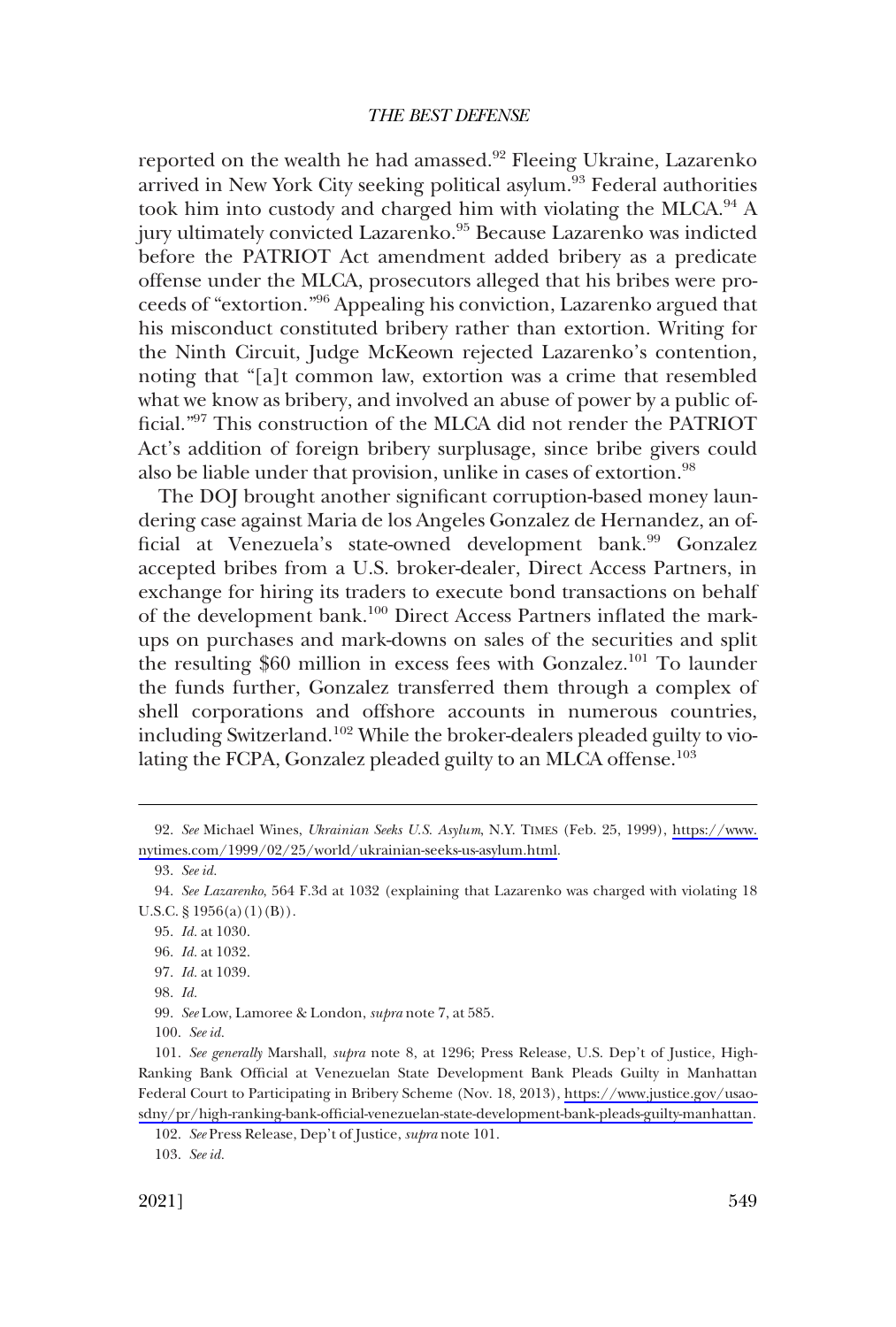<span id="page-15-0"></span>A final example of the DOJ's money laundering enforcement efforts against corrupt foreign officials concerned Robert Antoine and Jean Rene Duperval. Three U.S. telecom firms bribed Antoine and Duperval in exchange for preferable rates from the state-owned Telecommuncations D'Haiti, where Antoine and Duperval were senior officials.104 The U.S. firms disguised the bribes by transferring them to an intermediary entity, which in turn sent them to a shell company under false invoices.<sup>105</sup> Ultimately, the shell company used the bribes to buy real estate for Antoine and Duperval's benefit.<sup>106</sup> Antoine pleaded guilty to conspiracy to commit money laundering, but Duperval insisted on a trial.107 After more than two years of litigation, a jury convicted Duperval of nineteen counts of MLCA violations.<sup>108</sup>

As these three cases demonstrate, the DOJ has proven willing to prosecute foreign officials for laundering bribes under the amended MLCA, despite the FCPA's insistence on immunity for those who accept bribes. But far from settling the status of corrupt foreign officials, the DOJ's success in these and similar cases has only increased opposition from critics who view these prosecutions as doctrinally and expressively suspect.

# B. *Legal Challenges*

Despite the facial plausibility and demonstrated success of the DOJ's legal theory in its money laundering cases against corrupt foreign officials, these prosecutions raise several doctrinal concerns. Favorable precedent has obviated two major legal challenges for the DOJ's prosecutions of foreign officials—namely, potential immunity under the

<sup>104.</sup> *See* Bruce W. Klaw, *A New Strategy for Preventing Bribery and Extortion in International Business Transactions*, 49 HARV. J. ON LEGIS. 303, 335 (2012).

<sup>105.</sup> See Press Release, U.S. Dep't of Justice, Florida Businessman Pleads Guilty to Money Laundering in Foreign Bribery Scheme (Feb. 19, 2010), [https://www.justice.gov/opa/pr/florida](https://www.justice.gov/opa/pr/florida-businessman-pleads-guilty-money-laundering-foreign-bribery-scheme)[businessman-pleads-guilty-money-laundering-foreign-bribery-scheme.](https://www.justice.gov/opa/pr/florida-businessman-pleads-guilty-money-laundering-foreign-bribery-scheme)

<sup>106.</sup> *See id.* 

<sup>107.</sup> *See* Klaw, *supra* note 104, at 336; Press Release, U.S. Dep't of Justice, Former Haitian Government Official Sentenced to Prison for His Role in Money Laundering Conspiracy Related to Foreign Bribery Scheme (June 2, 2010), [https://www.justice.gov/opa/pr/former-haitian](https://www.justice.gov/opa/pr/former-haitian-government-official-sentenced-prison-his-role-money-laundering-conspiracy)[government-official-sentenced-prison-his-role-money-laundering-conspiracy.](https://www.justice.gov/opa/pr/former-haitian-government-official-sentenced-prison-his-role-money-laundering-conspiracy)

*See* Klaw, *supra* note 104, at 336; Press Release, U.S. Dep't of Justice, Former Haitian 108. Government Official Sentenced to Nine Years in Prison for Role in Scheme to Launder Bribes (Mar. 21, 2012), [https://www.justice.gov/opa/pr/former-haitian-government-official-sentenced](https://www.justice.gov/opa/pr/former-haitian-government-official-sentenced-nine-years-prison-role-scheme-launder-bribes)[nine-years-prison-role-scheme-launder-bribes.](https://www.justice.gov/opa/pr/former-haitian-government-official-sentenced-nine-years-prison-role-scheme-launder-bribes)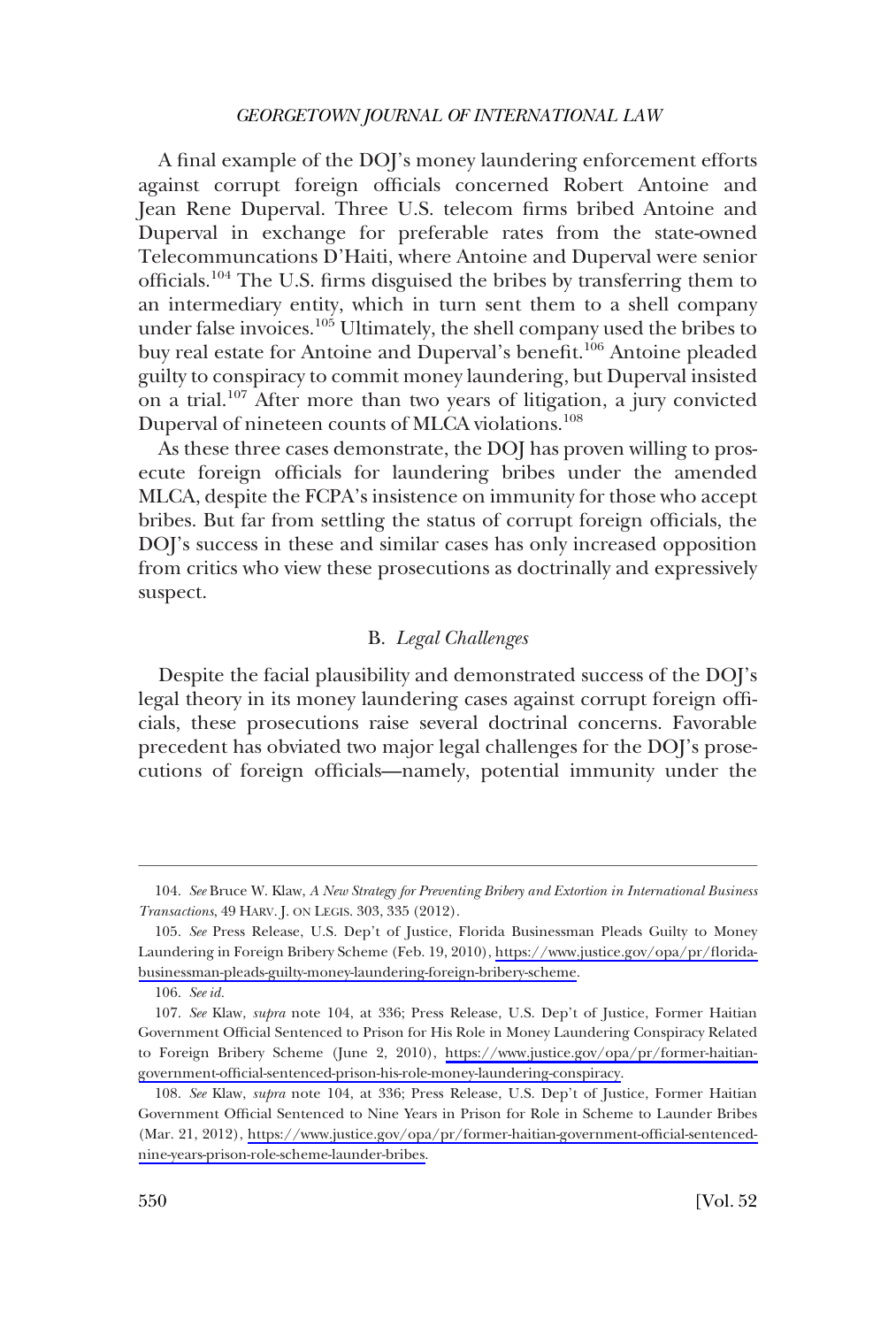Foreign Sovereign Immunities Act (FSIA)<sup>109</sup> and the act of state doctrine.110 However, the most compelling judicial critique of the DOJ's enforcement efforts remains a live legal question. While the judiciary has signaled that these prosecutions might amount to end-runs around the will of Congress in violation of the *Gebardi* principle, no court has ever ruled on the issue.<sup>111</sup>

The FSIA's apparent problems for money laundering prosecutions of corrupt foreign officials have been dispelled through favorable case law.112 Under the FSIA, "a foreign state shall be immune from the jurisdiction of the courts of the United States" unless the case satisfies an enumerated exception to this broad rule.<sup>113</sup> The FSIA's Delphic pronouncement has generated significant disagreement among courts.<sup>114</sup> Indeed, the Supreme Court recently declined to resolve a circuit split on whether the FSIA even applies to criminal cases.<sup>115</sup> Although the FSIA expressly exempts lawsuits regarding a foreign sovereign's "commercial activity,"116 courts have rejected attempts to avoid the FSIA by characterizing money laundering as commerce.117 Nevertheless, the

112. *Cf.* JENNIFER K. ELSEA, CONG. RES. SERV., R41379, *SAMANTAR V. YOUSEF*: THE FOREIGN SOVEREIGN IMMUNITIES ACT (FSIA) AND FOREIGN OFFICIALS 9 (2013) (explaining that in light of recent decisions "individual foreign officials have limited recourse to the FSIA to shield themselves from liability in U.S. courts").

113. 28 U.S.C. § 1604 (2018).

114. *See* Shobha V. George, Note, *Head-of-State Immunity in the United States Courts: Still Confused After All These Years*, 64 FORDHAM L. REV. 1051, 1061 (1995).

*See* Lawrence Hurley, *U.S. Top Court Rebuffs Mystery Company in Mueller Subpoena Fight*, 115. REUTERS (Mar. 25, 2019), [https://www.reuters.com/article/uk-usa-court-mueller-grandjury](https://www.reuters.com/article/uk-usa-court-mueller-grandjury-idUSKCN1R61KS)[idUSKCN1R61KS](https://www.reuters.com/article/uk-usa-court-mueller-grandjury-idUSKCN1R61KS); *see also* Sup. Ct. Emergency Appl. for Immediate Stay at 22–24, *In re* Grand Jury Subpoena, No. 18-A669 (Dec. 22, 2018) (describing the circuit split).

116. 28 U.S.C. § 1605(a)(2) (2018).

117. *See In re* Terrorist Attacks on Sept. 11, 2001, 349 F. Supp. 2d 765, 793 (S.D.N.Y. 2005) ("The Second Circuit noted in *Goodwin* that '[m]oney laundering is a quintessential economic activity,' but that statement has no bearing here. In *Goodwin* the court was not deciding whether money laundering is a commercial activity for purposes of the FSIA. The Second Circuit has made very clear that, for purposes of the FSIA, a commercial activity must be one in which a private person can engage lawfully. Since money laundering is an illegal activity, it cannot be the basis for

<sup>109.</sup> Foreign Sovereign Immunities Act (FSIA) of 1976, Pub. L. No. 94-583, 90 Stat. 2891 (codified as amended in scattered sections of 28 U.S.C.).

<sup>110.</sup> *See* Elizabeth Spahn, *Discovering Secrets: Act of State Defenses to Bribery Cases*, 38 HOFSTRA L. REV. 163, 183 ("The act of state doctrine is a judge-made doctrine resting on both international comity and domestic separation of powers policy underpinnings."). Professor Yockey has identified the FSIA and act of state doctrine as potential impediments to prosecuting corrupt officials. *See* Yockey, *supra* note 9, at 804–05 ("[Foreign official] defendants may seek sovereign immunity under the U.S. Foreign Sovereign Immunities Act, or they may invoke the act of state doctrine....").

<sup>111.</sup> *See infra* note 144 and accompanying text.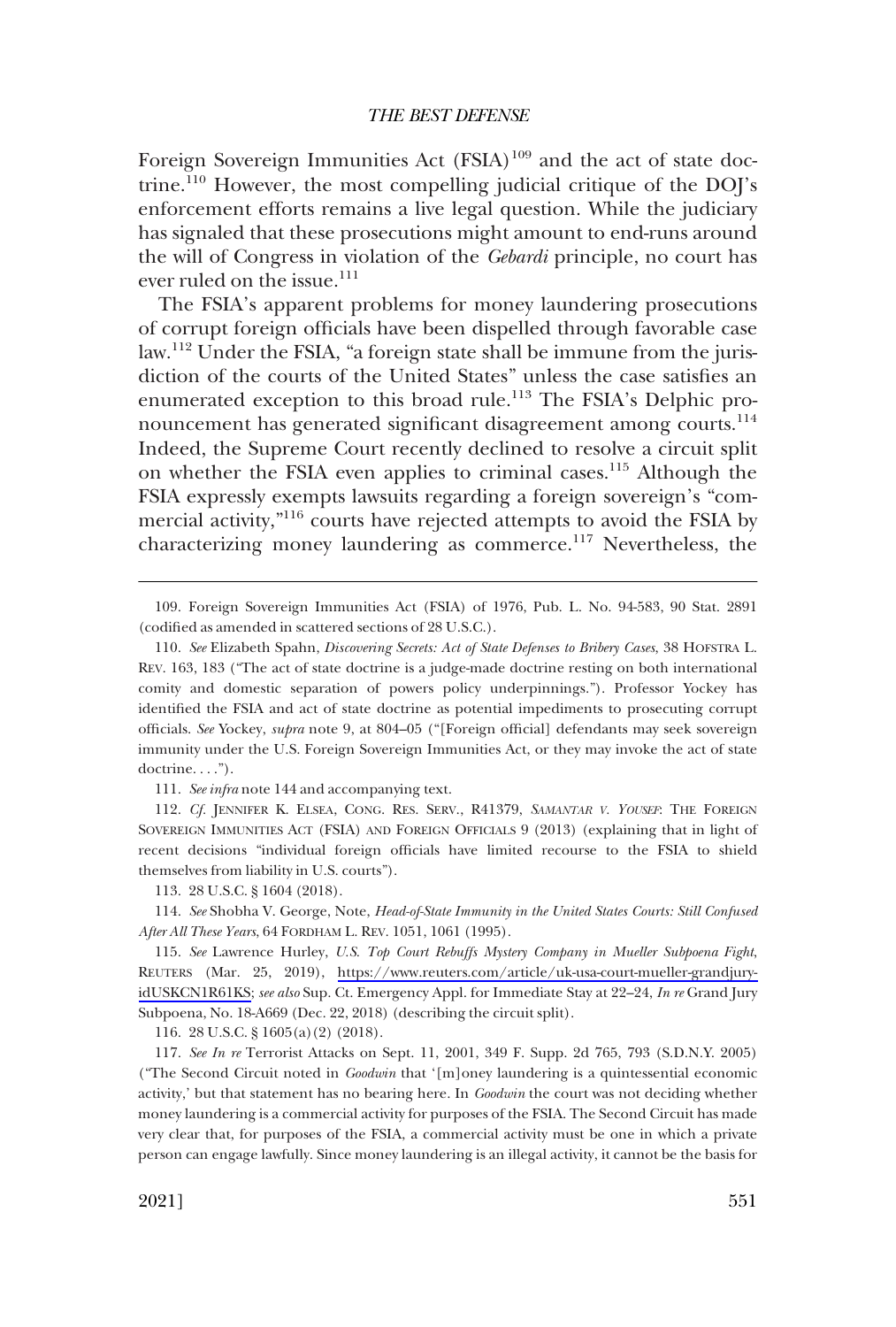FSIA does not pose a serious threat to the DOJ's money laundering cases against corrupt foreign officials. As the Supreme Court clarified in *Samantar v. Yousuf*, individual foreign officials cannot invoke the protections of the FSIA, even for acts undertaken in their official capacities.118 Thus, assuming the statute applies to criminal matters, the FSIA still does not immunize foreign officials who launder their bribes from prosecution.

Although the act of state doctrine presents a more formidable threat to money laundering prosecutions of foreign officials, precedent on this issue is similarly favorable for the DOJ.<sup>119</sup> The act of state doctrine provides that if adjudicating a case would require a U.S. court to declare invalid any act of a foreign sovereign performed within its own territory, then the court will abstain from hearing the dispute.<sup>120</sup> Unlike the FSIA, the act of state doctrine covers individual foreign officials' actions, making it a more plausible objection to the DOJ's money laundering prosecutions of corrupt foreign officials.<sup>121</sup> Nevertheless, courts have rejected challenges to these enforcement efforts based on the act of state doctrine.<sup>122</sup>

The most prominent ruling on this issue concerned James Giffen, an American economic advisor to President Nazarbayev of Kazakhstan.<sup>123</sup> For his assistance brokering international oil deals with companies like Mobil, Giffen received a diplomatic passport from Kazakhstan.<sup>124</sup> But beyond negotiating the transactions on behalf of Kazakhstan, Giffen

119. *See* United States v. Giffen, 326 F. Supp. 2d 497, 502 (S.D.N.Y. 2004).

121. *See* Spahn, *supra* note 110, at 184–85 ("Unlike the FSIA, the act of state doctrine may be raised in cases where the foreign sovereign is not him or herself personally a defendant. In this respect, the act of state doctrine provides broader shields than the FSIA."). Indeed, in the final paragraph of *Samantar*, Justice Stevens noted that the defendant might still be immune due to the act of state doctrine. *See Samantar*, 560 U.S. at 325–26.

applicability of the commercial activities exception." (quoting United States v. Goodwin, 141 F.3d 394, 399 (2d Cir. 1997))).

<sup>118.</sup> Samantar v. Yousuf, 560 U.S. 305, 315 (2010). *Samantar* ended a longstanding circuit split on this question. *See* FED. JUDICIAL CTR., THE FOREIGN SOVEREIGN IMMUNITIES ACT: A GUIDE FOR JUDGES 38–39 (2013), [https://www.fjc.gov/sites/default/files/2014/FSIAGuide2013.pdf.](https://www.fjc.gov/sites/default/files/2014/FSIAGuide2013.pdf)

<sup>120.</sup> *See* W.S. Kirkpatrick & Co., Inc. v. Envtl. Tectonics Corp., Int'l, 493 U.S. 400, 405 (1990) ("In every case in which we have held the act of state doctrine applicable, the relief sought or the defense interposed would have required a court in the United States to declare invalid the official act of a foreign sovereign performed within its own territory."); Michael J. Bazyler, *Abolishing the Act of State Doctrine*, 134 U. PA. L. REV. 325, 327 (1986).

<sup>122.</sup> *See* Pamela K. Bookman, Note, *Solving the Extraterritoriality Problem: Lessons from the Honest Services Statute*, 92 VA. L. REV. 750, 751 (2006).

<sup>123.</sup> *See* Alexander Cooley & J.C. Sharman, *Blurring the Line Between Licit and Illicit: Transnational Corruption Networks in Central Asia and Beyond*, 34 CENT. ASIAN SURV. 11, 22 (2015).

<sup>124.</sup> *See id.*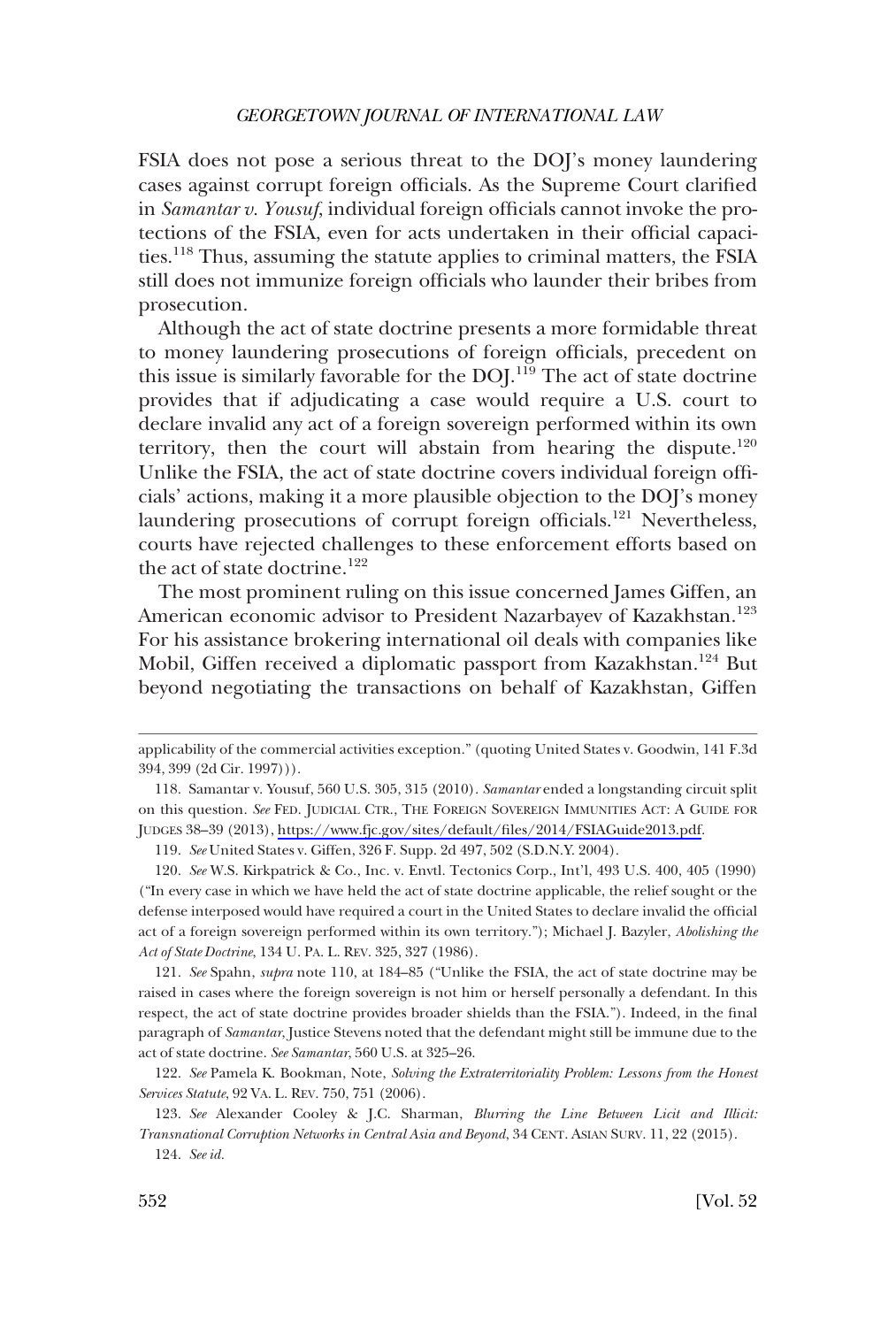also took portions of the proceeds, distributing the gains to himself and other senior officials through a network of offshore bank accounts and shell companies.125 When Giffen returned to the United States in 2003, he was promptly arrested and charged with violating the FCPA and MLCA.126 Giffen moved to dismiss the indictment, arguing that because he transmitted the funds while acting as an official agent of the Kazakh government, deeming the payments illicit would run afoul of the act of state doctrine.<sup>127</sup> The district court rejected Giffen's claim and instead adopted a rationale with wide-reaching implications for the DOJ's money laundering prosecutions of foreign officials: because the act of state doctrine only applies to official acts performed *within the foreign sovereign's territory*, transnational money laundering necessarily falls outside its protective ambit.128 Accordingly, corrupt foreign officials who launder their bribes abroad cannot invoke the act of state doctrine to escape prosecution, regardless of whether their misconduct constitutes an official act of a foreign sovereign.

But the most damaging judicial challenge to the DOJ's money laundering prosecutions of foreign officials remains an open legal question. A bulwark against prosecutorial overreach in defiance of the will of Congress, the *Gebardi* principle is a well-established feature of U.S. criminal law.129 The eponymous case of *Gebardi v. United States* concerned the Mann Act, which prohibited transporting a woman across state lines for the purpose of engaging in prostitution, debauchery, or for any other immoral purpose.130 Though the statute did not impose any penalty on the transported woman, prosecutors indicted a transported woman for *conspiring* to violate the Mann Act.<sup>131</sup> The Supreme Court concluded that the indictment was invalid.132 The Court admonished that conspiracy liability is improper for any class of individuals whose participation is an inseparable incident of an offense, yet whom Congress clearly intended to leave unpunished.133 Otherwise,

<sup>125.</sup> *See id.* 

<sup>126.</sup> *See id.* 

<sup>127.</sup> *See* United States v. Giffen, 326 F. Supp. 2d 497, 502 (S.D.N.Y. 2004).

<sup>128.</sup> *See id.* at 503; Spahn, *supra* note 110, at 201 ("Because the actions alleged, delivering and laundering the alleged bribe money, occurred in the United States and in Switzerland, the territoriality element of the act of state doctrine cannot be met, even assuming arguendo that Giffen really was an official agent of the Republic of Kazakhstan.").

<sup>129.</sup> *See* Shu-en Wee, Note, *The* Gebardi *"Principles"*, 117 COLUM. L. REV. 115, 120 (2017).

<sup>130.</sup> *See* Gebardi v. United States, 287 U.S. 112, 118 (1932).

<sup>131.</sup> *See id.* at 115–16.

<sup>132.</sup> *See id.* at 123.

<sup>133.</sup> *See id.*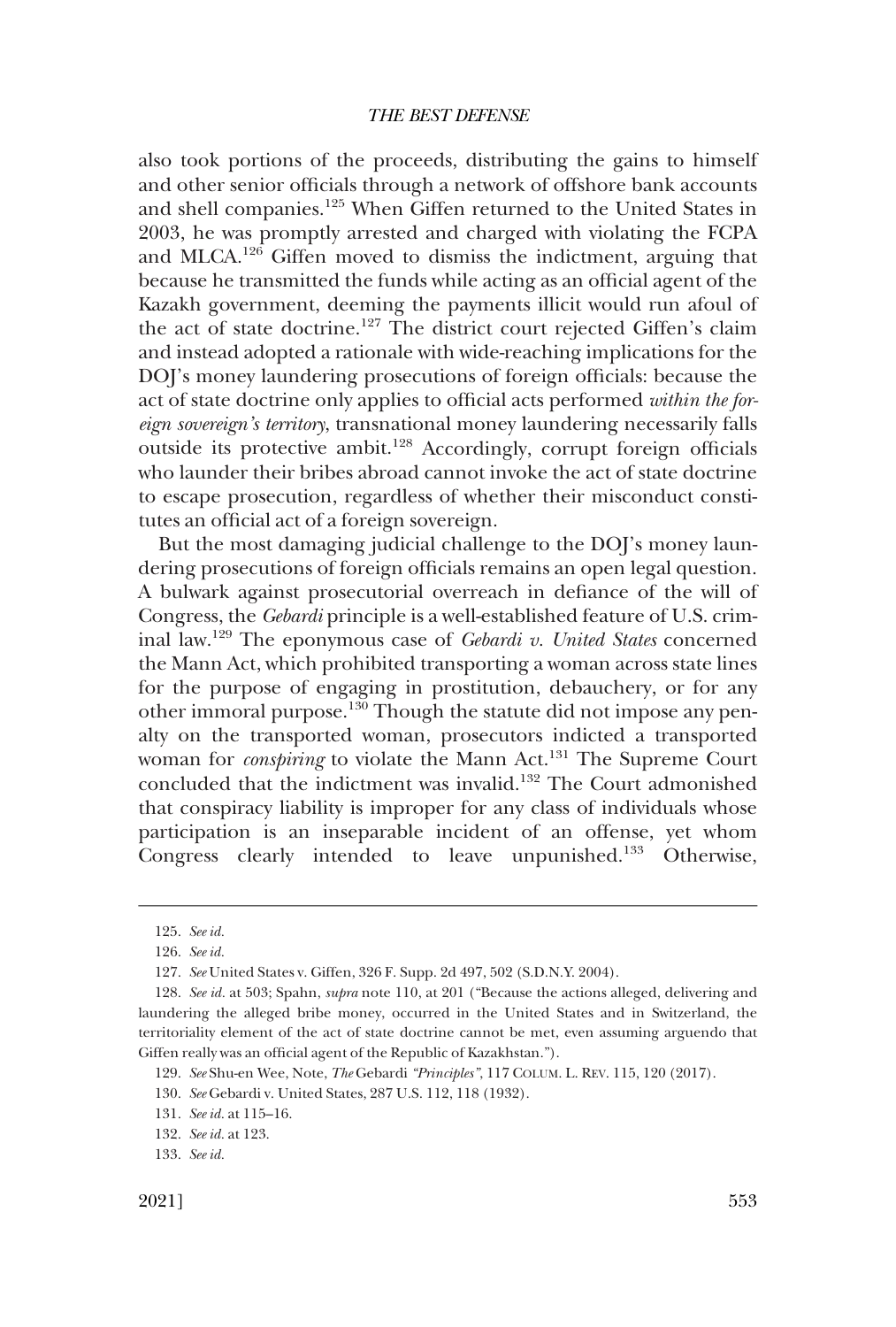prosecutors could easily undermine legislative policy prescriptions and subvert the separation of powers. $134$ 

Courts have concluded that the FCPA's asymmetric approach to punishment is sufficiently analogous to the Mann Act to raise *Gebardi* concerns.135 The Fifth Circuit in *United States v. Castle*136 delivered a stern rebuke to the DOJ's early efforts to prosecute corrupt foreign officials.<sup>137</sup> *Castle* arose out of bribes that the employees of a U.S. firm, the Eagle Bus Company, paid to Canadian officials to secure a contract with the Saskatchewan provincial government.<sup>138</sup> When the DOJ charged the foreign officials with conspiring to violate the FCPA, the officials moved to dismiss the indictment.<sup>139</sup> The officials argued that because receipt of a corrupt benefit is inherently incident to bribery of a foreign official under the FCPA, and yet the statute leaves these officials unpunished, prosecuting corrupt foreign officials for conspiring to violate the FCPA is prohibited under *Gebardi*. 140 Adopting the reasoning of the district court below, the Fifth Circuit agreed with defendants.<sup>141</sup> To support its claim that in enacting the FCPA Congress intended to leave foreign officials unpunished, the *Castle* Court surveyed the statute's legislative history and concluded that the FCPA's refusal to criminalize the receipt of bribes reflected Congress' determination that "resolving the diplomatic, jurisdictional, and enforcement difficulties that would arise upon the prosecution of foreign officials was not worth the minimal deterrent value of such prosecutions."142 Although the DOJ has since refrained from charging corrupt foreign officials with conspiracy to violate the FCPA, *Castle* has continued to cast a long shadow on the DOJ's attempts to prosecute foreign officials.<sup>143</sup>

<sup>134.</sup> *See id.*; Wee, *supra* note 129, at 124 ("In the context of the *Gebardi* case itself, this policy not to punish meant that the conspiracy statute could not be used to frustrate the legislative policy to grant a certain class of people immunity from liability.").

<sup>135.</sup> *See, e.g.*, United States v. Hoskins, 902 F.3d 69, 101 (2d Cir. 2018) (Lynch, J., concurring) (explaining the *Gebardi* principle's applicability to the FCPA).

<sup>136. 925</sup> F.2d 831 (5th Cir. 1991).

<sup>137.</sup> *See* Miwa Shoda & Andrew G. Sullivan, *Attacking Corruption at Its Source: The DOJ's Recent Efforts to Prosecute Bribe-Taking Foreign Officials*, 23 CAL. INT'L L.J. 29, 30 (2015).

<sup>138.</sup> *Castle*, 925 F.2d at 832.

<sup>139.</sup> *See id.* 

<sup>140.</sup> *See id.* 

<sup>141.</sup> *See id.* at 836 ("As in *Gebardi*, it would be absurd to take away with the earlier and more general conspiracy statute the exemption from prosecution granted to foreign officials by the later and more specific FCPA."); Dadhich, *supra* note 89, at 78.

<sup>142.</sup> *Id.* at 835.

<sup>143.</sup> *See* Shoda & Sullivan, *supra* note 137, at 30 ("The Fifth Circuit's decision in *Castle* largely halted enforcement efforts against bribe-taking officials for nearly two decades. However, over the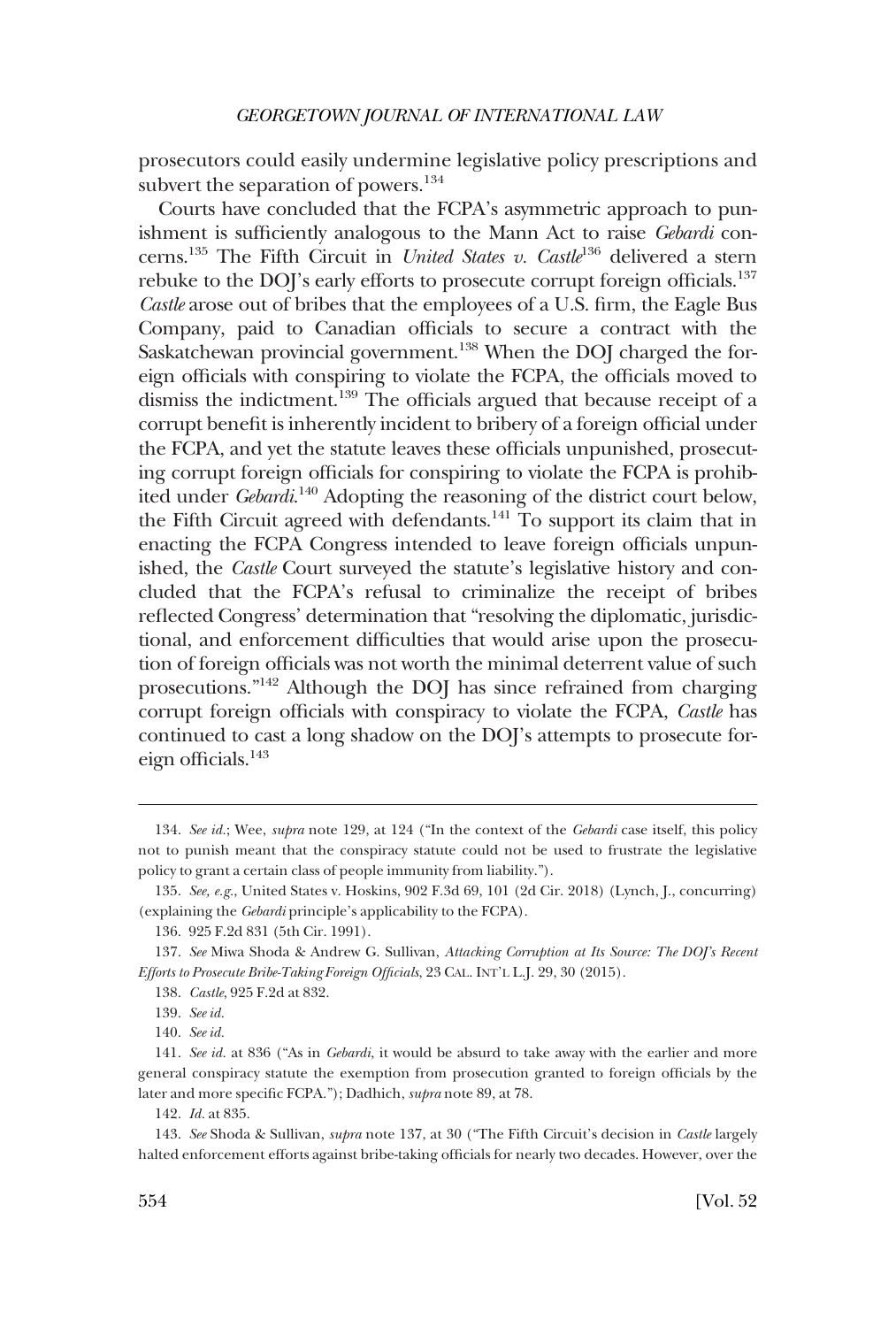The seeds of doubt sown by *Castle* blossomed into a direct judicial challenge to the DOJ's money laundering prosecutions of foreign officials in *United States v. Siriwan*. 144 Just as in the prosecutions of Lazarenko, Hernandez, Antoine, and Duperval,<sup>145</sup> the defendant in *Siriwan* was a corrupt foreign official.<sup>146</sup> While serving as Thailand's minister of tourism, Juthamas Siriwan accepted bribes from two U.S. movie producers in exchange for awarding them lucrative government contracts.147 To disguise these bribes, Siriwan and the Americans created the impression that Siriwan was dealing with multiple businesses by transmitting the funds from a series of U.S. bank accounts.<sup>148</sup> The DOJ charged Siriwan with violating the MLCA, based on the predicate offense of foreign bribery.149 Even as Siriwan remained a fugitive in Thailand, he moved to dismiss the indictment through a special appearance of counsel.<sup>150</sup> At a hearing on Siriwan's motion, Judge Wu offered a direct judicial critique of the DOJ's money laundering cases against corrupt foreign officials:

[B]ecause Congress has specifically exempted foreign officials from what I consider to be the bribery penumbra . . . I have trouble with the government's position that they can somehow get around it by charging money laundering as based upon the bribery as the specified unlawful activity when the foreign officials can't be guilty of that.<sup>151</sup>

In essence, Judge Wu contended that the money laundering charges were pretextual end-runs around the FCPA.152 Invoking *Castle*, Judge Wu indicated that he planned to rule against the DOJ based on

149. *See* Indictment at 16, United States v. Siriwan, No. 09-00081 (C.D. Cal. Jan. 28, 2009).

150. See GIBSON DUNN, 2019 YEAR-END FCPA UPDATE 21 (2020), [https://www.gibsondunn.](https://www.gibsondunn.com/wp-content/uploads/2020/01/2019-year-end-fcpa-update.pdf) [com/wp-content/uploads/2020/01/2019-year-end-fcpa-update.pdf](https://www.gibsondunn.com/wp-content/uploads/2020/01/2019-year-end-fcpa-update.pdf).

151. Transcript of Hearing on Defendants' Motion to Dismiss the Indictment at 25, *Siriwan*, No. CR 09-81-GW (C.D. Cal. Feb. 7, 2012) (Wu, J.).

152. *See id.* at 16 ("[W]hat you're saying is: Well, even though we can't prosecute them for the bribery situation, we can prosecute them for engaging in a situation where they agreed to be paid by money which is sent to them, which is the bribe, as long as it involves our banking system.").

past five years the DOJ has launched a series of prosecutions of bribe-taking foreign officials under laws other than the FCPA.").

<sup>144.</sup> *See* Dadhich, *supra* note 89, at 107.

<sup>145.</sup> *See supra* Section III.A.

<sup>146.</sup> *See* Klaw, *supra* note 104, at 336.

<sup>147.</sup> *See* Dadhich, *supra* note 89, at 106.

<sup>148.</sup> *See* Jorge Mestre, *A Bribe New World: The Federal Government Gets Creative in Chasing Foreign Officials for Taking Bribes*, 26 U. FLA. J.L. & PUB. POL'Y 1, 17 (2015).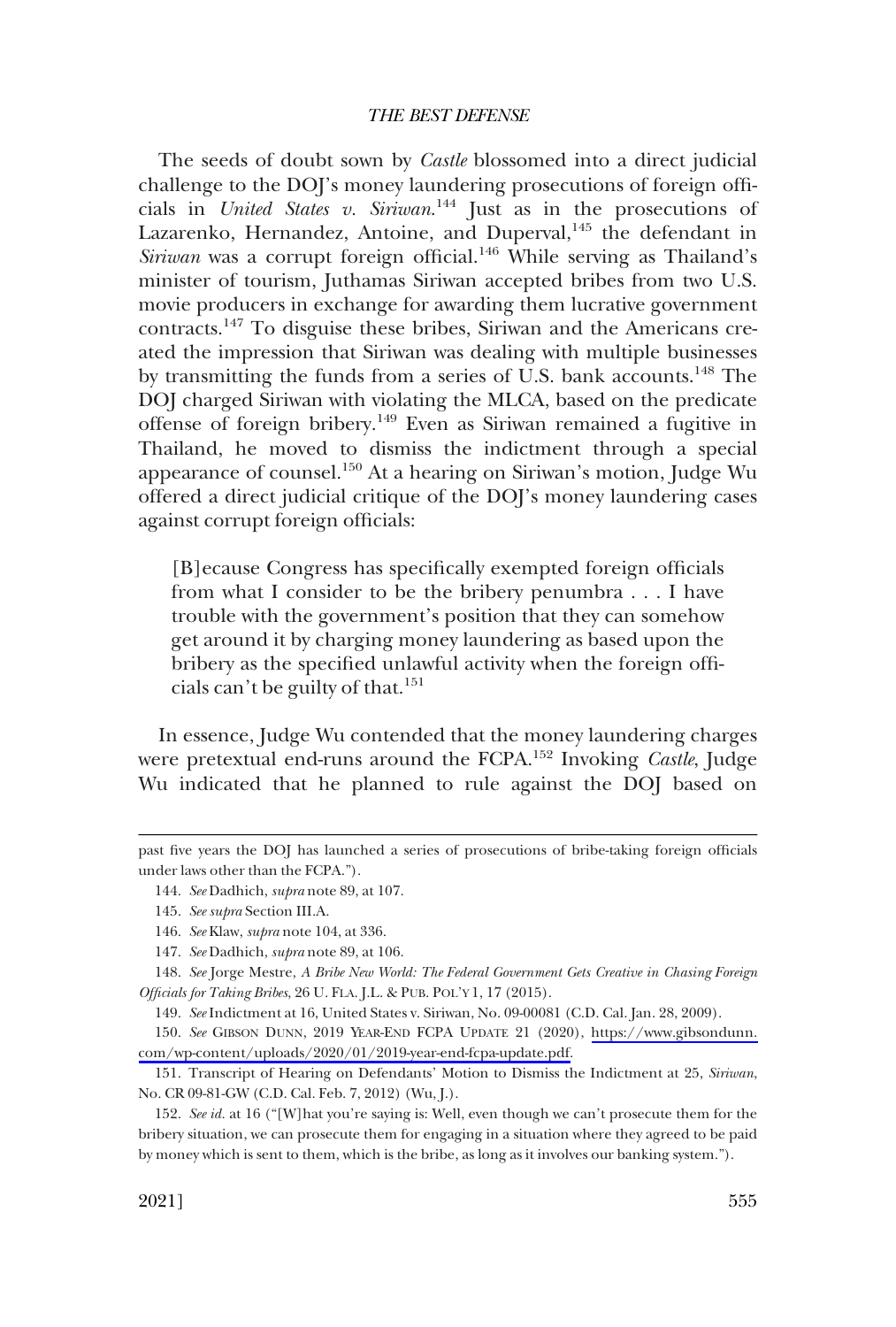<span id="page-21-0"></span>*Gebardi*. 153 Such a ruling would have significantly stymied the DOJ's efforts to enforce the MLCA based on foreign bribery; however, Judge Wu never issued the threatened decision.<sup>154</sup> Instead, Thai prosecutors instituted domestic criminal proceedings against Siriwan, leading Judge Wu to stay the case, and the DOJ to ultimately abandon its charges against him.155

While FSIA or act-of-state challenges to the DOJ's money laundering prosecutions of foreign officials are legally unavailing,<sup>156</sup> Judge Wu's claim that these prosecutions represent an improper end-run around the FCPA remains a potentially devastating objection to the DOJ's recent enforcement strategy.<sup>157</sup>

# C. *Academic Critiques*

In addition to the foregoing legal challenges, the DOJ's prosecution of foreign officials for money laundering has faced significant scholarly criticism.158 Though academic commentators share Judge Wu's view that the DOJ's money laundering prosecutions are pretextual, $159$  they emphasize the expressive shortcomings of these cases, rather than their doctrinal deficiencies.<sup>160</sup>

Expressive theories of punishment are integral to contemporary criminal law scholarship.161 On the expressive view, because criminal acts carry social meanings, the perpetrator of a crime sends a message

159. *See supra* note 144 and accompanying text.

<sup>153.</sup> *See id.* at 9.

<sup>154.</sup> *See* Dadhich, *supra* note 89, at 107–08.

<sup>155.</sup> *See* GIBSON DUNN, *supra* note 150, at 21 (explaining that Siriwan ultimately received a fiftyyear sentence in Thai court).

<sup>156.</sup> *See supra* notes 108–21 and accompanying text.

<sup>157.</sup> *See* Shoda & Sullivan, *supra* note 137, at 32 ("[G]iven that the DOJ's approach is still relatively new, and that there is no definitive appellate authority evaluating its propriety, an opportunity remains for foreign officials accused of laundering funds that flow from an FCPA violation to raise the legal issue highlighted in the *Siriwan* proceedings as a defense in future DOJ prosecutions. If it does turn out that this issue is dormant rather than dead, the resurrection of this question could pose a significant hurdle to the DOJ's efforts to 'attack corruption at its source.'" (citation omitted)).

<sup>158.</sup> *See, e.g.*, Klaw, *supra* note 104, at 337.

<sup>160.</sup> *See infra* note 166 and accompanying text.

<sup>161.</sup> *See, e.g.*, Matthew D. Adler, *Expressive Theories of Law: A Skeptical Overview*, 148 U. PA. L. REV. 1363, 1364 (2000) (noting the "popularity of expressive theories" in legal scholarship); Cass R. Sunstein, *On the Expressive Function of Law*, 144 U. PA. L. REV. 2021, 2044 (1996) ("The criminal law is a prime arena for the expressive function of law.").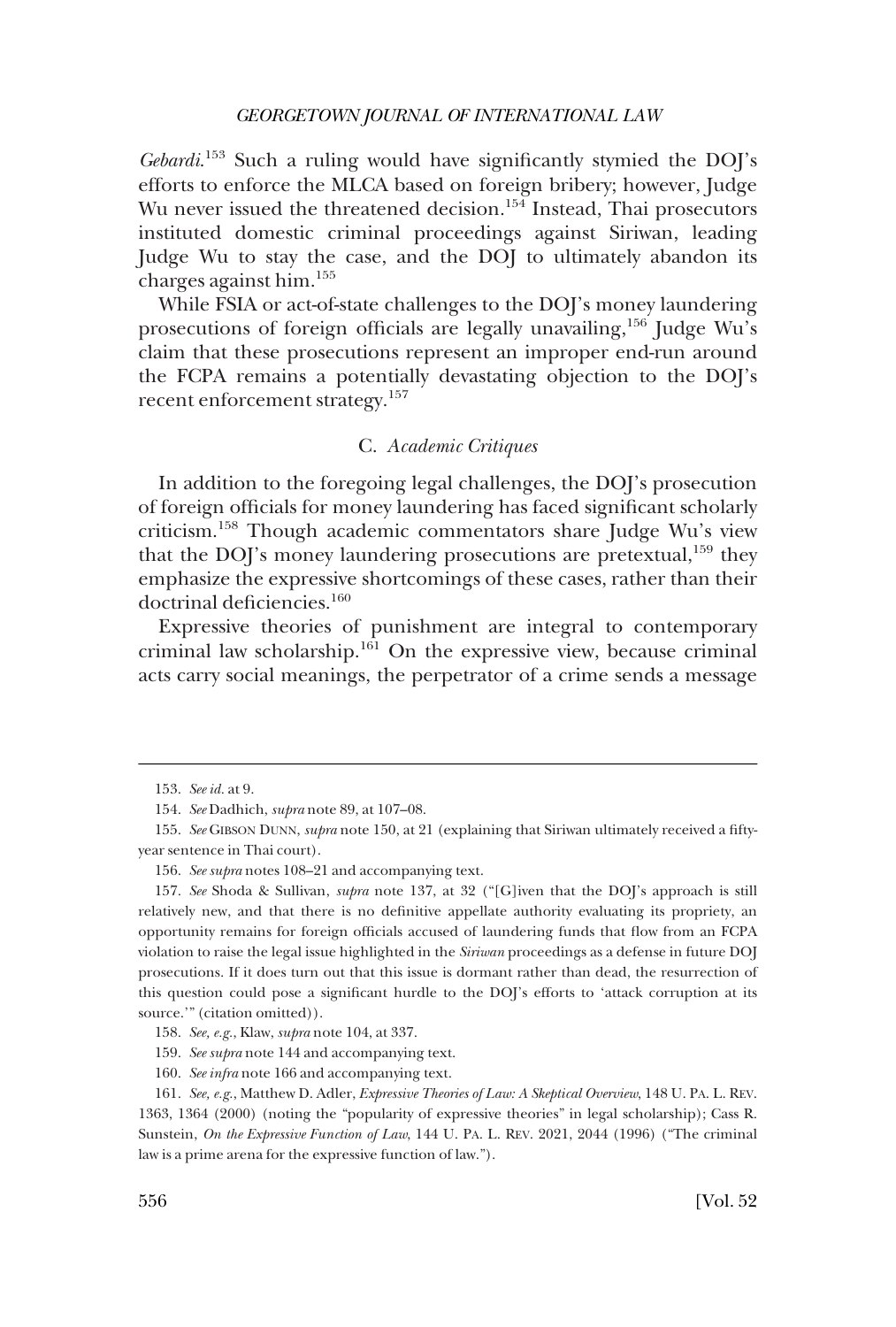about the worth of the victim or the validity of a community norm.<sup>162</sup> Punishment sends an equal and opposite message, reaffirming the value of that which the transgressor has demeaned and refuting the transgressor's falsely professed superiority.163 Accordingly, by criminalizing and punishing certain actions, the legal system reflects and reifies the values of the community.<sup>164</sup>

A commitment to the expressive dimension of criminal law underlies commentators' aversion to pretextual prosecutions. As Professors Richman and Stuntz explain, a disconnect between the transgression that motivated the prosecution and the crime ultimately charged muddies the law's expressive signals.165 By condemning the wrong aspect of the defendant's conduct, pretextual prosecutions fail to refute the particular message of disrespect conveyed by the transgressor.<sup>166</sup>

Academic commentators concur that the DOJ's money laundering prosecutions of foreign officials are pretextual and therefore expressively deficient, even as scholars disagree on what messages the law should send in such cases. This shared view invariably associates the DOJ's bribery-based money laundering enforcement efforts to the FCPA—averring that prosecutors exploit the broad proscriptions of the MLCA to circumvent the FCPA's refusal to punish foreign officials.<sup>167</sup>

163. *See id.* at 1686 ("[R]etribution is a response to a wrong that is intended to vindicate the value of the victim denied by the wrongdoer's action through the construction of an event that not only repudiates the action's message of superiority over the victim but does so in a way that confirms them as equal by virtue of their humanity.").

164. *See* Dan M. Kahan, *What Do Alternative Sanctions Mean?*, 63 U. CHI. L. REV. 591, 598 (1996) ("By imposing the proper form and degree of affliction on the wrongdoer, society says, in effect, that the offender's assessment of whose interests count is wrong. It follows, moreover, that when society deliberately forgoes answering the wrongdoer through punishment, it risks being perceived as endorsing his valuations; hence the complaint that unduly lenient punishment reveals that the victim is worthless in the eyes of the law.").

165. *See* Richman & Stuntz, *supra* note 13, at 586.

166. *See* Avlana Eisenberg, *Expressive Enforcement*, 61 UCLA L. REV. 858, 881 (2014) (analyzing how "prosecutors send expressive messages through their charging decisions").

167. *See, e.g.*, Mestre, *supra* note 148, at 24–25 ("The DOJ and SEC have decided to go after foreign bribe takers. In doing so, they have demonstrated a willingness to think creatively and stretch other criminal statutes to cover conduct that the FCPA expressly excludes . . . ."); Shoda & Sullivan, *supra* note 137, at 29 ("[T]he DOJ recently has changed course by side-stepping the FCPA and instead prosecuting these foreign officials under other laws, most commonly the

<sup>162.</sup> *See* Jean Hampton, *Correcting Harms Versus Righting Wrongs: The Goal of Retribution*, 39 UCLA L. REV. 1659, 1678 (1992) ("We care about what people say by their actions because we care about whether our own value, and the value of others, will continue to be respected in our society. The misrepresentation of value implicit in moral injuries not only violates the entitlements generated by their value, but also threatens to reinforce belief in the wrong theory of value by the community.").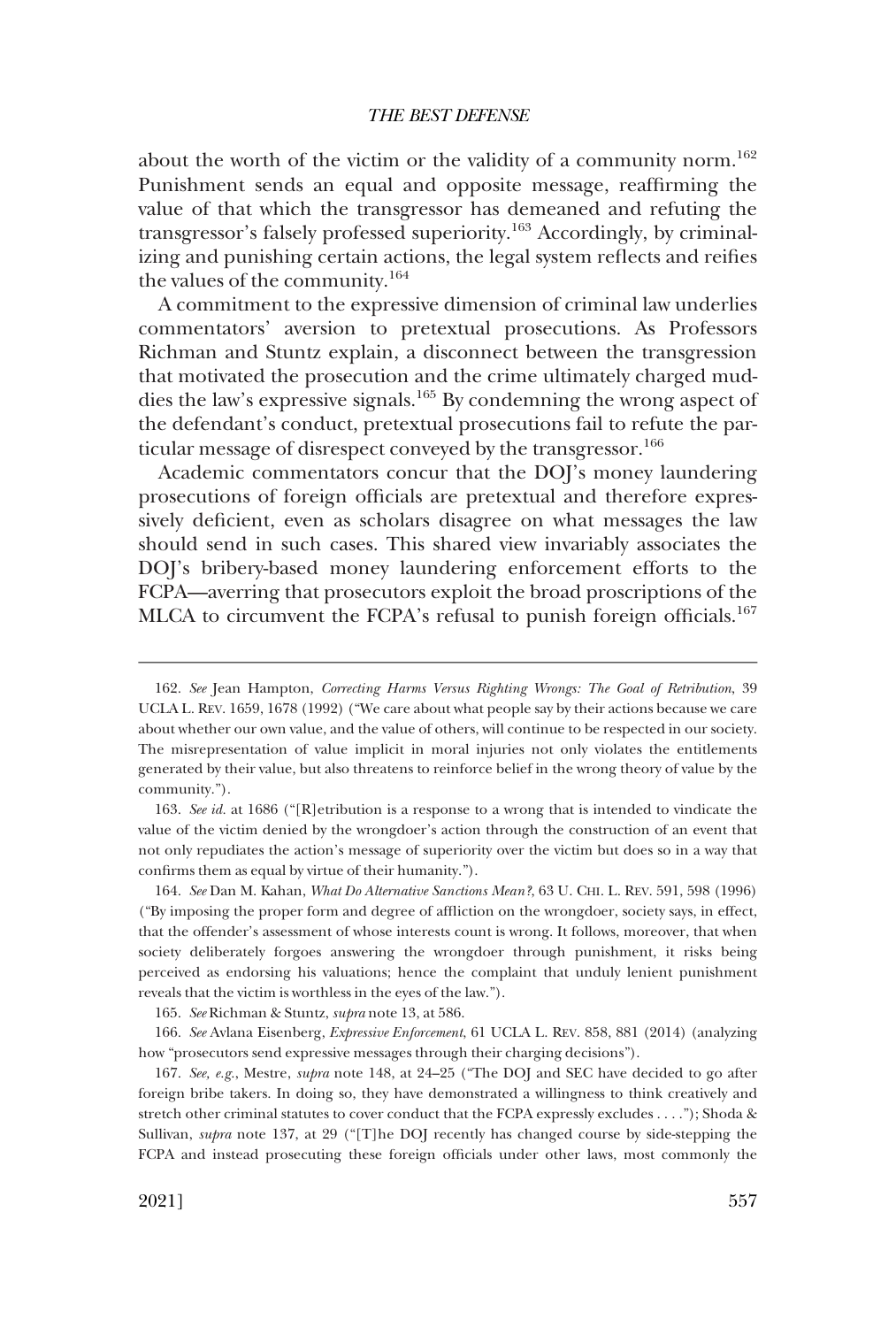As quintessential pretextual prosecutions, the DOJ's money laundering cases therefore allegedly fail to challenge the real harm inflicted by the foreign officials' conduct.168

Despite their common diagnosis of the problem with the DOJ's approach, commentators diverge widely on how the criminal law should treat corrupt foreign officials who launder their bribes. For some, the FCPA's asymmetric approach to punishment is an ill-advised barrier in the global fight against corruption that Congress should eliminate.169 These scholars view the DOJ's money laundering prosecutions as an inadequate attempt to combat foreign bribery, because these cases cannot condemn the officials' corruption directly.<sup>170</sup> As a cumbersome half-step towards criminalizing the receipt of bribes, the DOJ's money laundering cases are a poor substitute for simply amending the FCPA.171

Other scholars deem the DOJ's money laundering prosecutions an expressive failure because they vindicate problematic norms. Professor Davis contends that these money laundering cases perpetuate an anticorruption enforcement strategy so untethered from the needs of corrupt countries' populations as to echo the imperialist interventions of the nineteenth century.<sup>172</sup> A more straightforward critique, which closely parallels the doctrinal concerns raised by Judge Wu in

Money Laundering Control Act and related conspiracy charges."); Marshall, *supra* note 8, at 1294 ("Since U.S. courts have rejected the direct prosecution of foreign officials both under the FCPA and under a conspiracy theory, the DOJ and even local District Attorney's Offices have attempted to prosecute foreign bribe-takers under money laundering and related statutes.").

<sup>168.</sup> *See* Klaw, *supra* note 104, at 362 ("U.S. enforcement officials who wish to prosecute foreign officials for bribery or extortion have thus been forced to resort to alternative statutes, such as the Money Laundering Control Act. This has made foreign prosecutions needlessly time consuming and difficult to prove.").

<sup>169.</sup> *See, e.g.*, Low, Lamoree & London, *supra* note 7, at 592–94.

<sup>170.</sup> *See id.* at 588; Yockey, *supra* note 9, at 835–36; Marshall, *supra* note 8, at 1292 ("There have been several attempts to prosecute or punish foreign officials who accept bribes under other theories, but 'the prosecutions are more costly and drawn out, and the sentences more lenient than need be.'" (citation omitted)).

<sup>171.</sup> *See* Klaw, *supra* note 104, at 337 ("[Bribery-based money laundering prosecutions] tend to be more difficult, more expensive and less effective than they would be if the FCPA were redrafted to cover corrupt foreign officials and dispense with the need to employ complex legal theories or argue about ambiguous jurisdictional issues.").

<sup>172.</sup> KEVIN E. DAVIS, BETWEEN IMPUNITY AND IMPERIALISM: THE REGULATION OF TRANSNATIONAL BRIBERY 15–16 (2019) ("Foreign anti-corruption institutions typically are not accountable to the public in the societies most affected by their activities. . . . [This] challenge hearkens back to the critiques of neo-imperialist practices of the late nineteenth and early twentieth centuries."); *see also id.* at 2 (discussing how money laundering laws are "pressed into service" to prosecute corrupt foreign officials).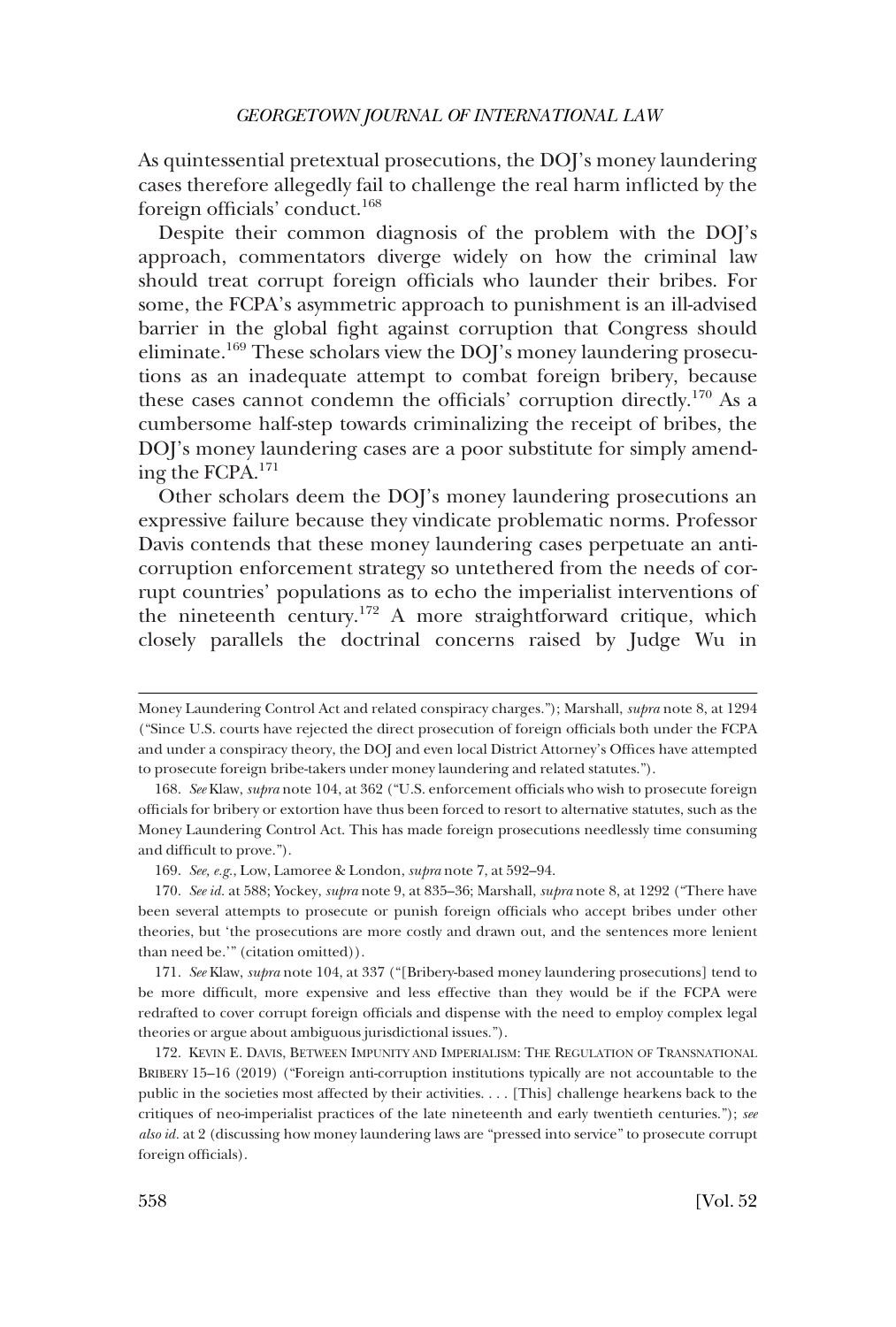<span id="page-24-0"></span>*Siriwan*, 173 accuses the DOJ of pursuing a conception of corrupt foreign officials' culpability that is contrary to the asymmetric approach adopted by Congress.174 Finally, the most radical objection to the DOJ's AML efforts characterizes such prosecutions as invariably undesirable, because they fail to express any coherent value whatsoever.<sup>175</sup>

Across a wide variety of scholarly perspectives, commentators have concluded that the DOJ's prosecutions of foreign officials for money laundering are pretextual, and therefore fail to convey the proper message about the officials' conduct. Viewing the DOJ's MLCA enforcement strategy as an end-run around the FCPA, scholars and judges alike have criticized the DOJ's recent money laundering cases based on a shared premise. But as the following Part demonstrates, these critiques are ultimately unavailing, because their common premise is incorrect.

# IV. CORRECTING THE CRITICS' MISCONCEPTION

The judicial and academic criticism of the DOJ's bribery-based money laundering prosecutions is misguided. By assuming the DOJ's enforcement actions are mere attempts to circumvent the FCPA and combat transnational corruption, judges and scholars alike have overlooked the independent and significant reputational interest that the MLCA seeks to protect. Through an examination of the harm that the DOJ's bribery-based MLCA prosecutions address, this Part not only refutes the critics' key premise, but also resolves their particular doctrinal and expressive concerns.

#### A. *The Distinct Harms of Laundering Bribes*

Critics' characterization of the DOJ's money laundering prosecutions of foreign officials as purely pretextual<sup>176</sup> ignores the substantial harm inflicted when bribes infiltrate the U.S. financial system. Distinct

<sup>173.</sup> *See supra* notes 143–53 and accompanying text.

<sup>174.</sup> *See* Mestre, *supra* note 148, at 2 ("[T]he United States is taking a new approach to charging foreign officials who would not otherwise be accountable for taking bribes under the FCPA. . . . [P]rosecutors should not be permitted to go around the policy decisions made by Congress in the FCPA and essentially become legislators themselves.").

<sup>175.</sup> *See* Peter Alldridge, *The Moral Limits of the Crime of Money Laundering*, 5 BUFF. CRIM. L. REV. 279, 318 (2001) ("Money laundering offenses have been put in place all over the globe. This essay has maintained that the arguments which might be made for the instantiation of such an offense do not support it. . . . There are good grounds for the existence of some powers of confiscation of the proceeds of crime, but they do not imply that laundering should also be a crime.").

<sup>176.</sup> *See supra* notes 152–54, 168–69 and accompanying text.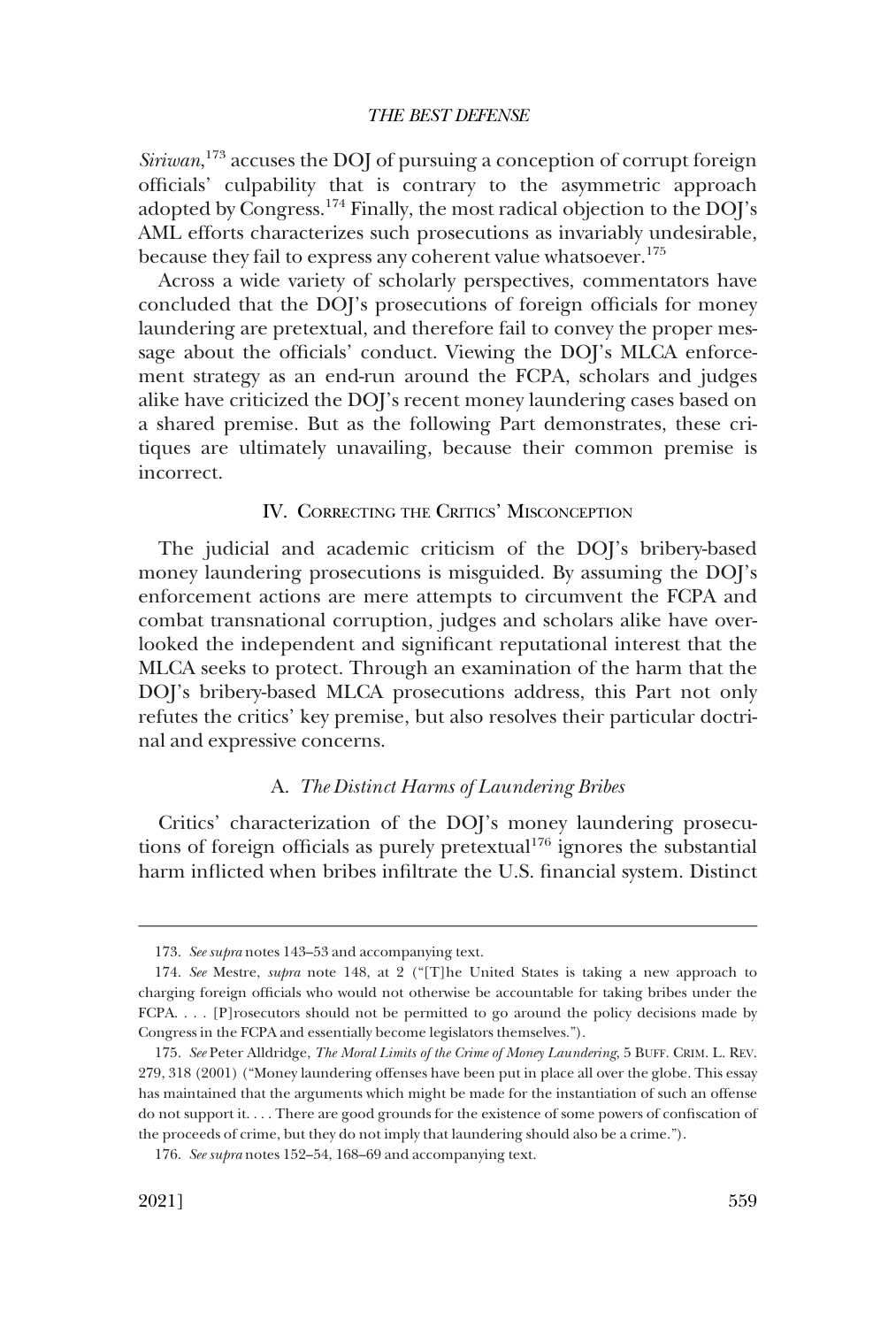from the negative effects of transnational corruption, foreign officials' misuse of U.S. institutions to disguise and enjoy their bribes creates further costs. As Congress recognized in enacting the MLCA, the revelation that tainted funds have pervaded the U.S. economy diminishes the real and perceived integrity of U.S. enterprises.<sup>177</sup> While these reputational costs fall most obviously on the financial services industry, the insidious effects of laundered bribes also impact other sectors.<sup>178</sup>

The DOJ's successful prosecutions of corrupt foreign officials for money laundering exemplify the diverse areas of economic activity whose reputation is undermined by the introduction of proceeds from bribery:

Lazarenko's transmission of bribes into U.S. bank accounts<sup>179</sup> sowed distrust among the global populace as to the professional integrity of U.S. banks and cast doubt on their ability to monitor the riskiness of the assets they held.<sup>180</sup> Moreover, when officials like Lazarenko manipulate American banks into accepting their bribes, U.S. banking regulators appear incompetent.<sup>181</sup>

To launder her bribes, Gonzalez instead used an American broker to engage in deceptive securities transactions.182 The misuse of U.S. capital markets to disguise the proceeds of corruption threatens to diminish the reputation of U.S. securities exchanges, introduce misleading signals into the market, and facilitate further trading-related crimes.<sup>183</sup>

Finally, the prosecutions of Antoine and Duperval illustrate how laundered bribes distort the prices of other assets. Converting their bribes into real estate,<sup>184</sup> Antoine and Duperval's actions are typical for corrupt foreign officials, whose combined holdings in real estate have inflated prices in major U.S. real estate markets.<sup>185</sup>

<sup>177.</sup> *See supra* note 69 and accompanying text.

<sup>178.</sup> *Cf.* Levi & Reuter, *supra* note 20, at 290 ("The [AML] control regime in the United States has extended beyond banks, the original subjects, to a wide range of businesses such as car dealers, casinos, corner shop money transmission businesses, jewelers, pawnbrokers, and certain insurance companies.").

<sup>179.</sup> *See supra* note 88 and accompanying text.

<sup>180.</sup> *See* RENA S. MILLER & LIANA W. ROSEN, CONG. RESEARCH SERV., R44776, ANTI-MONEY LAUNDERING: AN OVERVIEW FOR CONGRESS 3 (2017).

<sup>181.</sup> *See id.* 

<sup>182.</sup> *See supra* note 101 and accompanying text.

*See* Izeldin Elamin, Is Capital Market Integrity Really Essential for Anti-Money Laundering? 6 183. (Sept. 2018) (unpublished manuscript), [https://www.researchgate.net/publication/329442808\\_](https://www.researchgate.net/publication/329442808_Is_capital_market_integrity_really_essential_for_anti-money_laundering_AML)  [Is\\_capital\\_market\\_integrity\\_really\\_essential\\_for\\_anti-money\\_laundering\\_AML.](https://www.researchgate.net/publication/329442808_Is_capital_market_integrity_really_essential_for_anti-money_laundering_AML)

<sup>184.</sup> *See supra* note 105 and accompanying text.

*See, e.g.*, Louise Story & Stephanie Saul, *Stream of Foreign Wealth Flows to Elite New York Real*  185. *Estate*, N.Y. TIMES (Feb. 7, 2015), https://www.nytimes.com/2015/02/08/nyregion/stream-of-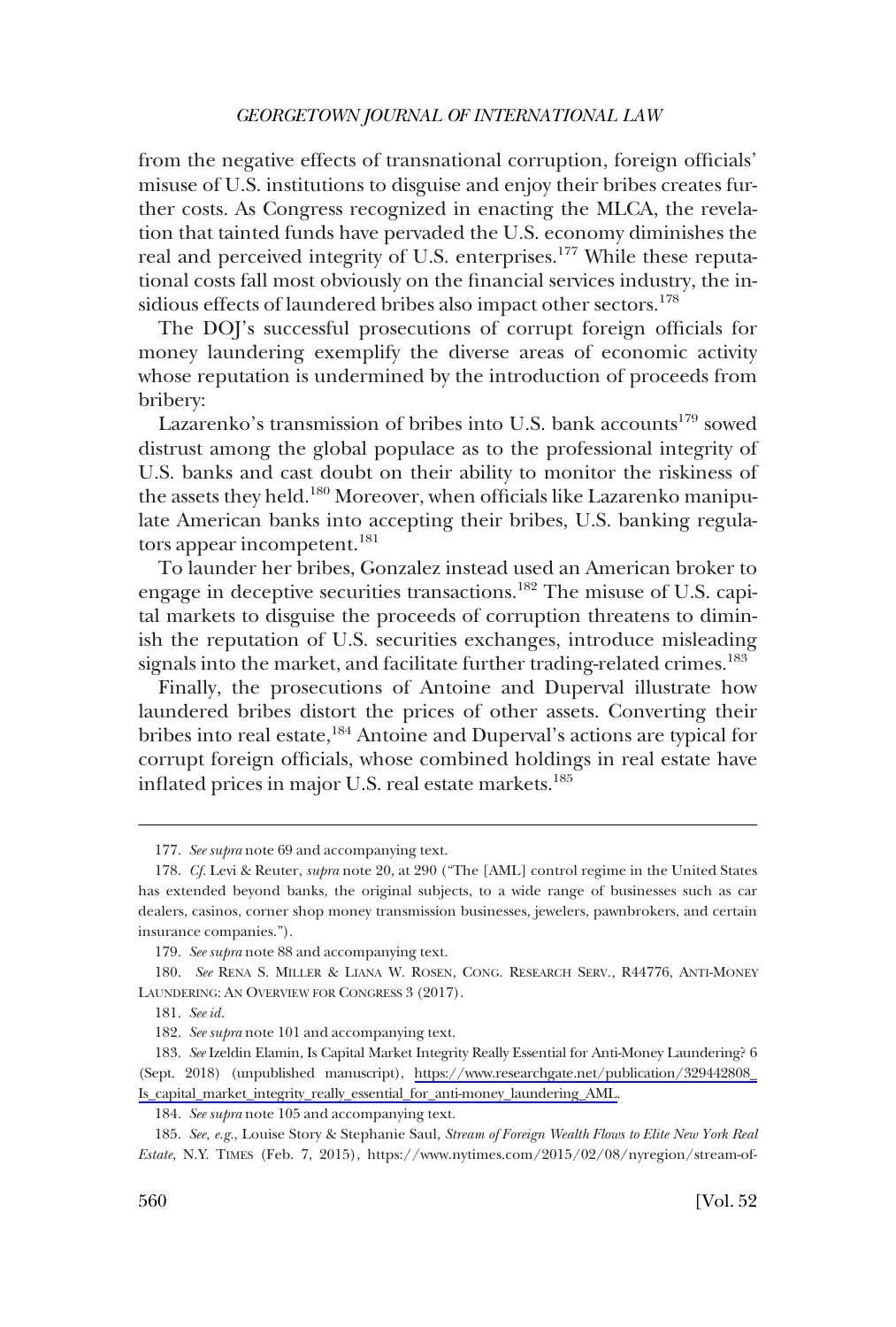<span id="page-26-0"></span>Thus, the DOJ's money laundering prosecutions of foreign officials address a series of reputational threats to the U.S. economy that are distinct from the ills of corruption itself and consistent with the concerns that motivated Congress to enact the MLCA. Overlooking the specific harms that the DOJ's enforcement efforts seek to curb, critics have incorrectly assumed that these prosecutions merely reflect a desire to eliminate transnational corruption.<sup>186</sup> Because prosecutors vindicate a substantial independent interest when they charge foreign officials with money laundering, these prosecutions cannot be adequately understood as pretextual attempts to combat bribery outside the FCPA's asymmetric approach to punishment. Recognizing the distinctive threat to the United States posed by laundered bribes not only defeats a key assumption underlying the widespread criticism of the DOJ's enforcement efforts, but also, as the next Section shows, dispels the critics' legal and social objections.

# B. *Resolving Critics' Concerns*

In light of the distinctive harms that the DOJ's bribery-based money laundering prosecutions address, critics' doctrinal and expressive concerns are unavailing. Whether under a narrow or broad reading of the *Gebardi* principle,<sup>187</sup> Judge Wu's challenge is unpersuasive, since the DOJ's enforcement of the MLCA neither parallels the end-run at issue in *Gebardi* nor undermines the policy logic of the FCPA. Scholars' expressive concerns likewise lack merit, because laundering bribes denigrates distinct national values that themselves warrant reaffirmation.

The DOJ's legal theory in prosecuting corrupt foreign officials for money laundering does not violate a narrow reading of the *Gebardi*  principle. As originally articulated by the Supreme Court, the *Gebardi*  principle prohibits using conspiracy or accomplice liability to prosecute one whose conduct is inseparably incident to a statutory offense, when the statute does not punish them.188 If *Gebardi* applies solely to

[foreign-wealth-flows-to-time-warner-condos.html](https://www.nytimes.com/2015/02/08/nyregion/stream-of-foreign-wealth-flows-to-time-warner-condos.html) (describing the problem of real estate purchases with corrupt funds in New York City); *see also* Pullé, *supra* note 2, at 11 ("[L]uxury real estate in the great cities of the world still continue[s] to be an irresistible lure for kleptocrats who find an ever willing cadre of local real estate agents, lawyers and accountants who will help them to acquire the dream properties on their wish list.").

<sup>186.</sup> *See supra* notes 152–54, 168–69 and accompanying text.

<sup>187.</sup> *See* Wee, *supra* note 129, at 125 (contrasting a narrow reading of *Gebardi* that adheres to the Supreme Court's original test and a broad reading that focuses on whether the prosecution subverts a general legislative policy).

<sup>188.</sup> *See* Gebardi v. United States, 287 U.S. 112, 123 (1932).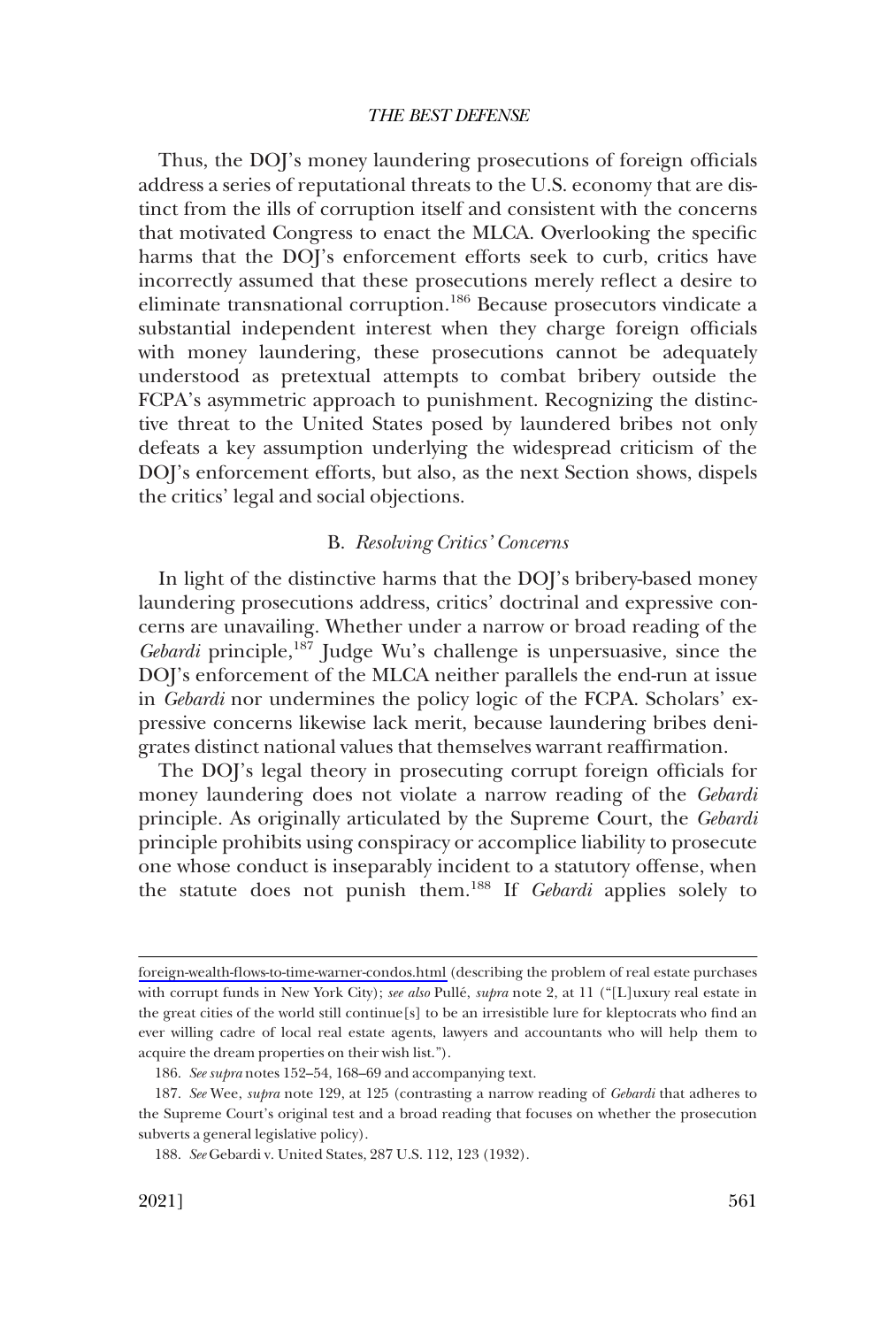conspiracy or accomplice liability,<sup>189</sup> then prosecuting corrupt foreign officials under the MLCA cannot violate this principle.190 Moreover, although the offenses are often associated,<sup>191</sup> money laundering is not inseparably incident to foreign corruption, since a corrupt official could easily keep her bribes without engaging in any prohibited transactions. This connection hardly approaches the logical inseparability between giving and receiving bribes that the Fifth Circuit stressed in *Castle*. 192 Thus, on a strict reading of *Gebardi*, the sole aspect of the DOJ's prosecutions of corrupt foreign officials that resembles *Gebardi* is the fact that the FCPA does not punish foreign officials.<sup>193</sup> Such a tenuous analogy is inadequate to invalidate the DOJ's enforcement strategy.

Judge Wu's *Gebardi* objection reflects a broader interpretation of the principle, as prohibiting prosecutions that employ expansive statutes as end-runs around more restrictive ones to circumvent the will of Congress;194 however, appreciating the reputational harms inflicted by laundered bribes dispels Judge Wu's criticism, even under a capacious conception of *Gebardi*. First, this judicial critique rests on the dubious premise that the FCPA is narrower and more specific than the MLCA. While the MLCA reaches a wide range of misconduct,<sup>195</sup> the PATRIOT Act's amendments to the MLCA explicitly added foreign bribery as a predicate offense,<sup>196</sup> suggesting that the MLCA is a superior guide to the will of Congress in bribery-based money laundering cases.

Second, Judge Wu's criticism fails on its own terms, because far from subverting the policy motivations behind the FCPA, the DOJ's bribery-

<sup>189.</sup> *See* Jack C. Smith, Note, *Grappling with* Gebardi*: Paring Back an Overgrown Exception to Conspiracy Liability*, 69 DUKE L.J. 465, 469 n.23 (2019).

<sup>190.</sup> *Cf.* United States v. Castle, 925 F.2d 831, 836 (5th Cir. 1991) ("As in *Gebardi*, it would be absurd to take away with the earlier and more general *conspiracy statute* the exemption from prosecution granted to foreign officials by the later and more specific FCPA.") (emphasis added).

<sup>191.</sup> *See supra* note 78 and accompanying text.

<sup>192.</sup> *See Castle*, 925 F.2d at 836 ("[T]his Court finds in the FCPA what the Supreme Court in *Gebardi* found in the Mann Act: an affirmative legislative policy to leave unpunished a welldefined group of persons who were necessary parties to the acts constituting a violation of the substantive law.").

<sup>193.</sup> *See supra* note 39 and accompanying text.

<sup>194.</sup> *See* Transcript of Hearing on Defendants' Motion to Dismiss the Indictment at 25, United States v. Siriwan, No. CR 09-81-GW (C.D. Cal. Feb. 7, 2012) ("[T]he whole point of Congress in excepting foreign officials [from the FCPA] is to avoid certain problems when you prosecute foreign officials in this country for these types of criminal acts involving bribery, et cetera. Those are the same concerns when you attempt to go after these people for money laundering because they accepted bribes.").

<sup>195.</sup> *See supra* notes 64–67 and accompanying text.

<sup>196.</sup> *See supra* notes 70–75 and accompanying text.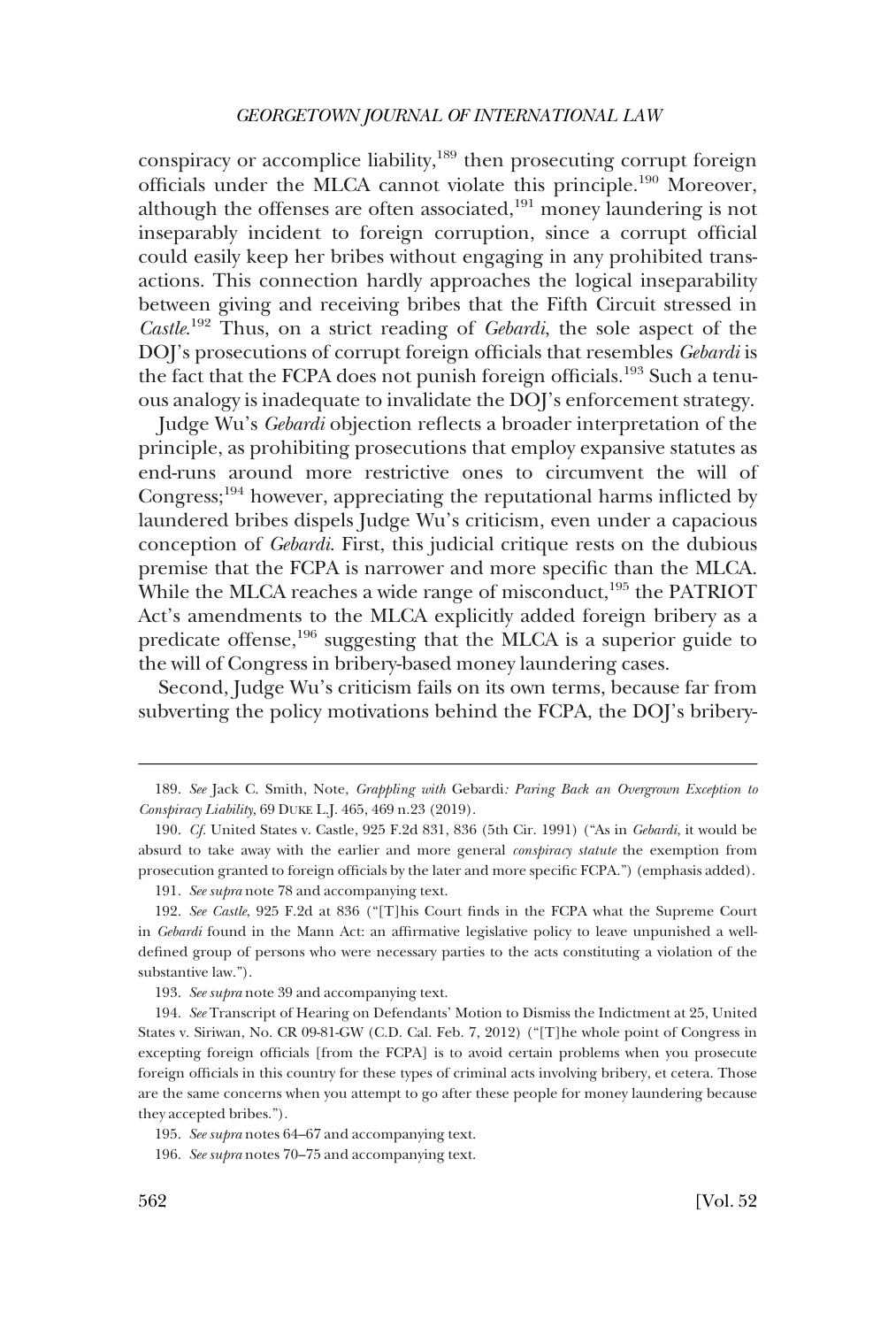based money laundering prosecutions *promote* the FCPA's goals. In enacting the FCPA, Congress sought to bolster the United States' standing in the international community.197 A parallel reputational aim albeit one targeted on the financial system instead of U.S. enterprise generally—led Congress to pass and amend the MLCA.198 Given the severe reputational costs that arise when laundered bribes infiltrate the U.S. economy,<sup>199</sup> the DOJ's prosecutions uphold the MLCA's purpose by deterring such misconduct. Because the MLCA and FCPA serve an overlapping function, the DOJ's enforcement efforts also further the aims behind the FCPA. Of course, prosecuting foreign officials for money laundering raises some of the diplomatic concerns that legislators acknowledged in exempting foreign officials under the FCPA.200 But in keeping with the FCPA's overall structure, Congress primarily exempted foreign officials due to the negligible reputational benefit of prosecuting foreign officials in addition to those who give bribes.<sup>201</sup> Conversely, as Congress recognized in amending the MLCA, a symmetric approach to punishing bribery-based money laundering is reputationally warranted, because introducing bribes into the U.S. financial system represents a more targeted affront to U.S. interests than merely accepting bribes from a U.S. firm in one's own country.202 Leaving such affirmative incursions unpunished conveys a sense of vulnerability to the international community that is antithetical to the MLCA's purpose. Accordingly, despite the apparent tension between the FCPA and MLCA's treatment of corrupt foreign officials, appreciating the reputational harms at issue in money laundering cases demonstrates that these statutes offer a coherent policy logic—one that is fulfilled by the DOJ's enforcement efforts.

Academics' expressive concerns are similarly unfounded, since the United States' commitment to the integrity of its financial system provides an independent and non-pretextual justification for punishing foreign officials who launder their bribes. Appreciating the grave consequences of laundered bribes illuminates the normative message conveyed when corrupt foreign officials violate the MLCA: that the financial integrity of the U.S. economy is unworthy of respect. From an expressive perspective, foreign officials who denigrate this value should

<sup>197.</sup> *See supra* notes 46–49 and accompanying text.

<sup>198.</sup> *See supra* notes 69–75 and accompanying text.

<sup>199.</sup> *See supra* Section IV.A.

<sup>200.</sup> *See supra* note 50 and accompanying text.

<sup>201.</sup> *See supra* notes 50–51 and accompanying text.

<sup>202.</sup> *See supra* note 76 and accompanying text.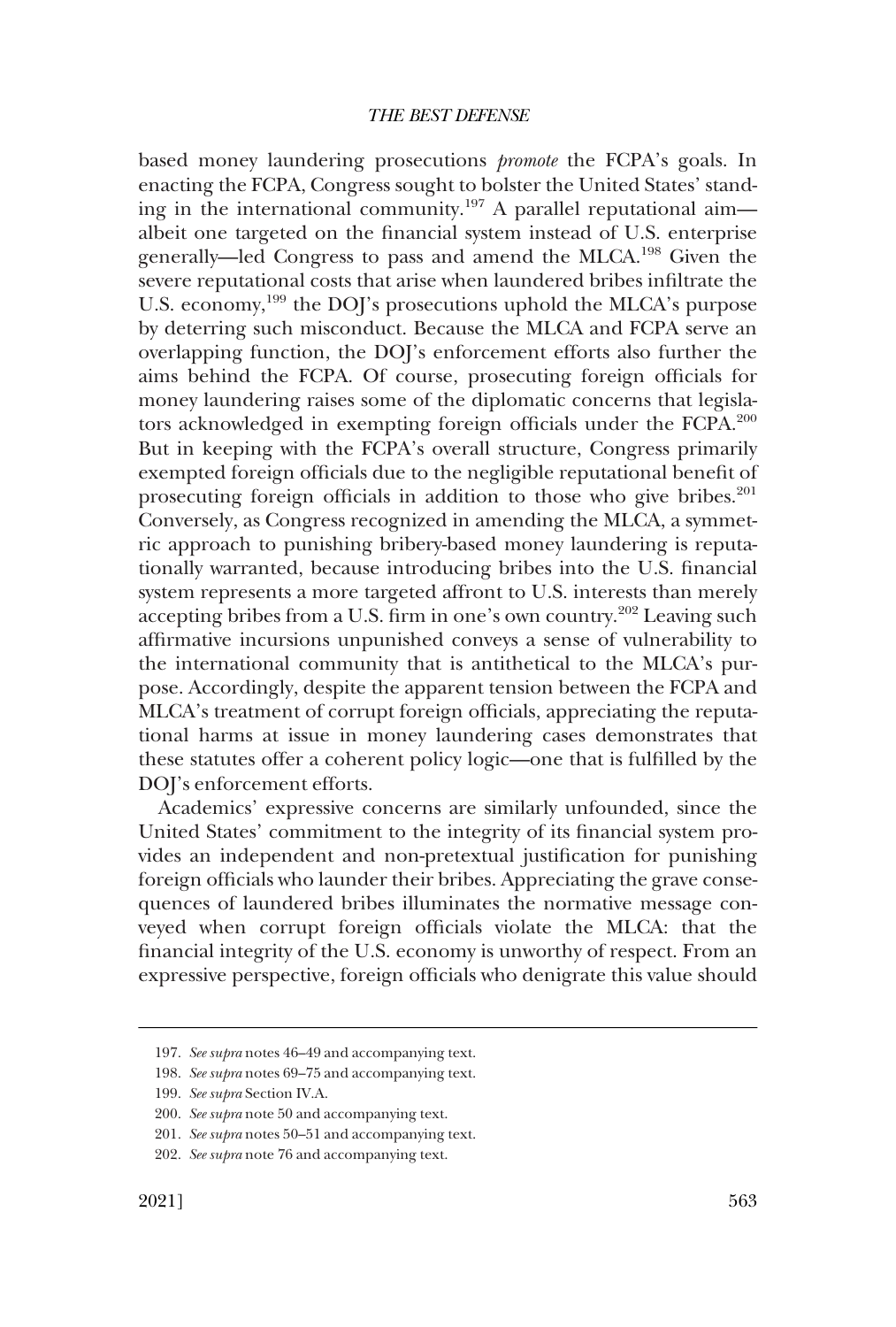be punished to reaffirm the United States' commitment to the security of its economic institutions.203 Because this jeopardized value independently justifies punishing foreign officials, critics' insistence that prosecuting corrupt foreign officials for money laundering is pretextual and therefore muddies the expressive waters is incorrect.

When commentators who support amending the FCPA to reach foreign officials criticize the DOJ for inadequately pursuing this goal through its money launder prosecutions,  $204$  their refusal to recognize the direct injuries condemned by the MLCA is conspicuously convenient for their policy agenda. But given that neither the FCPA nor the MLCA seeks to eradicate global corruption for its own sake, the academics' claim that the DOJ's cases against foreign officials represent altruistic global policing rather than enforcing the policies enacted by Congress is an implausible form of wishful thinking. Instead, the main implication of these criticisms is theoretical rather than practical, as they illustrate the difficulties of sending a clear social message through the overdetermined medium of punishment.<sup>205</sup>

Other scholars' concern that prosecuting foreign officials promotes problematic values is unavailing once one recognizes that these enforcement actions vindicate the United States' legitimate commitment to financial integrity. Davis's objection that U.S. prosecutors are too removed from the needs of corrupt countries' inhabitants to accountably serve their interests $^{206}$  is immaterial, since the DOJ's prosecutions further a compelling U.S. interest. The paternalism Davis decries cannot plausibly be the core value at stake when the DOJ maintains the United States' international reputation by pursuing individuals who exploit U.S. institutions to launder bribes. Much like the scholars who advocate for a more aggressive approach to anti-corruption enforcement, Davis attributes an implausibly altruistic motivation to the DOJ that is equally alien to the FCPA and MLCA. Additionally, the more sweeping challenge to the DOJ's enforcement of the MLCA—that it fails to promote any defensible value whatsoever $207$ —is even less convincing in light of the straightforwardness of the United States' concern for its

<sup>203.</sup> *See* Joel Feinberg, *The Expressive Function of Punishment*, 49 MONIST 397, 407 (1965) ("A statute honored mainly in the breach begins to lose its character as a law, unless, as we say, it is *vindicated* (emphatically reaffirmed); and clearly the way to do this (indeed the only way) is to punish those who violate it.").

<sup>204.</sup> *See supra* notes 169–171 and accompanying text.

<sup>205.</sup> *See* Heidi M. Hurd, *Expressing Doubts About Expressivism*, 2005 U. CHI. LEGAL F. 405, 428 (noting the problem of ambiguity for expressive theories of punishment).

<sup>206.</sup> *See supra* note 172 and accompanying text.

<sup>207.</sup> *See supra* note 175 and accompanying text.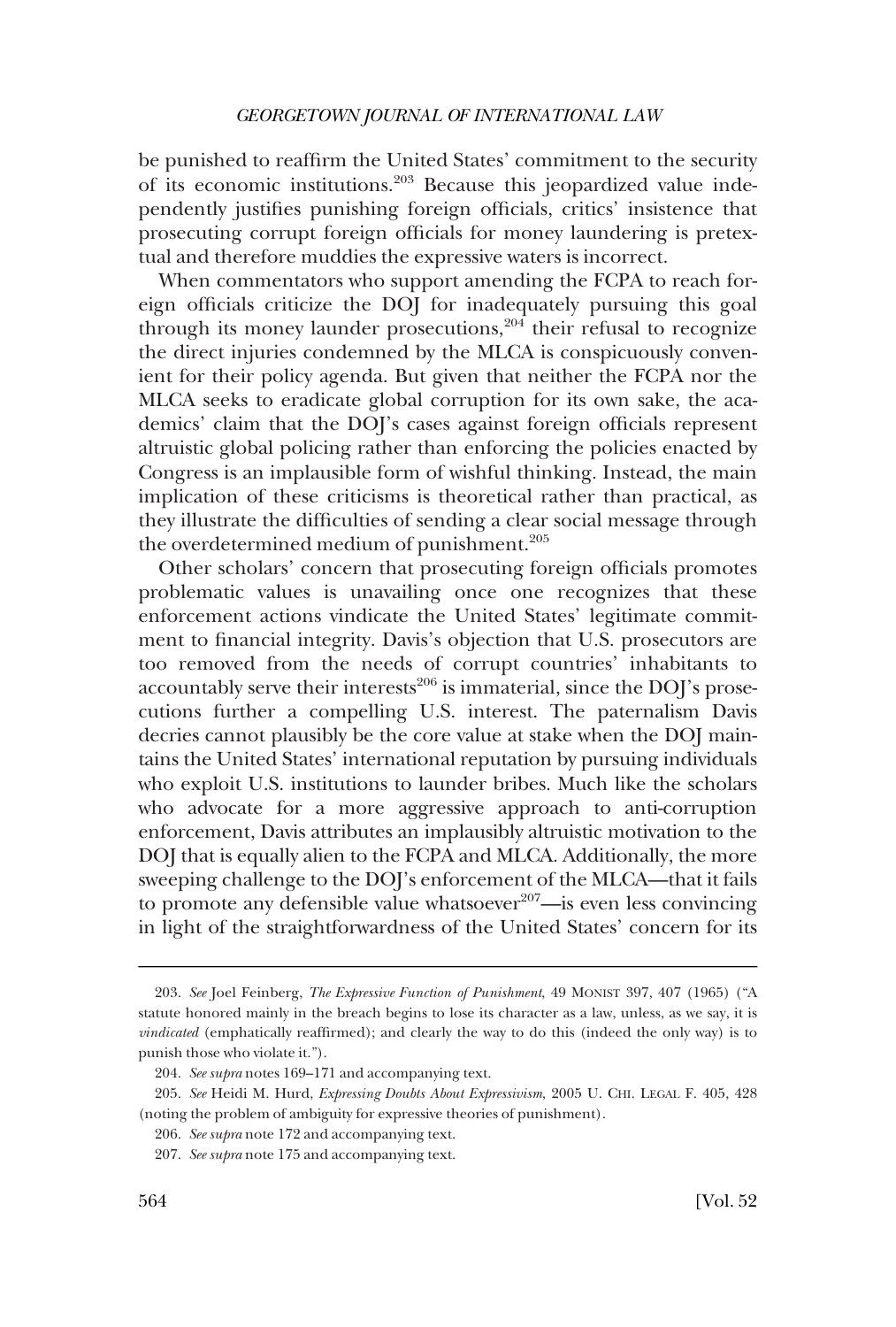<span id="page-30-0"></span>own financial integrity. Setting aside potential benefits to the global financial system, the United States has an obvious self-interest in maintaining the wellbeing of its markets.<sup>208</sup> Protecting its financial system is both normatively worthwhile and well within the United States' sovereign prerogative, such that the radical argument against the U.S. AML regime does not hold water.

Judicial and scholarly objections to the DOJ's bribery-based money laundering cases prove similarly uncompelling once one recognizes the distinct reputation harms these prosecutions address. Thus, as a matter of doctrine and policy, the DOJ's efforts are worthwhile. However, when such delicate cases should be brought remains an open issue. The next Part answers this question through several policy proposals.

# V. POLICY IMPLICATIONS FOR EXERCISING PROSECUTORIAL DISCRETION

While the DOJ's cases against corrupt foreign officials who launder their bribes are generally desirable, federal prosecutors still must decide when a specific case of money laundering is sufficiently harmful to warrant enforcement.209 Appreciating the statutory and expressive significance of the MLCA's foreign bribery provision therefore matters concretely, because the purposes of these prohibitions should guide how prosecutors exercise their ample discretion.<sup>210</sup> This Part offers three reforms to DOJ policy that would help ensure money laundering prosecutions of foreign officials serve Congress' interest in protecting U.S. economic integrity and avoid the appearance of pretext.

First, prosecutors should only bring MLCA charges against foreign officials when either a U.S.-based firm or an asset within U.S. territory is directly involved in the placement, layering, or integration of the bribery proceeds. Because jurisdiction under the MLCA is expansive, prosecutors are free to pursue corrupt foreign officials even when the impact on the United States is insubstantial—as when an official transmits bribes between two foreign accounts, such that the funds momentarily travel over U.S. wires.<sup>211</sup> Cases that merely implicate U.S. wires are so

<sup>208.</sup> *See* JACK DONNELLY, REALISM AND INTERNATIONAL RELATIONS 9 (2000) (discussing the fundamental role of national self-interest in international relations).

<sup>209.</sup> *See* U.S. DEP'T OF JUST., JUSTICE MANUAL § 9-27.110 cmt. (2020) (describing "[t]he prosecutor's broad discretion in . . . initiating or foregoing prosecutions").

<sup>210.</sup> For a thorough analysis of prosecutorial discretion, see Marc L. Miller & Ronald F. Wright, *The Black Box*, 94 IOWA L. REV. 125 (2008).

<sup>211.</sup> *See* Shams, *supra* note 53, at 130 ("[I]f illicit money was wired through a U.S. bank as part of a cross-border process of laundering, this transit will be sufficient to give the United States criminal jurisdiction over the whole process of laundering."); Matthew J. Spence, Comment, *American Prosecutors as Democracy Promoters: Prosecuting Corrupt Foreign Officials in U.S. Courts*, 114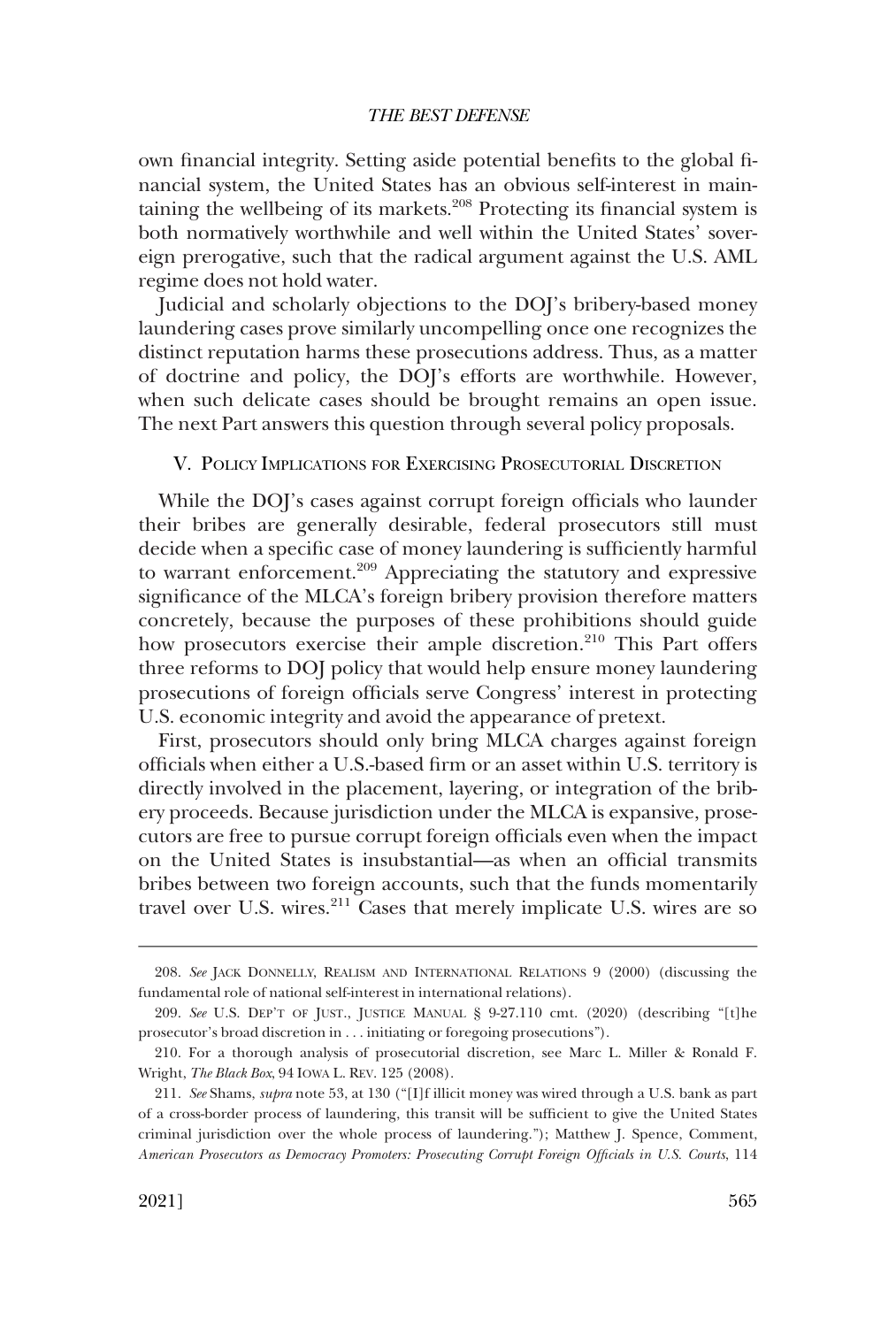unlikely to damage the credibility of the U.S. financial system that bringing these cases is a poor use of federal resources. Moreover, prosecuting corrupt foreign officials when their bribes do not travel through American entities or assets provides ammunition to critics who hope to prevent the DOJ from prosecuting bribery-based money laundering cases against foreign officials generally. To keep prosecutors from straying from Congress' purposes in enacting and amending the MLCA or creating the appearance of pretext, the DOJ should amend its internal money laundering guidance in the Justice Manual.<sup>212</sup> Adding a provision to clarify that, absent extraordinary circumstances, prosecutors should only pursue foreign officials for MLCA violations when a U.S. based firm or asset is directly involved in a prohibited transaction would promote these best practices.

Second, the DOJ should require prosecutors to seek State Department approval before indicting any foreign official for briberybased money laundering. Maintaining the United States' reputation abroad requires an acute awareness of the diplomatic sensitivities at play in prosecuting foreign officials in U.S. courts. Although the officials' home countries will presumably only approve of these enforcement actions in rare cases, such as regime changes, punishing foreign officials under the wrong circumstances could frustrate global partnerships, exacerbate regional conflicts, or destabilize fledgling democracies.213 Cooperation between the DOJ and State Department would help achieve the necessary balance between the need to vindicate the United States' legal interest in financial integrity and the nuances of geopolitics. To foster this dialogue, the DOJ should further amend the Justice Manual to require State Department approval for any briberybased prosecution of a foreign official.<sup>214</sup> Given the risk that the State Department will undervalue the DOJ's law enforcement aims and therefore exercise its veto powers too frequently, the DOJ's Office of International Affairs, which specializes in transnational enforcement,<sup>215</sup>

YALE L.J. 1185, 1190 (2005) (same); *see also* Shoda & Sullivan, *supra* note 137, at 30 ("Under the MLCA, prosecutors have jurisdiction over foreign nationals where any of the money laundering activity takes place in the United States and the value involved is greater than \$10,000.").

<sup>212.</sup> *See* U.S. DEP'T OF JUST., JUSTICE MANUAL § 9-105.000 (2020).

<sup>213.</sup> *Cf.* Yockey, *supra* note 9, at 836 ("[M]oney laundering actions against corrupt foreign officials . . . suffer from the same diplomatic and jurisdictional concerns that initially led Congress to limit the FCPA's scope to cover active bribery only.").

<sup>214.</sup> *Cf.* Muma, *supra* note 31, at 1353 ("[T]his Note proposes a unique solution: amending the FCPA to require the State Department to define 'foreign official' and 'instrumentality' for each country, with these definitions creating a rebuttable presumption in court.").

*Office of International Affairs (OIA)*, U.S. DEP'T JUST., <https://www.justice.gov/criminal-oia> 215. (last visited Dec. 23, 2020).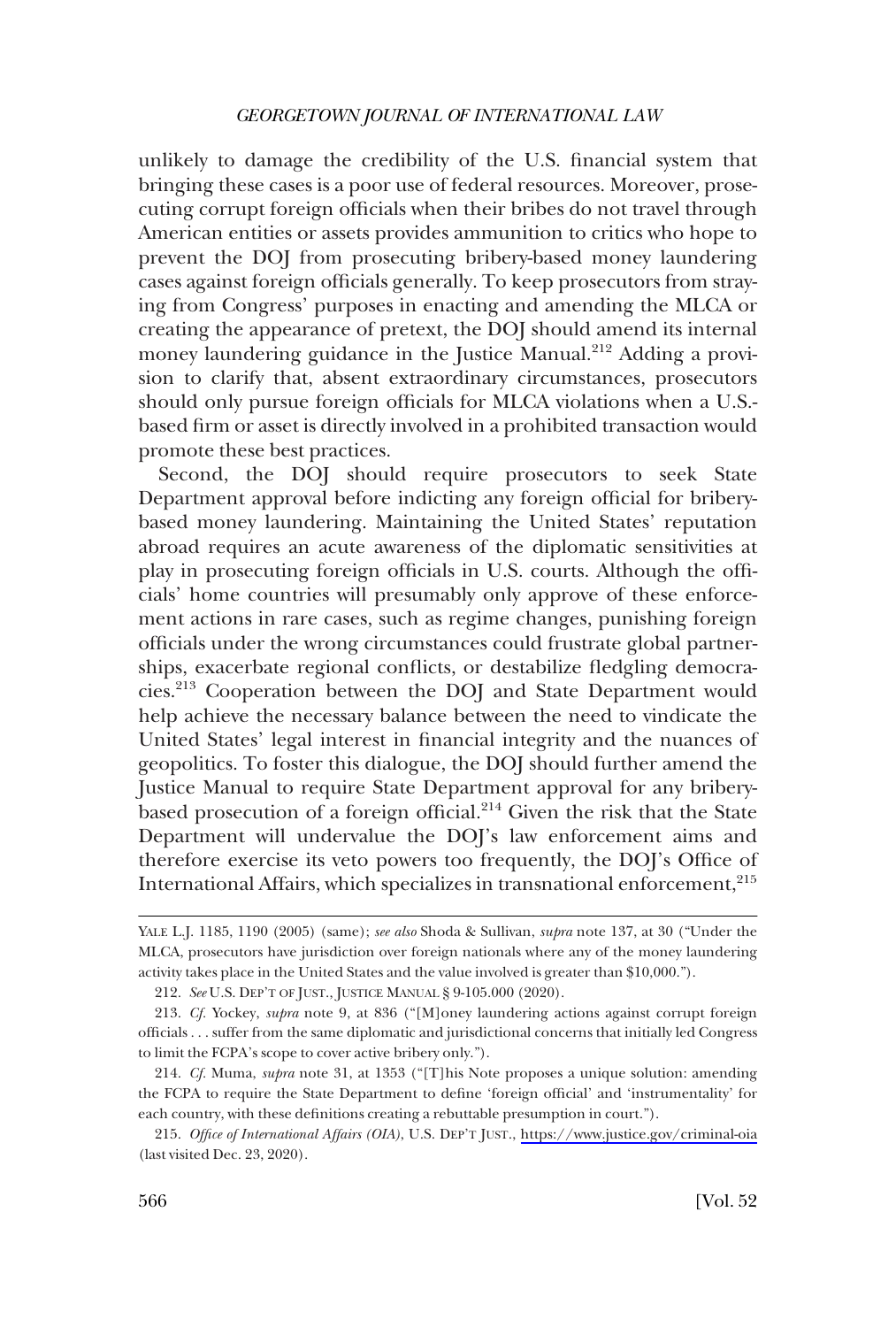should be permitted to override the State Department's veto. This cooperative structure would mitigate the diplomatic difficulties inherent in money laundering prosecutions against corrupt foreign officials.

Third, prosecutors should not base their decision to prosecute foreign officials under the MLCA on the host countries' ability or willingness to charge the officials. The State Department and Office of International Affairs will certainly weigh issues of international comity in deciding whether to approve a proposed prosecution. But when prosecutors treat these considerations as primary, they pay insufficient heed to the United States' direct interest in punishing violations of its financial integrity. Furthermore, premising prosecution on the host country's resources suggests that MLCA cases against foreign officials are filling a void in international enforcement, altruistically policing violations when other governments cannot. Unsurprisingly, critics who favor amending the FCPA to punish foreign officials stress the primacy of host countries' enforcement capabilities.<sup>216</sup> To avoid the proliferation of this global policing mindset, the Assistant Attorney General in charge of the DOJ's Criminal Division should issue a policy memorandum following the aforementioned amendments to the Justice Manual, explaining that prosecutors should not consider in the first instance host countries' ability or willingness to punish corrupt foreign officials in deciding whether to pursue bribery-based MLCA cases.

This Part's three policy proposals would promote the MLCA's reputation-enhancing purpose and prevent enforcement patterns that appear pretextual. Guidance is particularly warranted for money laundering cases against corrupt foreign officials due to the complex factors that affect how the United States should act to enhance its reputation. Curbing prosecutorial discretion for bribery-based money laundering cases against foreign officials would allow prosecutors to focus on legal issues within their competence, while leaving questions of international diplomacy and comparative enforcement capabilities to individuals better suited to appreciate their intricacies.

<sup>216.</sup> *See* Klaw, *supra* note 104, at 344 ("Congress should amend the FCPA to expressly authorize the criminal prosecution of corrupt foreign officials who solicit, extort and/or receive bribes, in cases where their home governments are unwilling or unable to do so."); Low, Lamoree & London, *supra* note 7, at 593 ("[B]efore starting a prosecution of demand-side [bribery], a nation should be required to determine if the home country of the foreign official is unable or unwilling to prosecute the offense itself."); Marshall, *supra* note 8, at 1312–13 ("A final concern about criminalizing demand-side bribery in international business transactions is the issue of invading the sovereignty of host nations. One way to address this concern would be to limit prosecutions of foreign national bribe-takers to instances where the host nation cannot or will not make a goodfaith effort to prosecute or investigate those implicated in bribery schemes.").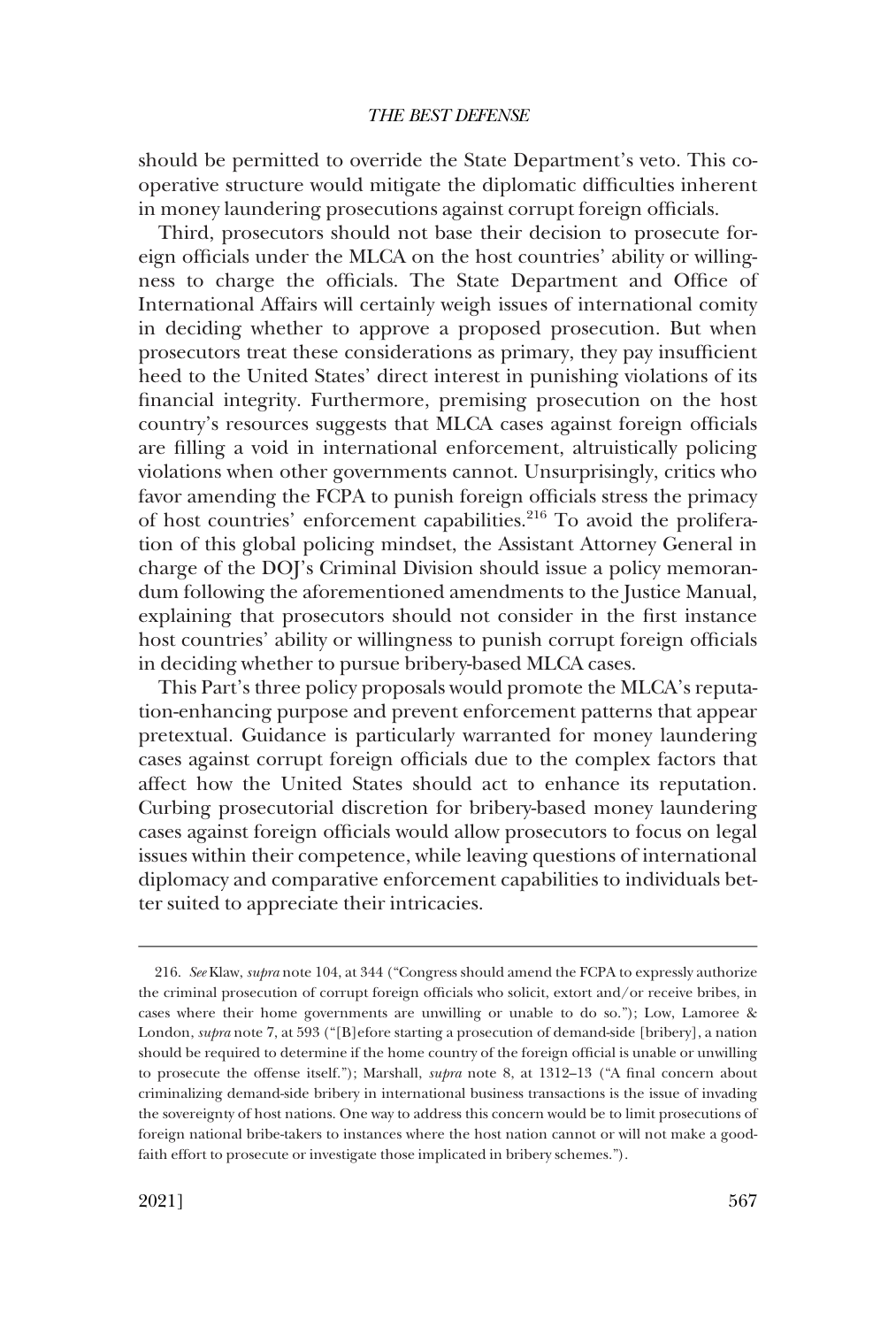# VI. CONCLUSION

<span id="page-33-0"></span>The DOJ's recent enforcement actions are the products of a complex legislative history. In the FCPA, Congress sought to restore the United States' diminished international standing by keeping firms with sufficient ties to the United States from bribing officials in foreign countries. Appreciating the minimal reputational benefits that would accrue from also prosecuting the officials in these cases, Congress refrained from punishing them in the FCPA. But foreign officials are not entirely beyond the long arm of U.S. criminal law. The MLCA, as amended by the PATRIOT Act, criminalizes a broad array of transactions involving the proceeds of international bribery. In passing these AML laws, Congress made clear that its purpose was to shore up the U.S. financial system's reputation for integrity. Thus, between the FCPA and MLCA, foreign officials who use U.S. institutions to launder bribes are in a strange position: immune from prosecution for the underlying bribery, but liable for laundering the proceeds of a predicate offense.

This intricate statutory scheme has not deterred the DOJ from bringing several high-profile MLCA cases against corrupt foreign officials in recent years. But these cases have drawn judicial and scholarly objections, as critics have characterized the legal theory in these cases as an end-run around the FCPA. While the judiciary has questioned this circumvention as potentially invalid under *Gebardi*, scholars have challenged the message conveyed by these prosecutions as expressively deficient.

Yet these critics overlook how laundering bribes inflicts distinct reputational harms on the United States, by undermining the perceived integrity of its banks, capital markets, and other economic sectors. Appreciating these harms not only refutes critics' common characterization of the DOJ's MLCA enforcement against foreign officials as pretextual, but also resolves the critics' specific doctrinal and expressive concerns.

Finally, this Note proposes three changes that the DOJ should adopt to ensure future bribery-based money laundering cases against foreign officials implement the will of Congress and avoid the appearance of pretextual prosecutions. Requiring prosecutors to show a U.S.-based firm or asset was directly involved in the laundering, seek State Department approval, and eschew considerations of host countries' enforcement capabilities would promote best practices in future cases.

While the interaction between the FCPA and MLCA plainly underscores the need for greater legislative clarity, the controversy surrounding the DOJ's enforcement actions also speaks to the need for scholars